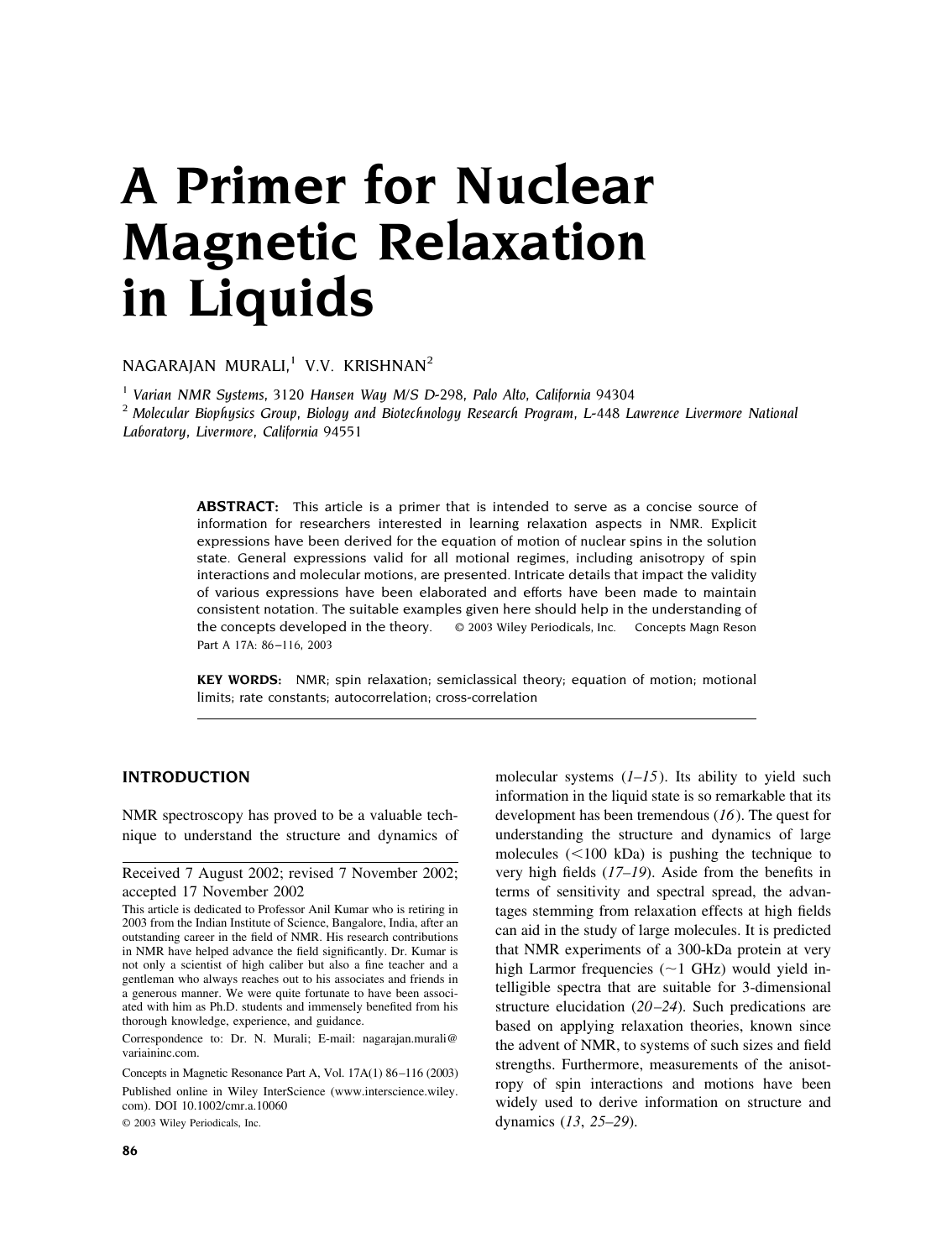The theory of relaxation of nuclear spins in liquids is well established and several classic treatises (*1*, *30–34*) and numerous review articles (*7*, *13–15*, *25*, *28*, *35–44*) exist. Most of the descriptions, however, tend to focus on the motional narrowing limit where the rate of rotation due to Brownian motion is much faster than the transition frequency (spectrometer frequency), a situation applicable for the study of small molecules. Present day applications have evolved to include the study of macromolecules, such as proteins, nucleic acids, and their complexes; and it is not always possible to directly use expressions from these works to understand the experimental data. Although it is straightforward to extend the theory to include all motional regimes, presenting such a description from the first principles with a consistent notation is highly desirable and useful.

The purpose of this article is to systematically derive explicit expressions for various relaxation rate constants by following the equation of motion of the nuclear spins in the solution state. General expressions valid for all motional regimes, including internal motions and anisotropic spin interactions, are derived. This article is intended as a concise source of information for researchers interested in learning relaxation aspects in NMR. The formulation of the master equation of motion and the relaxation Hamiltonians closely follow previously published works in classic texts and the general literature, and no originality is claimed. However, in describing the correlation functions we adopted a general framework to include dynamics aspects as laid out by previous researchers. We strived to maintain a consistent notation and elaborate intricate details that impact on the validity of various expressions.

We introduce the general aspects of relaxation in the solution state with master equations in terms of the density matrix and in the operator form. A general method of deriving the various relaxation Hamiltonians responsible for the relaxation mechanisms is described. We derive correlation (both autocorrelation and cross correlation) functions with an emphasis on dynamics information in the framework developed by previous researchers. The application of the theory to realistic problems is discussed.

# **MASTER EQUATION OF NMR RELAXATION**

Relaxation of nuclear spins in the solution state is conveniently described by a semiclassical approach. The static coherent interactions among nuclear spins and with an applied magnetic field are treated in a quantum mechanical framework while a classical approach is used to characterize the stochastic interactions of the nuclear spins with their surroundings, which is called the lattice. The lattice is assumed to have continuous energy levels because of its large number of degrees of freedom, and it possesses a large heat capacity and thus remains in thermal equilibrium at all times. The spins are coupled only weakly to the lattice through time dependent interactions that are random because of the rotational Brownian motion of the molecules. It is assumed that the nature of the randomness is a particular class called the stationary random process, in which the random functions in time are independent of the time origin and depend only on the duration elapsed (also known as the Markovian process). Further, the average over these random, time dependent interactions at time durations longer than the correlation time (the time the molecule takes to perform a rotation by 1 rad) is zero [e.g., see Woessner (*45*)]. These set of rules are rarely violated in solution NMR spectroscopy and provide the necessary framework to extract dynamics information and various relaxation parameters from the evolution of a suitable observable in the form of a NMR spectrum.

In 1946, Bloch (*46*) first presented a spin relaxation theory based on a phenomenological set of equations, known as the Bloch equations, in which the behavior of the spin system is characterized by two rate constants  $T_1$  and  $T_2$ , which represent the longitudinal and transverse relaxation times, respectively. In the method proposed by Bloembergen, Purcell, and Pound (*47*), known as BPP theory, the spin relaxation times were derived based on a rigorous treatment of spin–lattice interactions affected by molecular motions. Further refinement of the BPP theory led to the current general method to describe the relaxation of nuclear spins, commonly referred to as the Bloch, Wangness (*48*), and Redfield (*35*, *49*) theory. Several groups have conducted detailed investigations of various aspects of the nuclear spin relaxation (*50–52*), and the articles by Hubbard (*50*, *53*, *54*) are undoubtedly seminal in this area.

# **Redfield Equation as Master Equation for Density Matrix**

A density matrix appropriately describes the quantum and statistical nature of any state of an ensemble of nuclear spins (*55–57*). The equation of motion of the density matrix then yields the time evolution of the populations and the various coherences of the spin system that may be created in an experiment. The fundamental von-Liouville equation of motion of the density matrix  $\sigma$  is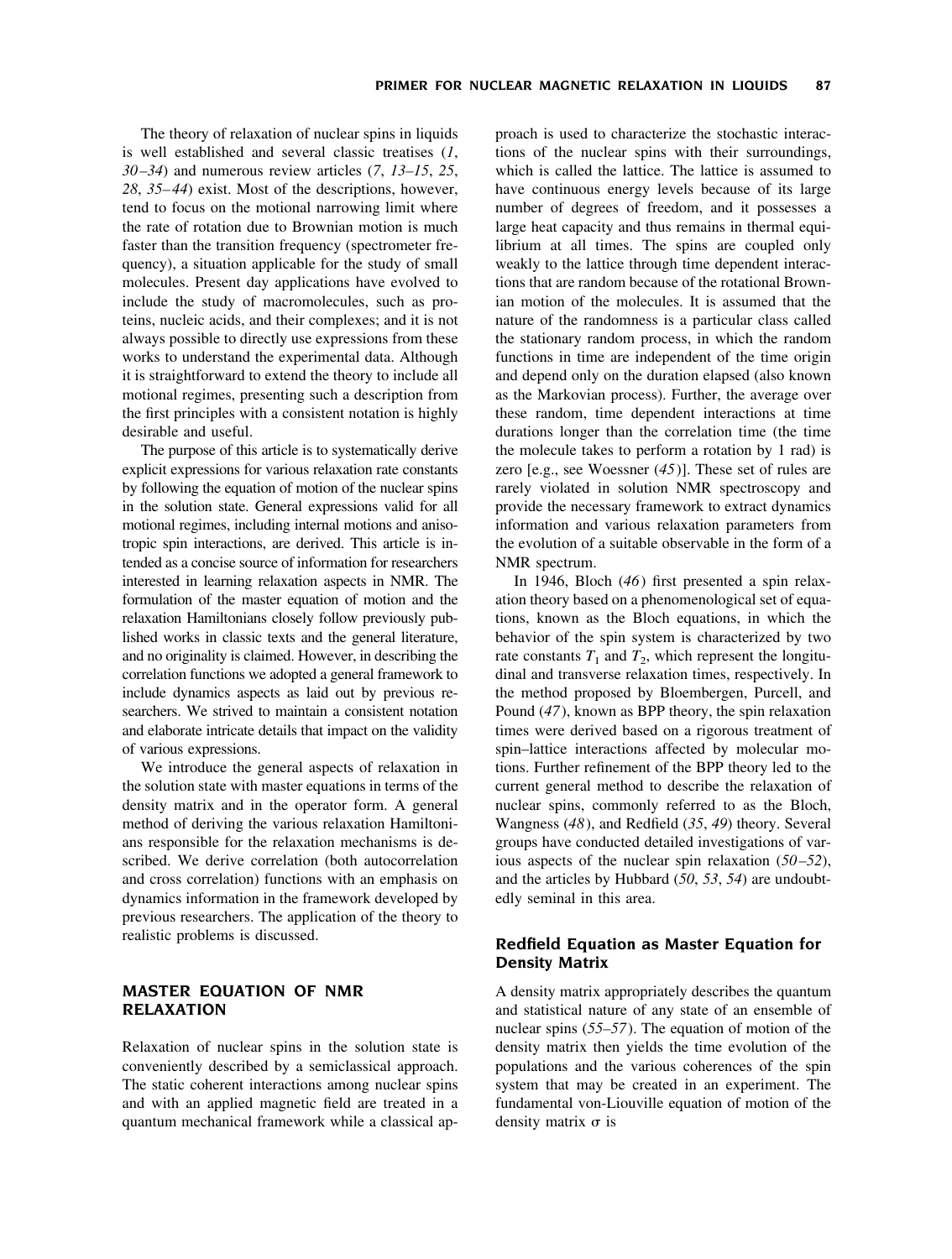$$
\frac{1}{i}\frac{d\sigma}{dt} = -[\mathbf{H}_0 + \mathbf{H}_1(t), \sigma] \quad [1]
$$

where  $H_0$  is the time independent part of the Hamiltonian, which represents the Zeeman interaction of nuclear spins with an applied magnetic field, and it may also contain any static spin–spin interactions; and  $H_1(t)$  is the time dependent Hamiltonian that describes the interaction between nuclear spins and the lattice leading to relaxation. Both  $H_0$  and  $H_1(t)$  are written in Dirac units  $(h)$ , which is Planck's constant  $(1.0546 \times 10^{-34} \text{ J s}).$ 

We transform Eq. [1] to an interaction representation defined by

$$
\sigma^* = e^{i\mathbf{H}_0 t} \sigma e^{-i\mathbf{H}_0 t}, \quad \mathbf{H}_1^*(t) = e^{i\mathbf{H}_0 t} \mathbf{H}_1(t) e^{-i\mathbf{H}_0 t} \quad [2]
$$

in which the evolution or time dependence of the density matrix due to the dominant Zeeman interaction is removed and the slow evolution of the spin system under the relaxation Hamiltonian can be delineated. This rotation is equivalent to a rotating frame transformation of the density matrix to remove the time dependence arising from the radio frequency (RF) field. Substitution of Eq. [2] in Eq. [1] yields an equation of motion in the interaction frame as

$$
\frac{1}{i}\frac{d\sigma^*}{dt} = -[\mathbf{H}_1^*(t), \sigma^*].
$$
 [3]

A general solution to Eq. [3] is given by

$$
\sigma^*(t) = \sigma^*(0) - i \int_0^t dt' [\mathbf{H}_1^*(t'), \sigma^*(t')]. \quad [4]
$$

In general,  $\sigma^*(t')$  in the integral on the right-hand side (RHS) is not known and an approximate solution can be obtained by replacing  $\sigma^*(t')$  with  $\sigma^*(0)$  and integrating by successive approximations up to second order to yield

$$
\sigma^*(t) = \sigma^*(0) - i \int_{0}^{t} dt' [\mathbf{H}_1^*(t'), \sigma^*(0)]
$$
  

$$
- \int_{0}^{t} dt' \int_{0}^{t'} dt'' [\mathbf{H}_1^*(t'), [\mathbf{H}_1^*(t''), \sigma^*(0)]] [5]
$$

and then by taking a time derivative, we get an approximate rate equation

$$
\frac{d\sigma^*(t)}{dt} = -i[\mathbf{H}_1^*(t), \sigma^*(0)]]
$$

$$
-\int_{0}^{t} dt'[\mathbf{H}_1^*(t), [\mathbf{H}_1^*(t'), \sigma^*(0)]]. \quad [6]
$$

This approach is equivalent to a standard time dependent perturbation approximation carried out up to second order in time (*58*). Because the time dependency is attributable to stationary random processes, we can substitute  $\tau = t - t'$ . Thus, Eq. [6] is rewritten as

$$
\frac{d\sigma^*(t)}{dt} = -i[\mathbf{H}_1^*(t), \sigma^*(0)]
$$

$$
-\int d\tau[\mathbf{H}_1^*(t), [\mathbf{H}_1^*(t-\tau), \sigma^*(0)]]. \quad [7]
$$

Because  $\mathbf{H_1}^*(t)$  is a random function of time,  $\sigma^*(t)$ also becomes random. Thus, only the evolution of a time averaged density matrix (or equivalently, an ensemble averaged density matrix due to ergodicity) becomes relevant in the description of the state of the spin system under the influence of  $\mathbf{H}_1^*(t)$ . To derive the final equation of motion that describes the nuclear spin relaxation, a few more assumptions need to be taken into account:

- 1.  $\langle \mathbf{H}_1^*(t) \rangle = 0$  for all matrix elements  $\langle\langle \alpha | \mathbf{H}_1^*(t) | \beta \rangle\rangle$ . The angle brackets  $(\langle \cdot \cdot \cdot \rangle)$  represent an average over the ensemble of spins. If this is not valid, the nonzero part can be added in to a redefined static Hamiltonian  $H_0$ .
- 2. Any correlation between  $H_1^*(t)$  and  $\sigma^*(0)$  is negligible. For  $\tau > \tau_c$ , where  $\tau_c$  is the correlation time, the correlation between  $H_1^*(t - \tau)$ and  $H_1^*(t)$  is negligible, and for  $t > \tau$  the correlation between  $H_1^*(t)$  and  $\sigma^*(0)$  is also negligible. This is a consequence of the stationary random character of the relaxation processes [also known as the first-order Markovian (*59*, *60*) process] in nuclear magnetic relaxation, implying that there is no long time memory of the state of the Hamiltonian.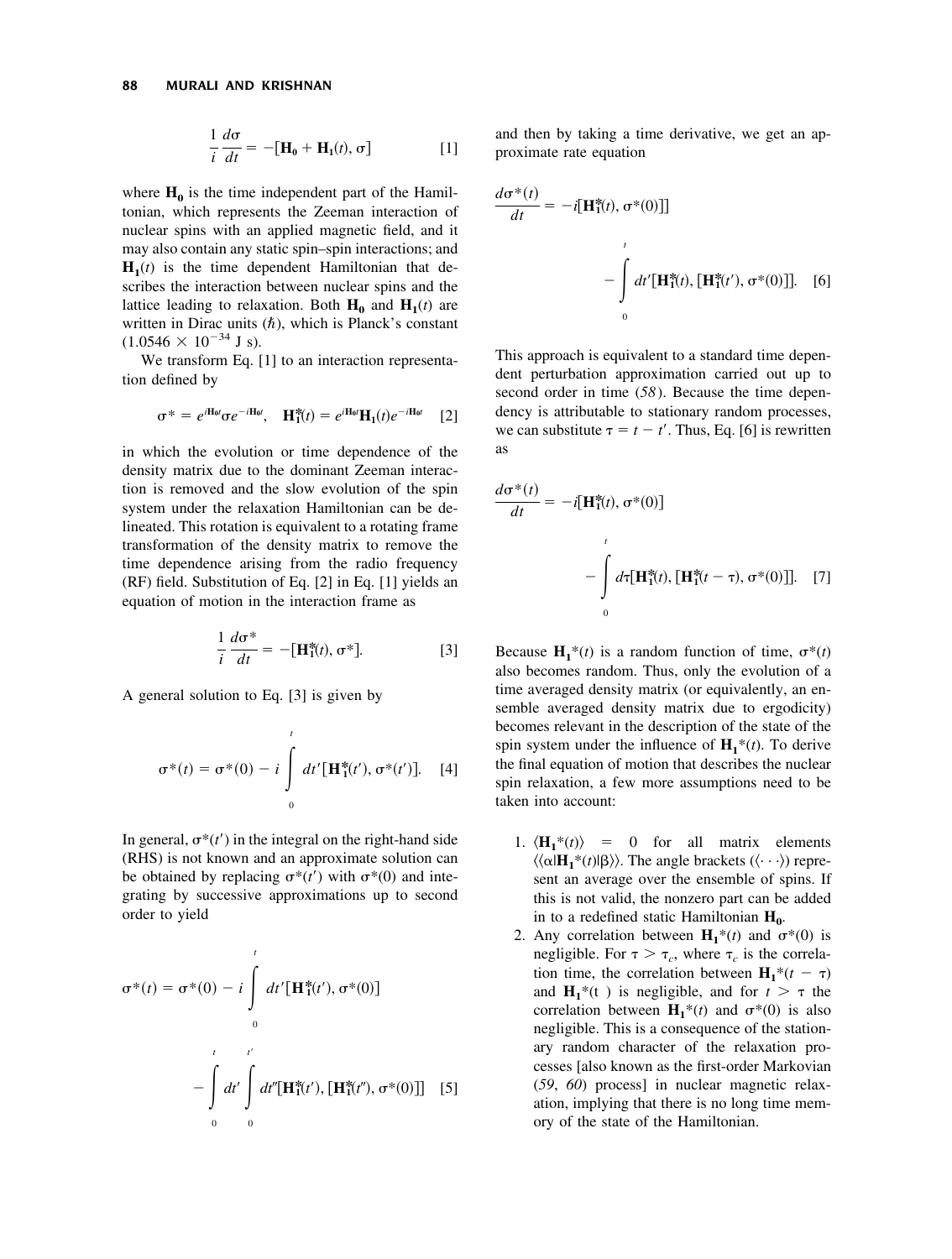- 3.  $\sigma^*(0)$  can be replaced by  $\sigma^*(t)$  on the RHS of Eq. [7]. The increase is  ${\{\sigma(t) - \sigma_0\}}/{\sigma_0} \approx$  $t\langle |\mathbf{H}_1(t)|^2 \rangle \tau_c \le 1$ , thus  $\sigma^*(0)$  can be replaced by  $\sigma^*(t)$ .
- 4. The upper limit of integration in Eq. [7] can be extended to  $+\infty$  because for  $\tau > \tau_c$  the correlation function decays to zero rapidly.
- 5. Higher order terms in Eq. [5] can be neglected. Because the ratio of the strengths of terms of order *n* and  $n - 1$  is

$$
\left|\frac{A_n}{A_{n-1}}\right| \cong \left[\langle|\mathbf{H}_1|^2\rangle \tau_c^2\right]^{1/2} \ll 1
$$

for most relaxation mechanisms in NMR, the contributions from higher order terms can be safely ignored. Thus, a limit exists between the time scale of the random motion and the strength of the interaction that is being averaged by the motion for which the relaxation theory is applicable. It also implies that the equation of motion is not valid at time scales of  $t \leq \tau_c$ .

With all these assumptions, the first term in Eq. [7] goes to zero and the rest is rewritten as

$$
\frac{d\langle \sigma^*(t)\rangle}{dt} = -\int\limits_0^\infty d\tau \langle \left[\mathbf{H}_1^*(t), \left[\mathbf{H}_1^*(t-\tau), \sigma^*(t)\right]\right]\rangle. \tag{8}
$$

Equation [8] describes the relaxation evolution of the ensemble averaged density matrix. In an alternate approach, Goldman (*44*) derives Eq. [8] without resorting to the method of integration by successive approximation. In his approach the solution given by Eq. [4] is substituted into Eq. [3] and then the same assumptions given here are used to arrive at the final equation that is identical to Eq. [8]. The use of successive approximation (Eq. [5]) to derive Eqs. [7] and [8], however, explicitly takes into account that  $\mathbf{H}_{1}^{*}(t)$ need not commute with each other at different times and that we do not have a priori knowledge of  $\sigma^*(t')$ for any *t*. We prefer this method of integration by successive approximation because it brings forth rather subtle implications in extending the upper limit of integration to infinity and the size of the correlation time with respect to the strength of the relaxation interactions. The aforementioned assumptions are common in both approaches and they are dictated by the nature of the classical treatment of the random processes.

Taking  $|\alpha\rangle$ ,  $|\beta\rangle$  as the eigenstates of the unperturbed static Hamiltonian  $H_0$ , the eigenvalues  $\alpha$ ,  $\beta$ , . . . , and rewriting Eq. [8] for the matrix elements, we get

$$
\frac{d\langle \sigma^*(t) \rangle_{\alpha\alpha'}}{dt}
$$
\n
$$
= -\int_{0}^{\infty} d\tau \langle \langle \alpha | [\mathbf{H}_1^*(t), [\mathbf{H}_1^*(t-\tau), \sigma^*(t)]] | \alpha' \rangle \rangle. \quad [9]
$$

We will first expand the commutator on the RHS,

$$
\begin{aligned} \left[\mathbf{H}_{1}^{*}(t),\left[\mathbf{H}_{1}^{*}(t-\tau),\,\sigma^{*}(t)\right]\right] \\ &= \mathbf{H}_{1}^{*}(t)\mathbf{H}_{1}^{*}(t-\tau)\sigma^{*}(t)+\sigma^{*}(t)\mathbf{H}_{1}^{*}(t-\tau)\mathbf{H}_{1}^{*}(t) \\ &- \mathbf{H}_{1}^{*}(t-\tau)\sigma^{*}(t)\mathbf{H}_{1}^{*}(t)-\mathbf{H}_{1}^{*}(t)\sigma^{*}(t)\mathbf{H}_{1}^{*}(t-\tau) \end{aligned}
$$

and then take explicit matrix elements by introducing a sum (i.e.,  $\Sigma$ ) over  $\gamma$  and projection operations such as  $\langle \beta | \beta \rangle = 1$ , the RHS of Eq. [9] becomes

$$
\langle \alpha | [\mathbf{H}_{1}^{*}(t), [\mathbf{H}_{1}^{*}(t-\tau), \sigma^{*}(t)]] | \alpha' \rangle = \sum_{\beta \beta'} \sum_{\gamma} \langle \alpha | \mathbf{H}_{1}^{*}(t) | \gamma \rangle
$$
  
 
$$
\times \langle \gamma | \mathbf{H}_{1}^{*}(t-\tau) | \beta \rangle \langle \beta | \sigma^{*}(t) | \beta' \rangle \langle \beta' | \alpha' \rangle + \sum_{\beta \beta'} \sum_{\gamma} \langle \alpha | \beta \rangle
$$
  
 
$$
\times \langle \beta | \sigma^{*}(t) | \beta' \rangle \langle \beta' | \mathbf{H}_{1}^{*}(t-\tau) | \gamma \rangle \langle \gamma | \mathbf{H}_{1}^{*}(t) | \alpha' \rangle
$$
  
 
$$
- \sum_{\beta \beta'} \langle \alpha | \mathbf{H}_{1}^{*}(t-\tau) | \beta \rangle \langle \beta | \sigma^{*}(t) | \beta' \rangle \langle \beta' | \mathbf{H}_{1}^{*}(t) | \alpha' \rangle
$$
  
 
$$
- \sum_{\beta \beta'} \langle \alpha | \mathbf{H}_{1}^{*}(t) | \beta \rangle \langle \beta | \sigma^{*}(t) | \beta' \rangle \langle \beta' | \mathbf{H}_{1}^{*}(t-\tau) | \alpha' \rangle. [10]
$$

Identifying the transition frequencies using Eq. [2] and using the orthonormal property of the eigenbasis  $\langle \beta | \alpha \rangle = \delta_{\alpha \beta} (\delta_{\alpha \beta} \text{ is the Kronecker } \delta),$ 

$$
\langle \alpha | \mathbf{H}_1^*(t) | \beta \rangle = \langle \alpha | e^{i \mathbf{H} \alpha t} | \alpha \rangle \langle \alpha | \mathbf{H}_1(t) | \beta \rangle \langle \beta | e^{-i \mathbf{H} \alpha t} | \beta \rangle
$$
  
= 
$$
\langle \alpha | \mathbf{H}_1(t) | \beta \rangle e^{i(\alpha - \beta)t}
$$
 [11]

and  $\langle \alpha | \sigma(t) | \beta \rangle = \sigma_{\alpha \beta} * (t)$ , Eq. [10] takes the form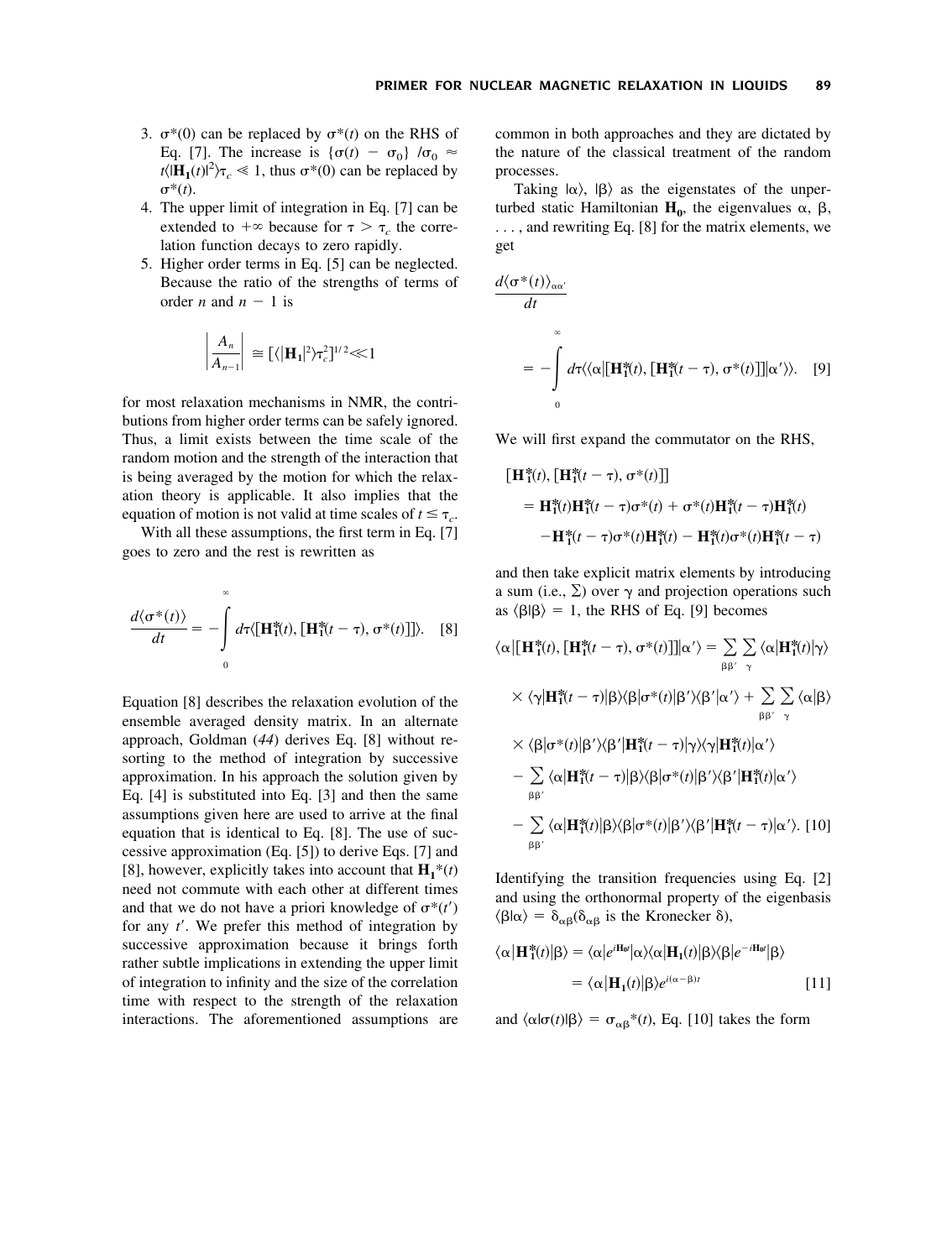$$
\langle \alpha | [\mathbf{H}_{1}^{*}(t), [\mathbf{H}_{1}^{*}(t-\tau), \sigma^{*}(t)]] | \alpha' \rangle = \sum_{\beta \beta'} \sum_{\gamma} \langle \alpha | \mathbf{H}_{1}(t) | \gamma \rangle \langle \gamma | \mathbf{H}_{1}(t-\tau) | \beta \rangle \langle \beta | \sigma^{*}(t) | \beta' \rangle
$$
  
\n
$$
\times \langle \beta' | \alpha' \rangle e^{i(\alpha-\gamma)(t-\tau)} e^{i(\gamma-\beta)t} + \sum_{\beta \beta'} \sum_{\gamma} \langle \alpha | \beta \rangle \langle \beta | \sigma^{*}(t) | \beta' \rangle \langle \beta' | \mathbf{H}_{1}(t-\tau) | \gamma \rangle
$$
  
\n
$$
\times \langle \gamma | \mathbf{H}_{1}(t) | \alpha' \rangle e^{i(\beta'-\gamma)(t-\tau)} e^{i(\gamma-\alpha')t} - \sum_{\beta \beta'} \langle \alpha | \mathbf{H}_{1}(t-\tau) | \beta \rangle \langle \beta | \sigma^{*}(t) | \beta' \rangle
$$
  
\n
$$
\times \langle \beta' | \mathbf{H}_{1}(t) | \alpha' \rangle e^{i(\alpha-\beta)(t-\tau)} e^{i(\beta'-\alpha')t} - \sum_{\beta \beta'} \langle \alpha | \mathbf{H}_{1}(t) | \beta \rangle \langle \beta | \sigma^{*}(t) | \beta' \rangle
$$
  
\n
$$
\times \langle \beta' | \mathbf{H}_{1}(t-\tau) | \alpha' \rangle e^{i(\alpha-\beta)(t-\tau)} e^{i(\beta'-\alpha')t}.
$$
 [12]

At this stage, it is appropriate to introduce the definition of a time correlation function, an important step that relates the spin relaxation to the molecular motion. If  $f_a(t)$  and  $f_b(t)$  are random functions of time, any correlation between them is defined as

$$
G_{ab}(\tau) = \langle f_a(t) f_b^*(t - \tau) \rangle \tag{13}
$$

where  $\langle \cdot \cdot \cdot \rangle$  represents the time average and  $G_{ab}(\tau)$ also obeys the relation  $G_{ab}(\tau) = G_{ab}^*(\tau) = G_{ab}(-\tau)$ . The correlation time  $\tau_c$  is then defined such that  $G_{ab}(\tau)$  is small for  $|\tau| \geq \tau_c$ . The corresponding spectral density function is given by the Fourier transform of the correlation function as

$$
j_{ab}(\omega) = \int_{0}^{\infty} G_{ab}(\tau) e^{-i\omega\tau} d\tau.
$$
 [14]

Using a similar definition for a correlation function for the time dependent relaxation Hamiltonian,  $H_1(t)$ , we get

$$
G_{\alpha\beta\alpha'\beta'}(\tau) = \langle \langle \alpha | \mathbf{H}_1(t) | \beta \rangle \langle \beta' | \mathbf{H}_1(t+\tau) | \alpha' \rangle \rangle \quad [15]
$$

and substituting Eq. [15] in the master equation (Eq. [9]),

$$
\frac{d\sigma_{\alpha\alpha'}^{*}(t)}{dt} = \frac{1}{2} \sum_{\beta\beta'} \sigma_{\alpha'\beta'} \sum_{\gamma} \int_{0}^{\infty} d\tau G_{\alpha\gamma\beta\alpha}(\tau) e^{-i(\gamma-\alpha)\tau} e^{i(\alpha-\beta)t}
$$
\n
$$
- \delta_{\alpha\beta} \sum_{\gamma} \int_{0}^{\infty} d\tau G_{\beta\gamma\alpha'\gamma}(\tau) e^{-i(\gamma-\beta')\tau} e^{+i(\beta'-\alpha')t}
$$
\n
$$
\times \int_{0}^{\infty} \int_{0}^{\infty} d\tau G_{\alpha\beta\alpha'\beta'}(\tau) e^{-i(\alpha-\beta)\tau} e^{i(\alpha-\beta+\beta'-\alpha')t}
$$
\n
$$
+ \int_{0}^{\infty} d\tau G_{\alpha\beta\alpha'\beta'}(\tau) e^{-i(\alpha'-\beta')\tau} e^{i(\alpha-\beta+\beta'-\alpha')t}
$$
\n
$$
+ \int_{0}^{\infty} d\tau G_{\alpha\beta\alpha'\beta'}(\tau) e^{-i(\alpha'-\beta')\tau} e^{i(\alpha-\beta+\beta'-\alpha')t}
$$
\n[16]

The  $\langle \cdot \cdot \cdot \rangle$  representing the ensemble average has been dropped in Eq. [16] for convenience. Now defining the spectral density functions using Eq. [14], we get

$$
j_{\alpha\beta\alpha'\beta'}(\alpha'-\beta')=\int\limits_0^\infty d\tau G_{\alpha\beta\alpha'\beta'}(\tau)e^{-i(\alpha'-\beta')\tau}
$$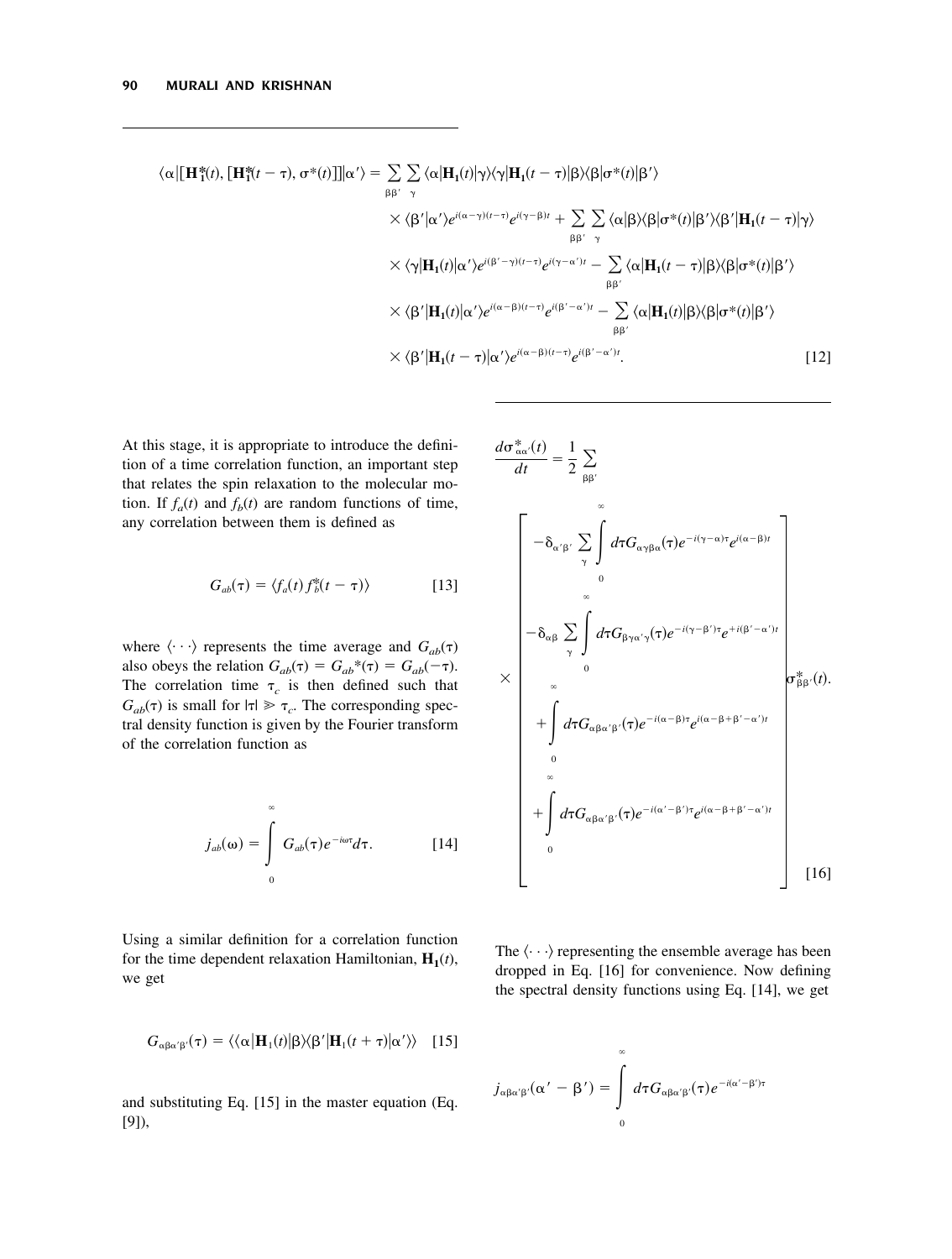$$
= \frac{1}{2} \int_{0}^{\infty} d\tau G_{\alpha\beta\alpha'\beta'}(\tau) \cos(\alpha' - \beta')\tau
$$
  

$$
- i \int_{0}^{\infty} d\tau G_{\alpha\beta\alpha'\beta'}(\tau) \sin(\alpha' - \beta')\tau
$$
  

$$
= \frac{1}{2} J_{\alpha\beta\alpha'\beta'}(\alpha' - \beta')
$$
  

$$
- iK_{\alpha\beta\alpha'\beta'}(\alpha' - \beta').
$$
 [17]

In Eq. [17] the real part yields the decay constants and the imaginary part gives rise to a shift known as the *dynamic frequency shift*. The imaginary part, if not too small to neglect, can be included in a redefined unperturbed Hamiltonian  $H_0$ , in addition to the term we described in assumption 1. Thus, considering only the real part, Eq. [17] becomes

$$
\frac{d\sigma_{\alpha\alpha'}^{*}(t)}{dt} = \frac{1}{2} \sum_{\beta\beta'} \begin{bmatrix} -\delta_{\alpha'\beta'} \sum J_{\gamma\alpha\gamma\beta}(\gamma-\beta)e^{i(\alpha-\beta)t} \\ -\delta_{\alpha\beta} \sum_{\gamma} J_{\gamma\alpha'\gamma\beta'}(\gamma-\beta')e^{i(\beta'-\alpha')t} \\ \gamma \\ +J_{\alpha\beta\alpha'\beta'}(\alpha-\beta)e^{i(\alpha-\beta+\beta'-\alpha')t} \\ +J_{\alpha\beta\alpha'\beta'}(\alpha'-\beta')e^{i(\alpha-\beta+\beta'-\alpha')t} \end{bmatrix} \sigma_{\beta\beta'}^{*}(t).
$$
\n[18]

Introducing a compact notation, Eq. [18] can be written as

$$
\frac{d\sigma_{\alpha\alpha}^{*}(t)}{dt} = \sum_{\beta,\beta'} R_{\alpha\alpha'\beta\beta'} e^{i(\alpha-\beta+\beta'-\alpha')t} \sigma_{\beta\beta'}^{*}(t). \quad [19]
$$

where

$$
R_{\alpha\alpha'\beta\beta'} = \frac{1}{2} \Big[ J_{\alpha\beta\alpha'\beta'}(\alpha' - \beta') + J_{\alpha\beta\alpha'\beta'}(\alpha - \beta) - \delta_{\alpha\beta} \sum_{\gamma} J_{\gamma\alpha'\gamma\beta'}(\gamma - \beta').
$$
  

$$
- \delta_{\alpha'\beta'} \sum_{\gamma} J_{\gamma\beta\gamma\alpha}(\gamma - \beta) - \delta_{\alpha\beta} \sum_{\gamma} J_{\gamma\alpha'\gamma\beta'}(\gamma - \beta').
$$
  
[20]

Equation [19] is known as the Redfield relaxation equation and the rate constants in Eq. [20] are the elements of the Redfield relaxation matrix. Using Eq. [20] in Eq. [19] and replacing  $\sigma^*(t)$  by  $\sigma^*(t) - \sigma^0$  we get

$$
\frac{d\sigma_{\alpha\alpha'}^*(t)}{dt} = \sum_{\beta,\beta'} R_{\alpha\alpha'\beta\beta'} e^{i(\alpha-\beta+\beta'-\alpha')t} (\sigma_{\beta\beta'}^*(t) - \sigma_{\beta\beta'}^0).
$$
\n[21]

For well-resolved spectral lines, terms with  $(\alpha - \beta +$  $\beta' - \alpha'$   $\geq 0$  in the RHS rapidly oscillate and their average becomes negligible in comparison with the terms for which  $(\alpha - \beta + \beta' - \alpha') = 0$  (known as secular terms). This "secular approximation" [i.e., for terms satisfying the condition  $(\alpha - \beta + \beta' - \alpha') =$ 0] further simplifies Eq. [21] to

$$
\frac{d\sigma_{\alpha\alpha}^{*}(t)}{dt} = \sum_{\beta,\beta'}^{}'R_{\alpha\alpha'\beta\beta'}(\sigma_{\beta\beta'}^{*}(t) - \sigma_{\beta\beta'}^{0}).
$$
 [22]

The summation  $\Sigma'_{\beta\beta'}$  is to states of energies that satisfy the secular condition  $(\alpha - \beta + \beta' - \alpha') = 0$ . The fact that we replace  $\sigma^*(t)$  by  $\sigma^*(t) - \sigma(0)$  in Eq. [21] implies that the lattice has a finite heat capacity and is accounted for by this phenomenological approximation. Equation [22] describes the equation of motion for the density matrix elements and a solution of these set of equations will describe the effects of evolution under relaxation. Stringfellow and Farrar (*61*) used a similar approach to formulate a two-spin relaxation problem in the Redfield framework.

#### **Master Equation in Operator Form**

In the previous section, the Redfield equation (Eq. [22]) has been derived in the Hilbert space where the basis set is the eigenstates of the unperturbed Hamiltonian of the nuclear spins in an external static magnetic field. For any two weakly coupled spins of *I* 1/2, the basis set is simply given as  $|\alpha \alpha \rangle$ ,  $|\alpha \beta \rangle$ ,  $|\beta \alpha \rangle$ , and  $|\beta\beta\rangle$ . The master equation can also be represented in an operator form, in which the density matrix is represented as an operator given by the sum of products of base nuclear spin angular momentum operators (*62*). Such a description may be more elegant for some applications. Let us take a recourse to Eq. [8]:

$$
\frac{d\langle \sigma^*(t)\rangle}{dt} = -\int\limits_0^\infty d\tau \langle [\mathbf{H}_1^*(t), [\mathbf{H}_1^*(t-\tau), \sigma^*(t)]] \rangle.
$$
\n[23]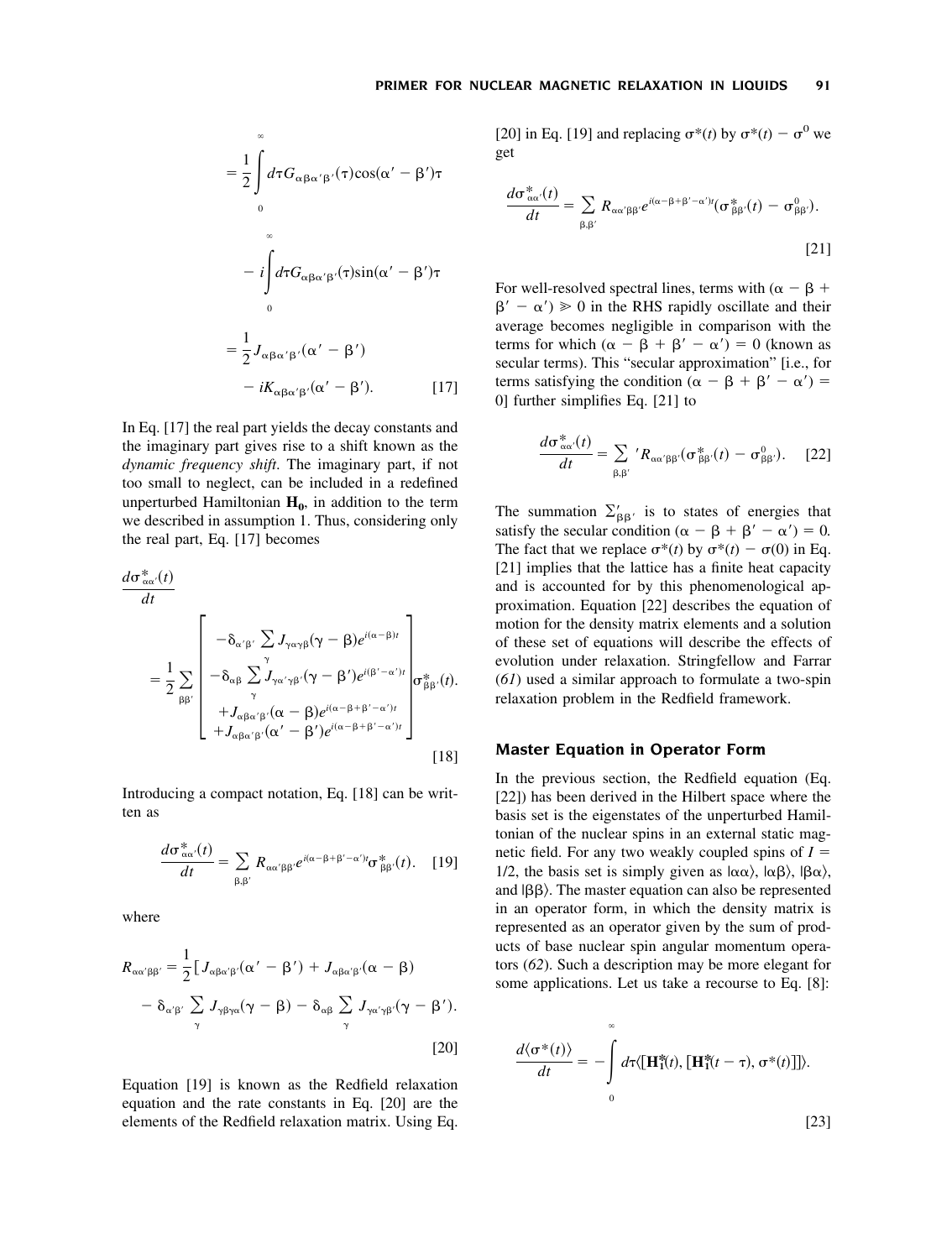Now we write the relaxation Hamiltonian explicitly as a spin part (*A*) that is independent of time and a lattice or space part  $(F)$  that is dependent on time

$$
\mathbf{H}_1(t) = \sum_{q} (-1)^q F_q(t) A_{-q} \quad [24]
$$

where  $F_q(t)$  is the random complex function of time and  $A_q$  is non-Hermitian operators acting only on the spin system. However, the Hermiticity of  $H_1(t)$  (i.e.,  $\mathbf{H_1}^{-1} = \mathbf{H_1}^{*T}$  implies that  $F_q(t)$  and  $A_q$  also satisfy  $F_q^*$  (*t*) =  $(-1)^q F_q(t)$  and  $A_q^{\dagger} = (-1)^q A_{-q}$ . Defining transformations similar to Eq. [2] we get

$$
e^{i\mathbf{H}_{0}t}A_{q}e^{-i\mathbf{H}_{0}t} = \sum_{p} A_{p,q}e^{i\omega_{p,q}t}
$$

$$
e^{i\mathbf{H}_{0}t}A_{-q}e^{-i\mathbf{H}_{0}t} = \sum_{p} A_{p,-q}e^{i\omega_{p,-q}t}
$$

$$
\mathbf{H}_{1}^{*}(t) = e^{i\mathbf{H}_{0}t}\mathbf{H}_{1}(t)e^{-i\mathbf{H}_{0}t} = \sum_{q,p} (-1)^{q}F_{q}(t)A_{p,-q}e^{i\omega_{p,-q}t}
$$
\n
$$
[25]
$$

and substituting in the master equation (Eq. [23]) and noting that  $A_{p,q}$  values are operators only on the spin variables, we get

$$
\frac{d\sigma^*(t)}{dt} = -\sum_{q,q',p,p'} (-1)^{q+q'} e^{i(\omega_{p,-q}+\omega_{p',-q'})t}
$$

$$
\times [A_{p,-q}, [A_{p',-q'}, \sigma^*(t)]]
$$

$$
\times \int_{-\infty}^{\infty} \langle F_q(t) F_q^*(t-\tau) \rangle e^{-i\omega_{p,-q},\tau} d\tau. \quad [26]
$$

Introducing the secular approximation (Eqs. [21] and [22]), by setting  $\omega_{p',-q'} = -\omega_{p,-q}$  (i.e.,  $q' = -q$  and  $p' = p$ ), Eq. [26] becomes

$$
\frac{d\sigma^*(t)}{dt} = -\sum_{q,p} [A_{p,-q}, [A_{p,q}, \sigma^*(t)]]
$$

$$
\times \int_{0}^{\infty} \langle F_q(t) F_{-q}^*(t-\tau) \rangle e^{-i\omega_{p,q}\tau} d\tau \quad [27a]
$$

and using the property  $F_q^*$  (*t*) =  $(-1)^q F_q$  (*t*),

$$
\frac{d\sigma^*(t)}{dt} = -\sum_{q,p} [A_{p,-q}, [A_{p,-q}^{\dagger}, \sigma^*(t)]]
$$
  

$$
\times \int_{0}^{\infty} \langle F_q(t)(-1)^q F_{-q}(t-\tau) \rangle e^{-i\omega_{pq}\tau} d\tau.
$$
 [27b]

Using the definition of the correlation function as in Eq. [13] for the time dependent part of  $F_q$  and defining

$$
g_{qq'}(t) = \langle F_q(t) F_{q'}^*(t + \tau) \rangle = \langle F_q(t) F_{q'}^*(t - \tau) \rangle
$$
  
=  $\langle F_q(t)(-1)^q F_{-q}(t - \tau) \rangle$  [28]

then Eq. [27b] becomes

$$
\frac{d\sigma^*(t)}{dt} = -\sum_{q,p} [A_{p,-q}, [A_{p,-q}^{\dagger}, \sigma^*(t)]] \int_{0}^{\infty} g_q(\tau) e^{-i\omega_{pq}\tau} d\tau.
$$
\n[29]

The integral in Eq. [29] is the definition of spectral density function (Eq. [14]) and becomes

$$
\int_{0}^{\infty} g_q(\tau) e^{-i\omega_{pq}\tau} d\tau = \frac{1}{2} \int_{-\infty}^{\infty} g_q(\tau) \cos(\omega_{pq}\tau) d\tau
$$

$$
-i \int_{0}^{\infty} g_q(\tau) \sin(\omega_{pq}\tau) d\tau
$$

$$
= \frac{1}{2} J_q(\omega_{pq}) - iK_q(\omega_{pq}). \quad [30]
$$

The second term in Eq. [30] gives rise to a dynamic frequency shift and can be treated as stated before (Eq. [17]). Thus, considering only the first term, Eq. [30] becomes

$$
\frac{d\sigma^*(t)}{dt} = -\frac{1}{2} \sum_{q,p} J_q(\omega_{pq}) [A_{p,-q}, [A_{p,-q}^\dagger, \sigma^*(t)]]. \quad [31]
$$

Equation [31] is the master equation of the density matrix in the operator form.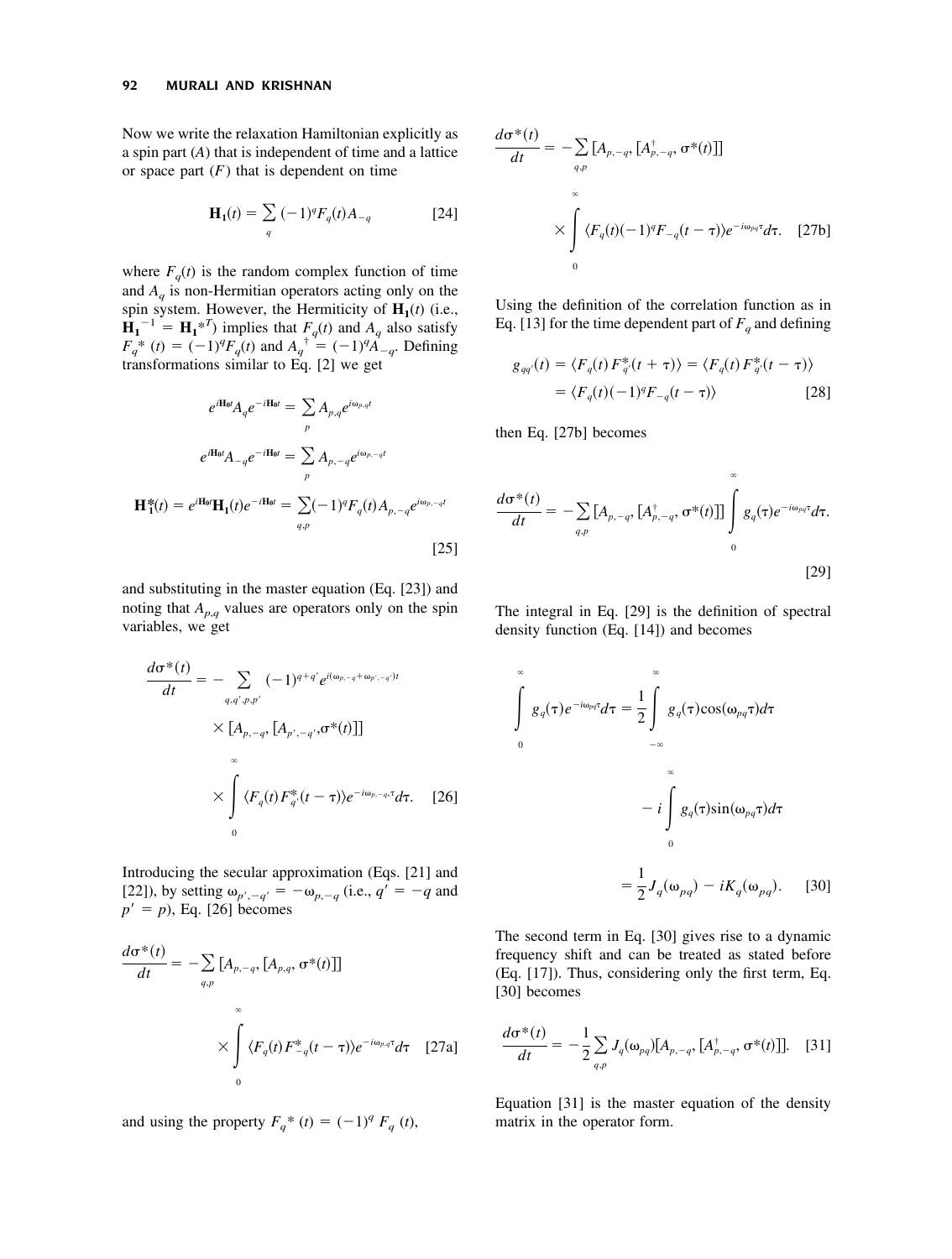# **Macroscopic Differential Equations**

In a NMR experiment the effects of relaxation appear in terms of specific changes in the spectral parameters such as the line position, intensity, and shape. In order to correlate such changes with the associated relaxation processes, we have to cast the equation of motion in observable parameters given by an operator *Q* and its expectation value *q\**

$$
q^*(t) = \text{TR}\{\sigma^*(t)Q\} \tag{32}
$$

where TR represents the trace. Multiplying the master equation in operator form (Eq. [31]) on both sides by *Q* and taking the trace we get

$$
\frac{dq^*(t)}{dt} = -\frac{1}{2} \text{TR} \Biggl\{ \sum_{q,p} J_q(\omega_{pq}) [A_{p,-q}, [A_{p,-q}^{\dagger}, \sigma^*(t)]]Q \Biggr\}.
$$
\n[33]

Using the cyclic property of trace of operators i.e.,  $Tr[{A, [B, C]}]D$  =  $Tr[{B, [A, D]}]C$  , Eq. [33] is rearranged to yield

$$
\frac{dq^*}{dt} = -\frac{1}{2} \text{TR} \Biggl\{ \sum_{q,p} J_q(\omega_{pq}) [A_{p,-q}^\dagger, [A_{p,-q}, Q]] \sigma^*(t) \Biggr\}.
$$
\n[34]

Defining

$$
\widehat{P} = \frac{1}{2} \sum_{q,p} J_q(\omega_{pq}) [A_{p,-q}^{\dagger}, [A_{p,-q}, Q]] \qquad [35]
$$

and using the definition of the expectation values from Eq. [32], Eq. [34] is written as

$$
\frac{dq^*}{dt} = -p^*.\tag{36}
$$

Defining a parameter  $p_0$ ,

$$
p_0 = \frac{1}{2} \text{TR} \left\{ \sum_{q,p} J_q(\omega_{pq}) [A_{p,-q}^\dagger, [A_{p,-q}, Q]] \sigma_0 \right\} \quad [37]
$$

corresponding to the equilibrium density operator  $\sigma^*(0)$  and  $p^* = \text{Tr}\{P\sigma^*(t)\}\$ and replacing  $\sigma^*(t)$  in Eq. [34] by the deviation  $\sigma^*(t) - \sigma^*(0)$ , one gets

$$
\frac{dq^*}{dt} = -(p^* - p_0)
$$
 [38]

For example, if the motion of the longitudinal magnetization of a spin *I*, then  $Q = I_z$  and  $q^* = \langle Q \rangle = \langle I_z \rangle$ . Equation [38] becomes

$$
\frac{d\langle I_z\rangle}{dt} = -\{p_z - p_0\}.\tag{39}
$$

Evaluating Eq. [35],

$$
\widehat{P} = \frac{1}{2} \sum_{q,p} J_q(\omega_{pq}) [A_{p,-q}^{\dagger}, [A_{p,-q}, I_z]] \approx \frac{1}{T_1} [40]
$$

we get

$$
\frac{d\langle I_z\rangle}{dt} = -\frac{1}{T_1}\{\langle I_z\rangle - \langle I_0\rangle\}.
$$
 [41]

The above equation describes the time variation of  $\langle I_z \rangle$ by a single exponential as in the case of Bloch equations (*63*). This description is valid even for a system with two "like spins" (each having the same Larmor frequency) where  $\langle I_z \rangle$  is replaced by  $\langle I_z + S_z \rangle$ . With an appropriate choice of  $Q$ , it is then possible to characterize the relaxation behavior of any particular operator for a given interaction Hamiltonian.

#### **RELAXATION HAMILTONIANS**

#### **Irreducible Tensor Representation**

The master equation for the density matrix as given by the Redfield relaxation equation (Eq. [22]) or that given by Eq. [31] can be used to determine rate constants, such as spin–lattice  $(T_1)$  or spin–spin  $(T_2)$ relaxation times (e.g., see Eq. [41]) and line shape. The exact calculation of such features, however, requires the knowledge of the relaxation Hamiltonian **H1**. Thus, this section introduces the relevant Hamiltonians that become time dependent because of molecular motions leading to relaxation. One important feature of these Hamiltonians is that they all can be described uniformly by second rank tensors. In this approach, once these Hamiltonians and their properties are properly formulated, calculation of their contributions to the NMR spectrum can be greatly simplified. A series of articles by Smith et al. (*64–66*) also provides a comprehensive description of the various Hamiltonians.

Let us start with the general definition of the relaxation Hamiltonian (Eq. [24]) in the laboratory frame as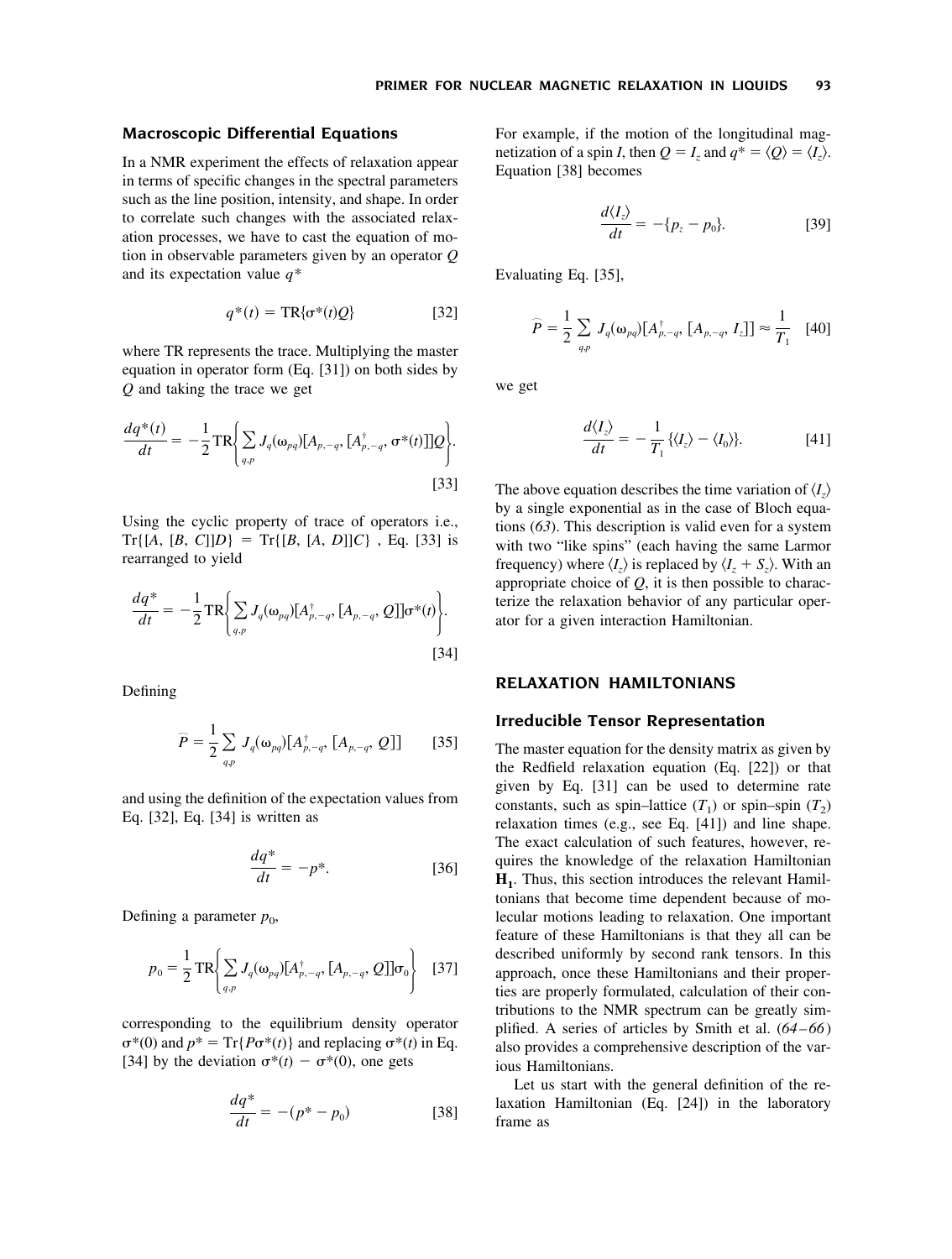$$
\mathbf{H}_1(t) = \sum_{q} (-1)^q F_q(t) A_{-q} \quad [42]
$$

where  $F_q(t)$  is a function describing the time dependence of the space variables alone and the  $A_{-q}$  is the spin variable. For NMR, *q* varies only as  $\pm 2$  because of the magnetic dipole nature of the nuclear spin angular moments.

Hamiltonians, when expressed as a tensor of rank *l,* fulfill the unitary transformation defined in terms of its elements  $T_{lm}$  (67, 68) as

$$
\mathfrak{F}_{\Omega}T_{lm}\mathfrak{F}_{\Omega}^{-1}=\sum_{m'=-l}^{l}T_{lm'}\mathbf{D}_{m'm}^{(l)}(\Omega)
$$
 [43]

where  $\mathfrak{F}_{\Omega}$  is the rotation operator and  $\mathbf{D}_{mm}^{(l)}(\Omega)$  is a component of the Wigner rotation matrix  $[\mathbf{D}_{mm'}^{(l)}(\alpha, \beta,$  $\gamma$ )], where  $\alpha$ ,  $\beta$ , and  $\gamma$  are the Eulerian angles and *m* takes values between  $-l$  and  $+l$  (67, 68). Articles by Siminovitch (*69*, *70*) are certainly a good source for other specific examples on the use of Euler rotations. The interaction between any two vectors **V** and **U** in the tensor representation is defined by

$$
\mathbf{H} \sim \mathbf{V} \mathfrak{R} \mathbf{U} = \sum_{\alpha, \beta = x, y, z} V_{\alpha} R_{\alpha \beta} U_{\beta}
$$

$$
= \sum_{\alpha, \beta = x, y, z} R_{\alpha \beta} T_{\beta \alpha} \qquad [44]
$$

where  $\Re$  is a second rank Cartesian tensor. In Eq. [44] the vector components **V** and **U** are expressed as the dyadic  $T_{\alpha\beta}$  and are separated from the second rank coupling tensor with the elements  $R_{\alpha\beta}$ . Equation [44] remains to be expressed in terms of familiar spin operators, such as Cartesian operators. Irreducible tensor representations have been widely used in NMR: Hubbard (*71*) used them to represent correlation functions in his relaxation theory and Stiegel and Spiess (*72*) used them to express the relaxation Hamiltonians. Here we adopt the approach laid out by Stiegel and Spiess.

For a nuclear spin angular moment *I,* the irreducible tensor operator can have nonvanishing matrix elements only for  $l \leq 2I$ . For example, if  $I = 1/2$ , then  $l \leq 1$ . When  $I \geq 1$ , *l* can be 2 or more, leading to quadrupole and higher order moments. However, it is not necessary to consider any moments greater than 2, as they are of no practical importance in NMR because their coupling to the nuclear magnetic moment, which is a dipole, is ineffective.

For  $l = 0$ , it is evident from Eq. [43] that the tensor component is a scalar and is rotationally invariant.

For  $l = 1$ , the irreducible components are

$$
T_{1\pm 1} = V_{\pm 1} = \pm \frac{1}{\sqrt{2}} (V_x \pm iV_y),
$$
  
\n
$$
T_{10} = V_0 = V_z.
$$
 [45]

The linear combination of the Cartesian operators also follows the transformation properties given by Eq. [43]. Higher rank irreducible tensors are then constructed from the irreducible tensor of rank 1 by using the general rule (*67*, *73*),

$$
T_{l_1} \times T_{l_2} = \sum_{L=|l_1-l_2|}^{l_1+l_2} T_L,
$$
  
\n
$$
T_{LM} = \sum_m (l_1 m l_2 M - m | l_1 l_2 L m) T_{l_1} m T_{l_2} M - m
$$
\n[46]

where the  $T_{LM}$  values are the Clebsch–Gordon coefficients (*67*, *68*, *73*). For example, for any two vectors **V** and **U**, the  $T_{\beta\alpha}$  are

$$
T_{00} = \frac{1}{\sqrt{3}} \left( V_{+1} U_{-1} + V_{-1} U_{+1} - V_0 U_0 \right)
$$
\n[47a]

$$
T_{10} = \frac{1}{\sqrt{2}} \left( V_{+1} U_{-1} - V_{-1} U_{+1} \right) \tag{47b}
$$

$$
T_{1 \pm 1} = \frac{1}{\sqrt{2}} \left( \pm V_{\pm 1} U_0 \mp V_0 U_{\pm 1} \right) \tag{47c}
$$

$$
T_{20} = \frac{1}{\sqrt{6}} \left( V_{+1} U_{-1} + V_{-1} U_{+1} + 2V_0 U_0 \right)
$$
\n[47d]

$$
T_{2\,\pm\,1} = \frac{1}{\sqrt{2}} \left( V_{\,\pm\,1} U_0 + V_0 U_{\,\pm\,1} \right) \tag{47e}
$$

$$
T_{2\,\pm\,2} = (V_{\,\pm\,1}U_{\,\pm\,1}). \tag{47f}
$$

The expression in Eq. [47a] is different from the scalar product of the two vectors **V** and **U** by a factor of  $-1/\sqrt{3}$ , and the scalar product is usually given as

$$
T_{00} = \mathbf{V} \cdot \mathbf{U} = \sum_{m=-l}^{l} (-1)^m V_{lm} U_{l-m}.
$$
 [48]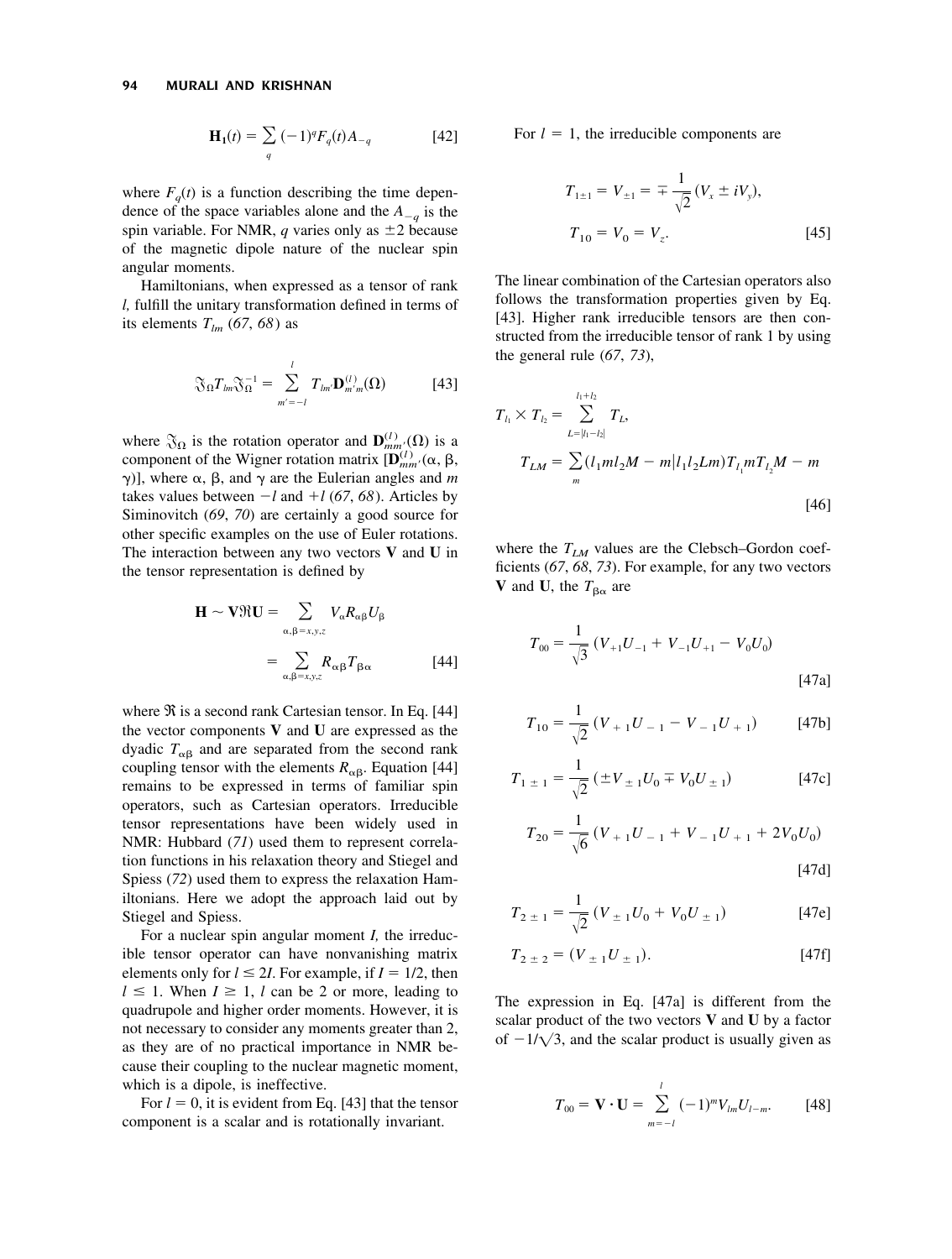Using Eq. [47d] setting  $U = V = I$  (e.g., if  $I \ge 1$ ), the expressions for  $l = 2$  become

$$
T'_{20} = \frac{1}{\sqrt{6}} [3I_0^2 - I(I+1)],
$$
  
\n
$$
T'_{2 \pm 1} = \frac{1}{\sqrt{2}} [I_0 I_{\pm 1} + I_{\pm 1} I_0],
$$
  
\n
$$
T'_{2 \pm 2} = I_{\pm 2}^2.
$$
\n[49]

We have thus expressed the two vectors in Eq. [44] in terms of the dyadic  $T_{\beta\alpha}$ . Using similar sets of rules, the coupling tensor can also be represented by irreducible tensors. The interaction Hamiltonian can be written as a general tensor as

$$
\mathbf{H} = T_l^I \times \sum_{l'} T_{l'}^R
$$
 [50]

with  $T_l^R$  as the irreducible tensor that contains all variables other than the spin variables *I*. Equation [50] is equivalent to Eq. [44]. The rotationally invariant Hamiltonian is obtained only for  $H = T_{00}$ , which is valid only when  $l' = l$ . Thus, forming the scalar product as in Eq. [48],

$$
\mathbf{H} \sim T_{00} = \sum_{l} \sum_{m=-l}^{l} (-1)^m T_{lm}^l T_{l-m}^R.
$$
 [51]

Equation [51] implies that the rank of the spin tensor and that of the coupling interaction tensor should be identical. In other words, the vector representing a nuclear dipole moment  $(l = 1)$  can couple only with another vector (e.g., a magnetic field vector).

The relation between the irreducible tensor components  $T_{l-m}^R$  and the elements  $R_{\alpha\beta}$  of the Cartesian coupling tensor can be formulated easily. A general second rank coupling tensor  $\Re$  can be expressed in terms of a sum of irreducible tensors of rank  $l = 0, 1$ , and 2.

$$
\mathfrak{R} = \mathfrak{R}^{(0)} + \mathfrak{R}^{(1)} + \mathfrak{R}^{(2)} \tag{52}
$$

where

$$
\mathfrak{R}_{ab}^{(0)} = \frac{1}{3} \text{TR} \mathfrak{R}_{ab} = R \delta_{ab} \tag{53a}
$$

$$
\Re_{ab}^{(1)} = \frac{1}{2} (R_{ab} - R_{ba})
$$
 [53b]

$$
\Re_{ab}^{(2)} = \frac{1}{2} (R_{ab} + R_{ba}) - R \delta_{ab}.
$$
 [53c]

Equation [53a–c] represents the *isotropic*, *antisymmetric*, and *symmetric* terms, respectively. We can then define a principal axis system (PAS), in which the interaction tensor  $\mathfrak{R}^{(0)}$  +  $\mathfrak{R}^{(2)}$  is diagonal. The diagonal elements  $\rho_{XX}$ ,  $\rho_{YY}$ , and  $\rho_{ZZ}$  are the principal elements, with the convention  $|\rho_{ZZ}| \ge |\rho_{XX}| \ge |\rho_{YY}|$ and defining

$$
\delta = \rho_{zz}
$$
  

$$
\eta = \frac{\rho_{YY} - \rho_{XX}}{\delta} \quad 0 \le \eta \le 1. \quad [54]
$$

Thus, in the PAS, the irreducible tensor components can be represented by  $3 \times 3$  matrices as follows:

$$
\rho^{(0)} = R \begin{pmatrix} 1 & 0 & 0 \\ 0 & 1 & 0 \\ 0 & 0 & 1 \end{pmatrix}
$$
  
\n
$$
\rho^{(1)} = \begin{pmatrix} 0 & \rho_{XY} & \rho_{XZ} \\ -\rho_{XY} & 0 & \rho_{YZ} \\ -\rho_{XZ} & -\rho_{YZ} & 0 \end{pmatrix}
$$
  
\n
$$
\rho^{(2)} = 8 \begin{pmatrix} -\frac{1}{2}(1+\eta) & 0 & 0 \\ 0 & -\frac{1}{2}(1-\eta) & 0 \\ 0 & 0 & 1 \end{pmatrix}.
$$
 [55]

It should be noted that the antisymmetric part of the tensor cannot be brought into a diagonal form in the PAS. The relation between tensor components in the PAS as Cartesian axes  $(\rho_{ab}^{(l)})$  and the corresponding irreducible components ( $\rho_{lm}$  or spherical coordinates) can be derived as follows. The interaction Hamiltonian in the PAS as written in Eq. [50] is

$$
\mathbf{H} = \mathbf{V}_{\mathsf{P}}^{\dagger} \mathbf{U} \tag{56}
$$

where **V** and **U** are vector operators and  $\vec{\rho}$  is a second rank coupling tensor given by the sum of the three terms in Eq. [55]. Substituting  $\vec{\hat{\rho}}$  from Eq. [55] into Eq. [56], then for various values of *l*,

$$
l = 0: H^{(0)} = R(V_xU_x + V_yU_y + V_zU_z),
$$
 [57a]  
\n
$$
l = 1: H^{(1)} = V_x(\rho_{xy}U_y + \rho_{xz}U_z) + V_y(-\rho_{xy}U_x + \rho_{yz}U_z) + V_z(-\rho_{xz}U_x - \rho_{yz}U_y)
$$
  
\n
$$
= (V_xU_y - V_yU_x)\rho_{xy} + (V_xU_z - V_zU_y)\rho_{yz}
$$
  
\n
$$
- V_zU_x)\rho_{xz} + (V_yU_z - V_zU_y)\rho_{yz}
$$
 [57b]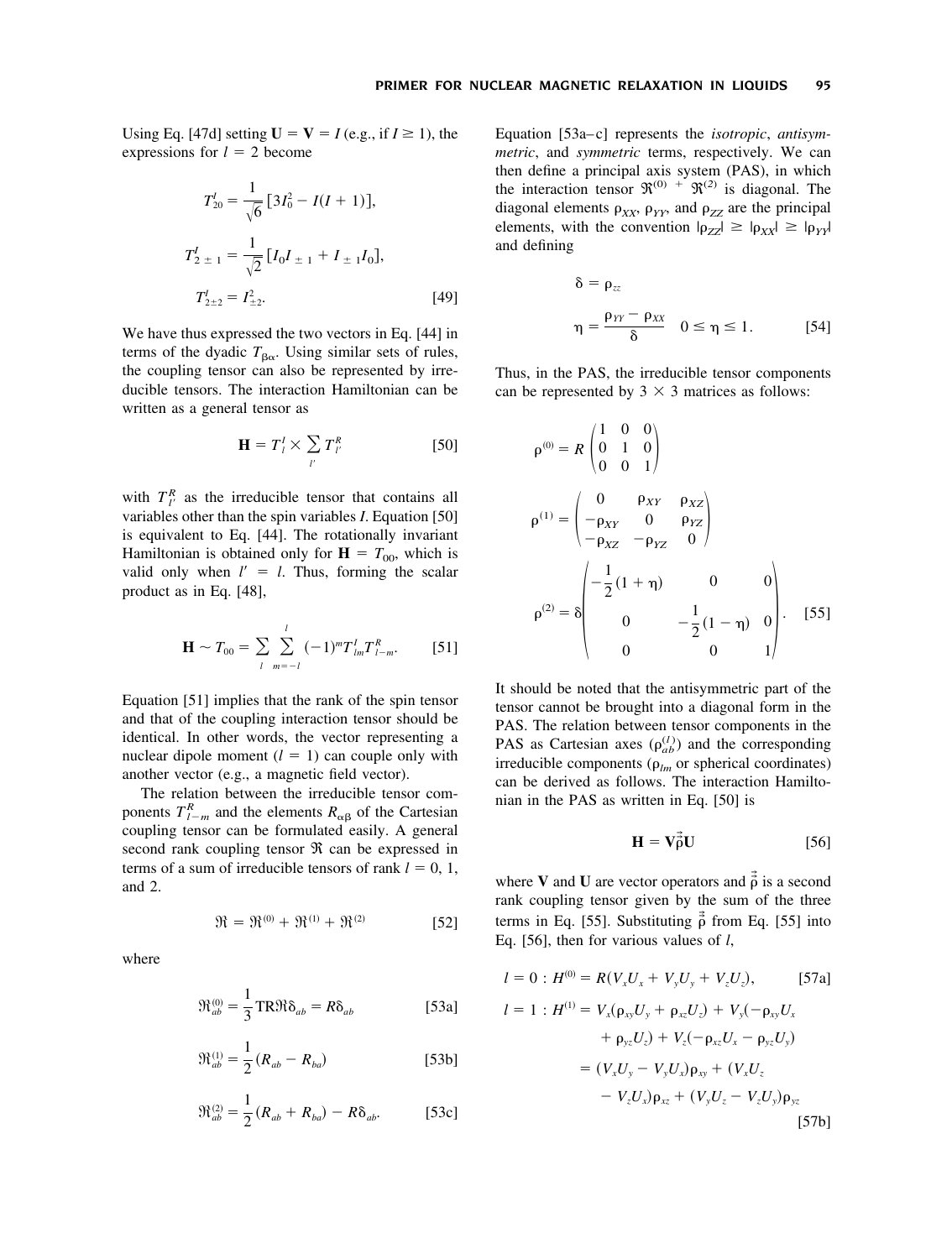$$
l = 2:H^{(2)} = \delta \left( -V_x U_x \cdot \frac{1}{2} (1 + \eta) - V_y U_y \cdot \frac{1}{2} (1 - \eta) + V_z U_z \right)
$$
  
=  $\frac{1}{2} \delta (-V_x U_x - V_y U_y - V_z U_z + 3V_z U_z) + \frac{1}{2} \delta \eta (-V_x U_x + V_y U_y).$  [57c]

In order to compare these expressions with  $\rho_{lm}T_{l-m}$ , we first express  $T_{lm}$  by Cartesian components. Using the definitions as in Eq. [45] for **V** and **U**,

$$
V_{\pm 1} = \pm \frac{1}{\sqrt{2}} (V_x \pm iV_y) \quad V_0 = V_z,
$$
  

$$
U_{\pm 1} = \pm \frac{1}{\sqrt{2}} (U_x \pm iU_y) \quad U_0 = U_z \quad [58]
$$

*Tlm* becomes

$$
T_{00} = V_x U_x + V_y U_y + V_z U_z
$$
 [59a]  
\n
$$
T_{10} = \frac{i}{\sqrt{2}} (V_x U_y - V_y U_x)
$$
  
\n
$$
T_{1 \pm 1} = \frac{1}{2} [-\{(V_x \pm iV_y)U_z + V_z(U_x \pm iU_y)\}].
$$
 [59b]

$$
T_{20} = \frac{1}{\sqrt{6}} (V_x U_x - V_y U_y - V_z U_z + 3V_z U_z)
$$
  
\n
$$
T_{2 \pm 1} = \frac{1}{2} [\mp (V_x \pm iV_y) U_z \mp V_z (U_x \pm iU_y)]
$$
  
\n
$$
T_{2 \pm 2} = [V_x U_x - V_y U_y \pm i (V_x U_y + V_y U_x)].
$$
\n[59c]

Comparing Eqs. [57] and [59] we get

$$
\rho_{00} = R \quad \rho_{20} = \sqrt{\frac{3}{2}} \delta,
$$
  
\n
$$
\rho_{1 \pm 1} = (\rho_{xz} + i \rho_{yz}) \quad \rho_{2 \pm 1} = 0,
$$
  
\n
$$
\rho_{10} = -i \sqrt{2} \rho_{xy} \quad \rho_{2 \pm 2} = -\frac{1}{2} \delta \eta.
$$
 [60]

For nuclear spin relaxation, the rank of the tensor is always  $2 (l = 2)$  and hence it is dropped from the

notation ( $T_{lm} = T_{2m} = T_m$ ). In Eqs. [43]–[60] the coupling terms have been expressed in terms of irreducible tensor components in the PAS.

Replacing  $\rho_{lm}$  by  $F_q'$  (where the primes denote the PAS frame) and  $T_{lm}^{I}$  by  $A_{q}$  the relaxation Hamiltonian  $H_1(t)$  in the PAS frame is given by

$$
\mathbf{H}_{1}^{\mathbf{PAS}}(t) = \sum_{q} (-1)^{q} F'_{q}(t) A_{-q}.
$$
 [61]

The relaxation Hamiltonian in the laboratory frame is then obtained by transforming Eq. [20], according to the prescription given by Eq. [43], as

$$
\mathbf{H}_{1}(t) = \sum_{q} \sum_{q'} (-1)^{q} F'_{q'}(t) D_{q'q}^{(2)}(\Omega) A_{-q} \qquad [62]
$$

where  $D_{q'q}^{(2)}(\Omega)$  is the Wigner rotation matrix at time *t* that transforms the PAS to the laboratory frame. However, it is customary to express the Hamiltonian in the laboratory frame in a simple form as

$$
\mathbf{H}_1(t) = \sum_{q} (-1)^q F_q(t) A_{-q} \quad [63]
$$

in which

$$
F_q(t) = \sum_{q'} F'_{q'}(t) D_{q'q}^{(2)}(\Omega)
$$

implying transformation from the PAS to the laboratory frame (note that in Eq. [63] it is  $F_q$  and not  $F'_q$ ).

# **Expressions for Relaxation Hamiltonians**

Once a relaxation mechanism is identified, then the corresponding  $F_q$  and  $A_{-q}$  can be expressed as second rank irreducible tensors to define the relaxation Hamiltonian. The most common relaxation mechanism for nuclear spins with  $I = 1/2$  are due to dipole–dipole (DD) and chemical shift anisotropy (CSA) interactions. Quadrupolar relaxation becomes dominant for spins with higher spin angular momentum,  $I > 1/2$ . In addition, other less frequently encountered relaxation mechanisms include interactions due to spin–spin coupling  $(J)$  and spin rotation (SR). Relaxation Hamiltonians due to CSA, *J*, and SR mechanisms will have all three (isotropic, antisymmetric, and symmetric) components, but only the isotropic and the traceless symmetric parts are measurable and significant. The antisymmetric part of the tensor of rank 2 has been shown to yield a second-order shift in line position and will be dropped from further discussion. Dipolar and quadrupolar relaxation are by nature given by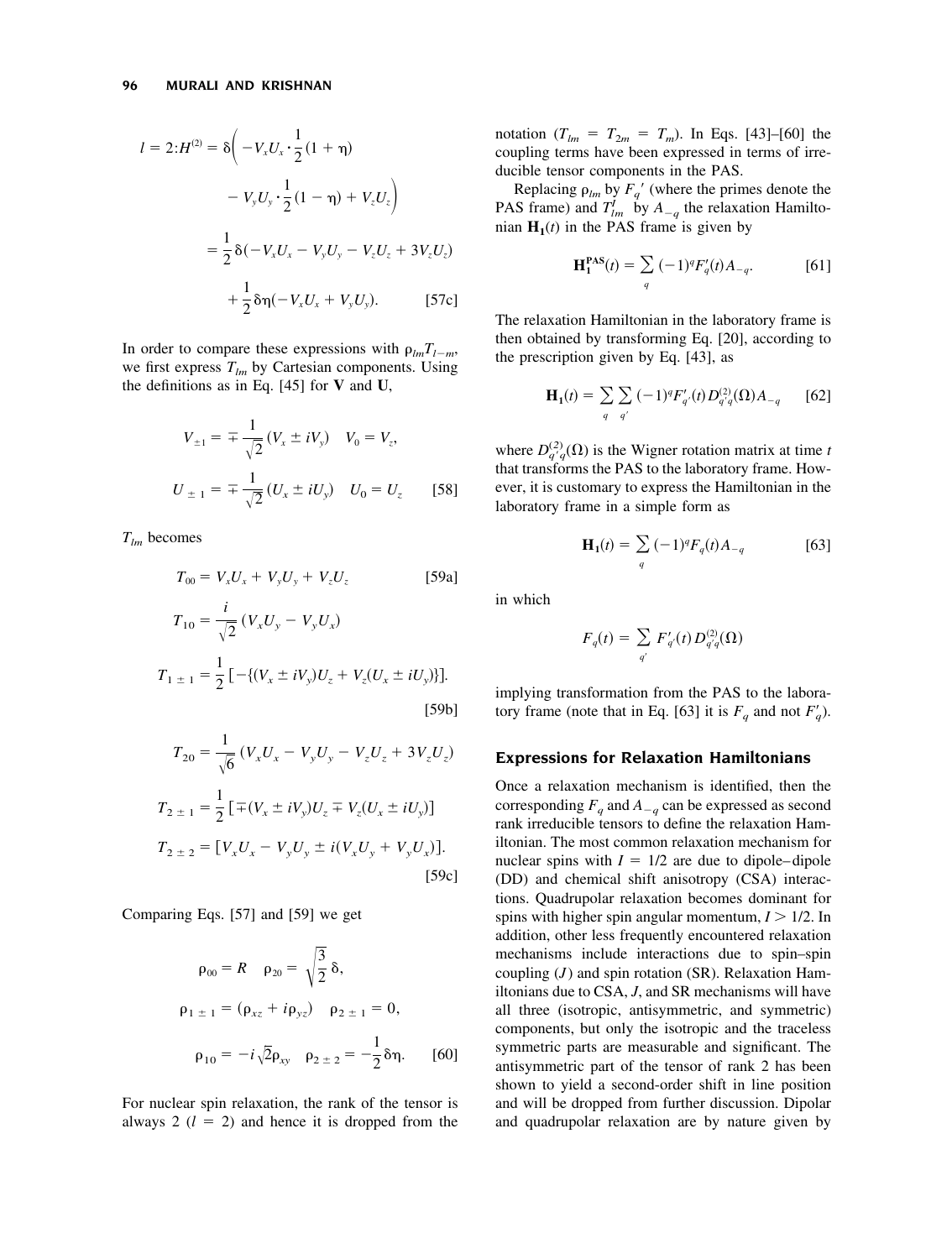|                               | Relaxation Mechanism                                                              |                                                                                                        |                                                            |
|-------------------------------|-----------------------------------------------------------------------------------|--------------------------------------------------------------------------------------------------------|------------------------------------------------------------|
|                               | Dipole-Dipole                                                                     | Chemical Shift Anisotropy                                                                              | Quadrupolar                                                |
| Vectors<br>Interaction tensor | I and S<br>D                                                                      | I and B<br>$\sigma_I$                                                                                  | S with itself<br>$\nabla \mathbf{V}$                       |
|                               |                                                                                   | PAS Frame                                                                                              |                                                            |
| $F'_{0}$                      | $-\sqrt{\frac{3}{2}}\frac{2\gamma_i\gamma_s\hbar}{r_{\rm rs}^3}$                  | $\sqrt{\frac{3}{2}}\ \delta_{zz}$                                                                      | $\sqrt{\frac{3}{2}} \frac{e^2 qQ}{2S(2S-1)}$               |
| $F'_{\pm 1}$                  | $\theta$                                                                          | $\boldsymbol{0}$                                                                                       | $\mathbf{0}$                                               |
| $F'_{\pm 2}$                  | $\theta$                                                                          | $-\frac{1}{2}\delta_{zz}\eta_{C_I}$                                                                    | $-\frac{1}{2}\frac{e^2qQ}{2S(2S-1)}\eta_Q$                 |
|                               |                                                                                   | Laboratory Frame                                                                                       |                                                            |
| Space part                    | $F_q^D = -\sqrt{\frac{3}{2} \frac{2 \gamma_I \gamma_S \hbar}{r_{\rm rs}^3}}$      | $F_{q}^{C_{I}} = \sqrt{\frac{3}{2}} \, \delta_{zz} \left[ \, D^{(2)}_{0q} (\Omega_{C_{I}}) \, \right]$ | $F_q^Q = \sqrt{\frac{3}{2}} \frac{e^2 q Q}{2S(2S-1)\hbar}$ |
|                               | $\times$ $D_{0a}^{(2)}(\Omega_D)$                                                 | $- \sqrt{\frac{1}{6}} \eta_{C} D_{+2q}^{(2)}(\Omega_{C})$                                              | $\times \bigg[\, D^{(2)}_{0q}(\Omega_Q)$                   |
|                               |                                                                                   | $-\sqrt{\frac{1}{6}} \eta_{C} D_{-2q}^{(2)}(\Omega_{C})$                                               | $- \sqrt{\frac{1}{6}} \eta_Q D_{+2q}^{(2)}(\Omega_Q)$      |
|                               |                                                                                   |                                                                                                        | $- \sqrt{\frac{1}{6}} \eta_{Q} D_{-2q}^{(2)}(\Omega_{Q})$  |
|                               |                                                                                   | Spin Part                                                                                              |                                                            |
| ${\cal A}_0$                  | $\frac{1}{\sqrt{6}}$ (3 <i>I<sub>z</sub>S<sub>z</sub></i> – <b>I</b> · <b>S</b> ) | $\frac{2}{\sqrt{6}} \omega_I I_z$                                                                      | $\frac{1}{\sqrt{6}}(3S_z^2-S(S+1))$                        |
| $A_{\pm 1}$                   | $\overline{+} \frac{1}{2} (I_z S_{\pm} + I_{\pm} S_z)$                            | $\mp \frac{1}{2} \omega_l I_{\pm}$                                                                     | $\frac{1}{2}$ $(S_zS_{\pm} + S_{\pm}S_z)$                  |
| $A_{\pm 2}$                   | $\frac{1}{2}I_{\pm}S_{\pm}$                                                       | $\overline{0}$                                                                                         | $\frac{1}{2}S_{\pm}^{2}$                                   |

**Table 1 Expressions for Relaxation Mechanisms in Principal Axis System (PAS)**

The dipolar interaction (*D*) is between spins *I* and *S*, the chemical shift anisotropy (*C*) interaction is between spin *I* and applied magnetic field **B**, and the quadrupolar  $(Q)$  is between spin *S* and the electric field gradient  $\nabla V$ . Transformation from the PAS to the laboratory frame is obtained using Eq. [62] and the values of  $D_q^{(2)}(\Omega)$  the Wigner rotation matrix elements, and can be obtained from standard texts (68).  $\gamma$ and  $\gamma_S$ , the gyromagnetic ratios of spin *I* and *S*;  $\hbar$ , Planck's constant;  $r_{IS}$ , internuclear distance between *I* and *S*;  $\delta_{zz}$ , the largest principal value of the chemical shift anisotropy tensor;  $\eta$ , the asymmetric parameters;  $e^2qQ$ , the quadrupolar coupling constant (rad/s).

symmetric and traceless tensors. The interaction Hamiltonian for the various relaxation mechanisms can be written in a general form as given in Table 1.

# **CORRELATION FUNCTIONS**

With the knowledge of the relevant relaxation Hamiltonian we can formulate the correlation function given either by Eq. [15] or [28]. Correlation functions can be derived based on specific models that would best describe the molecular motional freedom of a system under study. For example, methyl group rotations in a molecule have been explained in terms of a spherical top motional model along with the overall tumbling of the molecule. In this section we present a general framework for the derivation of the correlation function in which the details of internal motions are included in the framework proposed by Lipari and Szabo (*74*, *75*). In this approach the internal motion is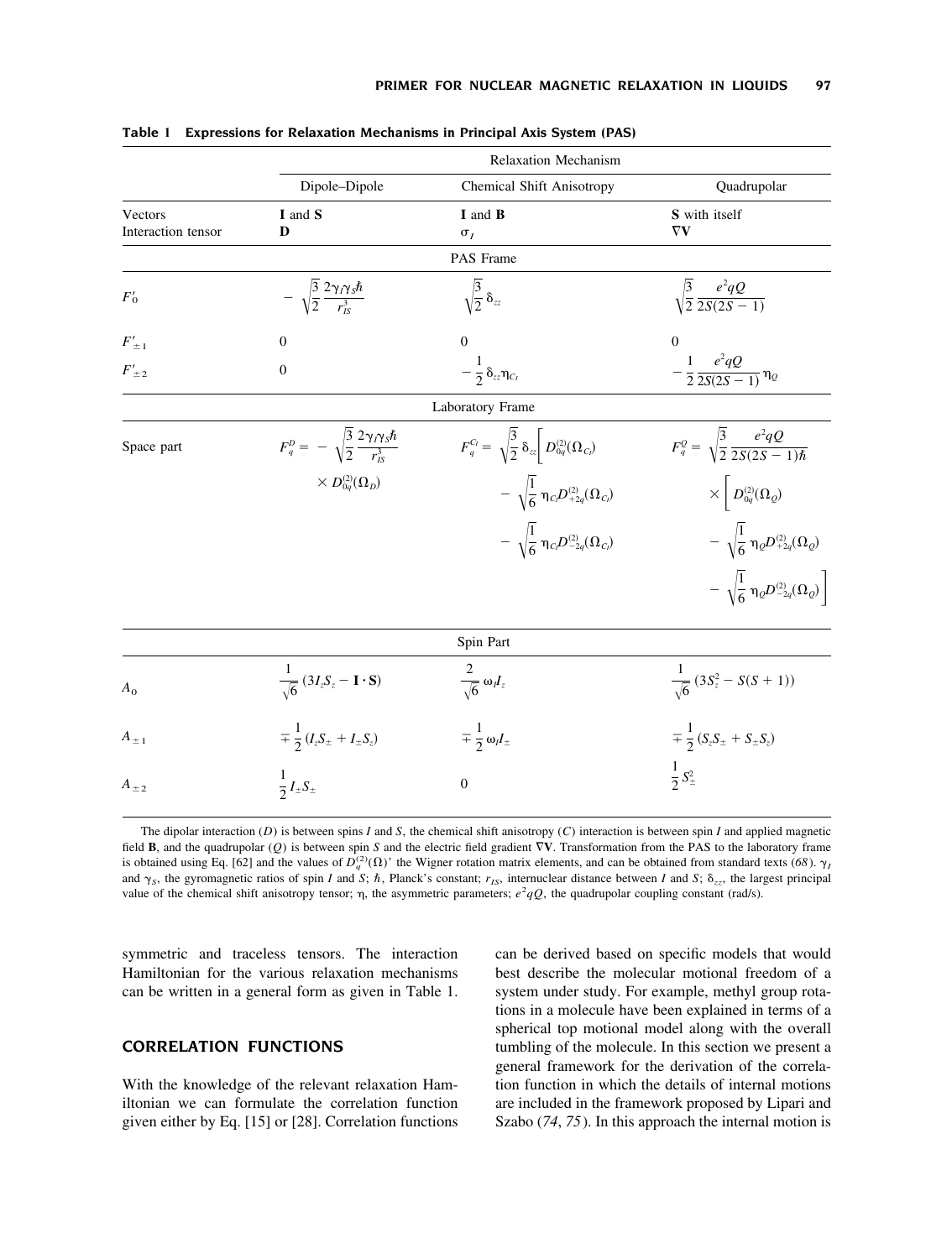described by an order parameter signifying the restriction for the motion and an effective correlation time indicating the rate of the motion. It is also straightforward to arrive at situations where there are no internal motions by simply setting the order parameter to unity (i.e., completely restricted). Although the connection between the details of the molecular motion and the relaxation data is lost, the simplicity of description and the robustness of fitting the experimental data by this approach are the primary reasons for its choice here. Moreover, any description of dynamics based on a specific model requires additional information on the system that is avoided in the "model free" approach.

Let us rewrite the time dependent relaxation Hamiltonian as defined in Eq. [63],

$$
\mathbf{H}_1(t) = \sum_{q} (-1)^q F_q(t) A_{-q} \quad [64]
$$

where  $F_q$  and  $A_{-q}$  are the spin and space parts, respectively. Redefining the correlation function between two functions similar to Eq. [13],

$$
g_{qq'}^{AB}(t) = \langle F_q^{*A}(0) F_{q'}^{B}(t) \rangle.
$$
 [65]

The angle brackets  $\langle \cdot \cdot \cdot \rangle$  represent an ensemble average and the superscripts *A* and *B* refer to different relaxation mechanisms. When  $A = B$ ,  $g_{qq'}(t)$  is an autocorrelation function; when  $A \neq B$ , it is a crosscorrelation function. Autocorrelation and cross-correlation functions describe correlations of a particular relaxation mechanism with itself and with other mechanisms over time, respectively. The spectral densities are then given by the Fourier transform of the correlation function as (similar to Eq. [14])

$$
J_{qq'}^{AB}(\omega) = \int_{-\infty}^{\infty} g_{qq'}^{AB}(t) e^{-i\omega t} dt
$$
 [66]

In order to evaluate the correlation functions between various relaxation mechanisms it is convenient to first consider the space functions in their respective PASs (signified with a prime) and then transform them into the laboratory frame. In the case of DD relaxation the PAS is defined with its *Z* axis along the DD vector, and for the other relaxation mechanisms (quadrupolar and CSA) the *Z* axis is along the symmetry axis of the interaction tensor (or the largest principal value of the tensor). Using the transformation properties of the second rank irreducible tensors and with a sum over *q* for convenience, the space functions of the interaction Hamiltonian are written as

$$
F_q^{\text{Lab}} = \sum_{q''=-2}^2 F'_{q''} D_{q''q}^{(2)}(\Omega) \tag{67}
$$

where  $\Omega$  is the set of Euler angles defining the orientation of the principal axis frame with respect to the laboratory frame. Substituting Eq. [67] in Eq. [65], the correlation function,

$$
g_{qq'}^{AB}(t) = \sum_{q'} \langle (F'_{q''}^*)^A D_{q''q}^{(2)*} (\Omega:0) F'_{q''}^{\ B} D_{q''q'}^{(2)} (\Omega:t) \rangle
$$
\n[68]

where  $D_{q''q'}^{(2)}(\Omega:t)$  is the rotation matrix at time *t*. It may be noted that the time dependence is on the Euler angles of transformation. Secular approximation imposes the condition

$$
g_{qq'}^{AB}(t) = \delta_{qq'} g_q^{AB}(t) \qquad [69]
$$

in Eq. [68].

#### Autocorrelation Function  $(A = B)$

In order to bring out motional details such as internal motion, the autocorrelation function is computed first by transforming the space functions from the PAS to a molecular fixed frame and then transforming it to the laboratory frame. In the molecular frame, if internal motions are present, they can be identified uniquely, facilitating their quantification. Thus, the autocorrelation function (after substituting the condition given by Eq. [69] into Eq. [68]) is given by

$$
g_q(t) = \sum_{q'} \left\langle \sum_{q'} F'_{q'}^* D_{q'q'}^{(2)*} (\Omega' : 0) D_{q'q}^{(2)*} (\Omega_M : 0) \times F'_{q'} D_{q'q'}^{(2)} (\Omega' : t) D_{q'q}^{(2)*} (\Omega_M : t) \right\rangle.
$$
 [70a]

Rearranging the terms in Eq. [70a],

$$
g_q(t) = \sum_{q'q''} \langle |F'_{q''}|^2 D_{q'q'}^{(2)*}(\Omega' : 0) D_{q'q}^{(2)*}(\Omega_M : 0) \times D_{q'q'}^{(2)}(\Omega' : t) D_{q'q}^{(2)*}(\Omega_M : t) \rangle. \tag{70b}
$$

In the above equations,  $\Omega$ ':*t* describes the orientation of the PAS in the molecular frame at time *t* and  $\Omega_M$ :*t* describes the orientation of the molecular frame with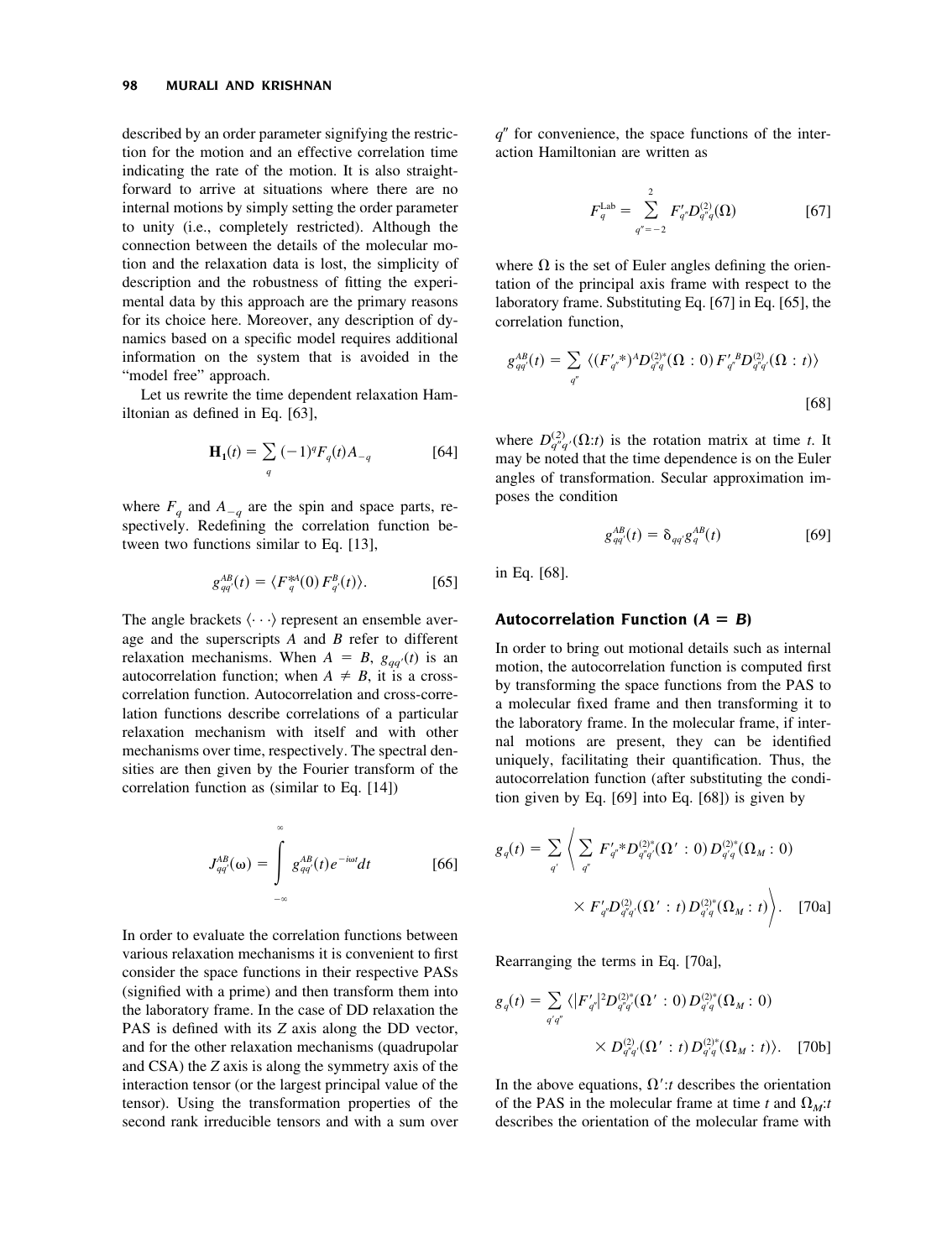

Figure 1 A schematic representation of the coordinate transformation from the principal axis frame (PAS, primed axes) to the laboratory frame (LAB, unprimed axis) of reference in the case of an autocorrelation function. Because of molecular motion, the dipolar vector of a protein backbone (NH) assumes two different orientations at times 0 and *t*, as represented in their respective molecular frames. [Only the *z* axes  $Z_{\text{mol}}(0)$  and  $Z_{\text{mol}}(t)$  are shown.] For example, the first transformation from the PAS to the molecular frame by Euler angles  $\Omega'(t)$  is followed by the transformation from the molecular to LAB frame through  $\Omega_{M}(t)$ . A similar transformation is performed for the orientation of the vector at time 0 (not shown).

respect to the laboratory frame. Figure 1 schematically represents such transformations for a typical N—H dipolar vector in a protein backbone at time *t*. If there is no internal motion, then  $\Omega'$  is independent of time and the correlation function is given in terms of the overall motion that is characterized by the time dependent  $\Omega_M$ . In the presence of internal motion, it is not straightforward that the internal and overall motion can be separated. However, useful results have been derived when the time scales of internal and overall motions are vastly different (*74*, *75*). In such a situation it is assumed that the total correlation function could be approximated as a product of two correlation functions, one corresponding to the overall motion  $C_0(t)$  and the other to the internal motion  $C_I(t)$ . It has also been shown that such a separation is possible, even for anisotropic overall motion (*76*).

Thus, the autocorrelation function can be written as

$$
g_q(t) = C_0(t)C_I(t)
$$
 [71]

where

$$
C_0(t) = \sum_{q'} \langle D_{q'q}^{(2)*}(\Omega_M:0) D_{q'q}^{(2)}(\Omega_M:t) \rangle \quad [72]
$$

and

$$
C_I(t) = \sum_{q'q'} |F'_{q'}|^2 \langle D_{q'q'}^{(2)*}(\Omega' : 0) D_{q'q'}^{(2)}(\Omega' : t) \rangle.
$$
 [73]

It is worthwhile to note that Eq. [73] is independent of the variable *q*. Therefore, it follows that the effect of internal motion appears as a modification of the overall correlation function in a simple way and it is a consequence of the separable form assumed by Eq. [68].

In the case of an axially symmetric second rank tensor (e.g., DD interaction and interactions such as CSA or quadrupolar with the asymmetry parameter set to zero), the only relevant nonvanishing space function in the PAS is when  $q'' = 0$ . Then the internal motion is given by

$$
C_I(t) = |F'_0|^2 \sum_{q'} \langle D_{0q'}^{(2)*}(\Omega' : 0) D_{0q'}^{(2)}(\Omega' : t) \rangle.
$$
 [74]

Following the Lipari and Szabo (*74*, *75*) approach, the correlation function  $C<sub>I</sub>(t)$  is defined as

$$
C_I(t) \approx C_I(\infty) + (C_I(0) - C_I(\infty))e^{-t/\tau_e}
$$
 [75]

where the expression is exact only at times zero and  $\infty$ , and  $\tau_e$  is an effective correlation time describing the internal motion. Using the orthogonal property

$$
\frac{1}{8\pi^2} \int\limits_{\Omega} D_{q_1q_2}^{(l)*}(\Omega) D_{q_3q_4}^{(l')}(\Omega) d\Omega = \frac{1}{2l+1} \, \delta_{ll'} \delta_{q_1q_3} \delta_{q_2q_4}
$$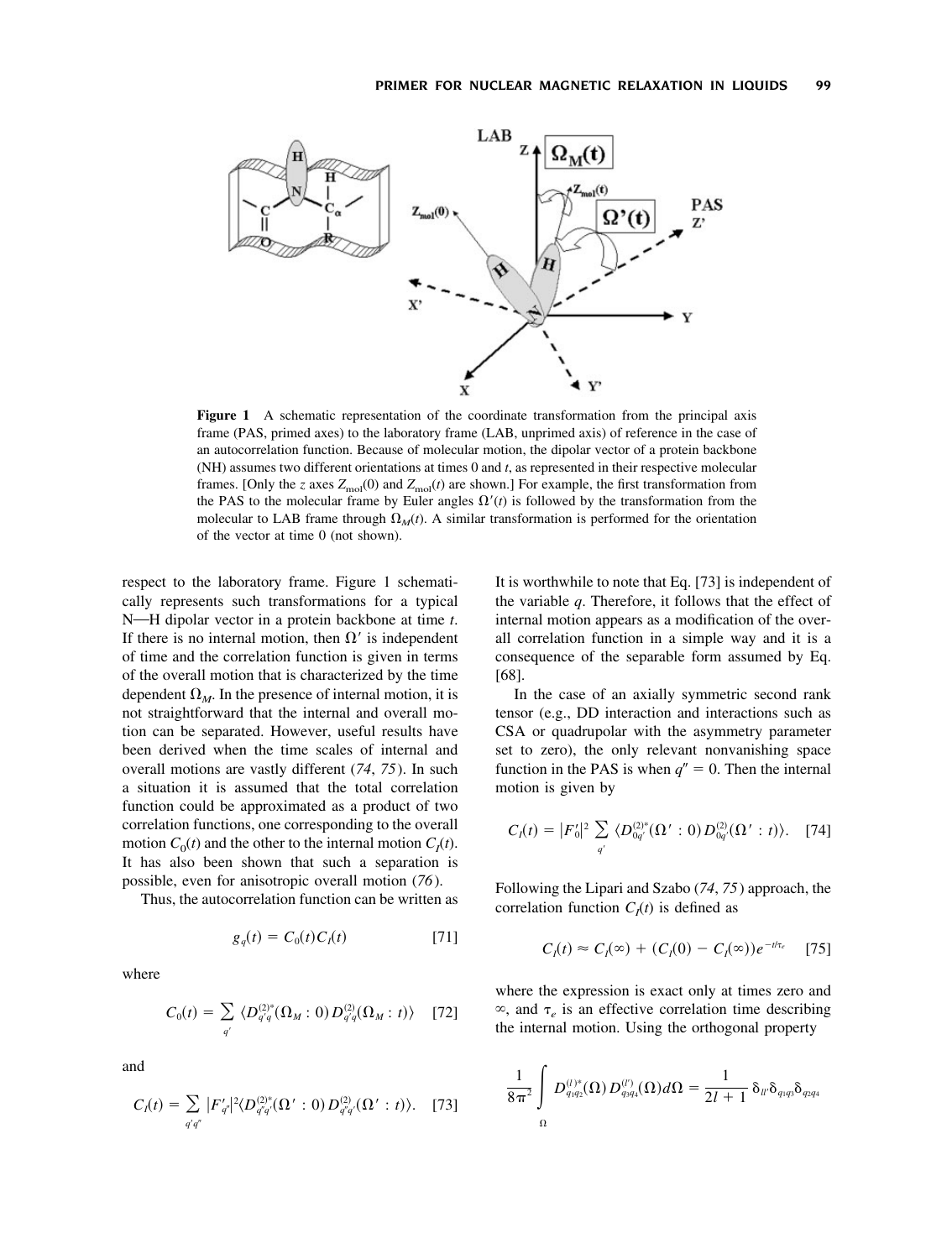in Eq. [75],

$$
C_I(0) = |F'_0|^2 \quad C_I(\infty) = |F'_0|^2 S^2. \tag{76}
$$

Moreover, when the overall motion is isotropic, we may write  $C_0(t)$  as

$$
C_0(t) = e^{-t/\tau_M}.\tag{77}
$$

Substituting Eqs. [76] and [77] in Eq. [75], the correlation function becomes

$$
g(t) = C_1(t) = |F'_0|^2 [S^2 e^{-t/\tau_M} + (1 - S^2) e^{-t/\tau}] \quad [78]
$$

where

$$
\frac{1}{\tau} = \frac{1}{\tau_M} + \frac{1}{\tau_e}
$$

and the subscript  $q$  is dropped from  $g(t)$  because it is independent of *q*. For anisotropic overall motion we may again follow the approach of Lipari and Szabo  $(74, 75)$  and write  $C<sub>0</sub>(t)$  as

$$
C_0(t) = Ae^{-t/\tau_1} + (1 - A)e^{-t/\tau_2}
$$
 [79]

where *A* is an anisotropic factor similar to the order parameter and it is unity when the overall motion is isotropic and can be used instead of Eq. [77] to derive *g*(*t*)*.*

#### Cross-Correlation Function  $(A \neq B)$

Let *A* be the dipolar interaction and *B* is either the CSA or quadrupolar interaction. It is important that both *A* and *B* are represented in the same frame of reference. Hence, for example, *A* is transformed from its PAS to the molecular reference frame and then finally to the laboratory frame. For mechanism *B* the sequence of transformations is from its PAS to the dipolar frame (PAS frame of *A*) to the molecular frame to the laboratory frame. Figure 2 shows a schematic of the transformation for a  $N$ —H system in which the nitrogen CSA (interaction *B*) is transformed from its PAS to that of the dipolar frame (PAS of *A*) and then to the molecular frame. Mechanism *B* needs one additional transformation to facilitate the delineation of the time correlation information between the two mechanisms. Thus, for the dipolar relaxation  $(A = D)$ ,

$$
F_q^D = \sum_{q'q'} F'_{q'}^D D_{q'q'}^{(2)}(\Omega_D) D_{q'q}^{(2)}(\Omega_M)
$$
 [80]



Figure 2 A schematic representation of the coordinate transformation from the principal axis frame (PAS) to the molecular frame (MOL) of reference in the case of a crosscorrelation function. The PAS frames of two relaxation mechanisms *A* (NH-dipolar) and *B* (N CSA) are arbitrarily assigned. For *B*, it is necessary to first transform it from its PAS frame  $[Z_{\text{PAS}}(B))$  to that of *A* ( $Z_{\text{PAS}}(A)$ ] and then both *A* and *B* are transformed to a common molecular frame. The transformation by Euler angles  $\Omega_M$  brings the dependence of the molecular geometry (e.g., inter-PAS angles between *A* and *B*) into relaxation parameters. The rest of the transformations are similar to those in Fig. 1.

where  $\Omega_D'$  describes the orientation of the DD vector in the molecular frame. For mechanism *B* we have

$$
F_q^B = \sum_{q'q''q''} F'_{q''}^{\prime B} D_{q''q'}^{(2)}(\Omega_{BD}) D_{q'q'}^{(2)}(\Omega_D') D_{q'q}^{(2)}(\Omega_M) \quad [81]
$$

where  $\Omega_{BD}$  describes the orientation of the PAS of interaction *B* with respect to the dipolar frame. Then the cross-correlation function is

$$
g_q^{DB}(t) = \sum_{q'q''q''} \langle F'_{q''}^{D^*} D_{q'q'}^{(2)*} (\Omega'_D : 0) D_{q'q}^{(2)*} (\Omega_M : 0) \times F'_{q''}^{B} D_{q''q''}^{(2)} (\Omega_{BD} : t) D_{q''q'}^{(2)} (\Omega'_D : t) D_{q'q}^{(2)} (\Omega_M : t) \rangle
$$
 [82]

For example, the expressions for DD–CSA cross correlations for two-spin and spin calculations are provided in the literature (*13*, *77*) .

*Axially Symmetric Tensor for Interaction B***.** The only nonvanishing space functions in the PAS are  $F_0^D$ and  $F_0^{\prime B}$ . Therefore,

$$
g_q^{DB}(t) = \sum_{q'q'} \langle F_0'^{D^*} D_{0q'}^{(2)*}(\Omega_D' : 0) D_{q'q}^{(2)*}(\Omega_M : 0) F_0'^B D_{0q'}^{(2)}
$$
  
 
$$
\times (\Omega_{BD} : t) D_{q''q'}^{(2)}(\Omega_D' : t) D_{q'q}^{(2)}(\Omega_M : t) \rangle \quad [83]
$$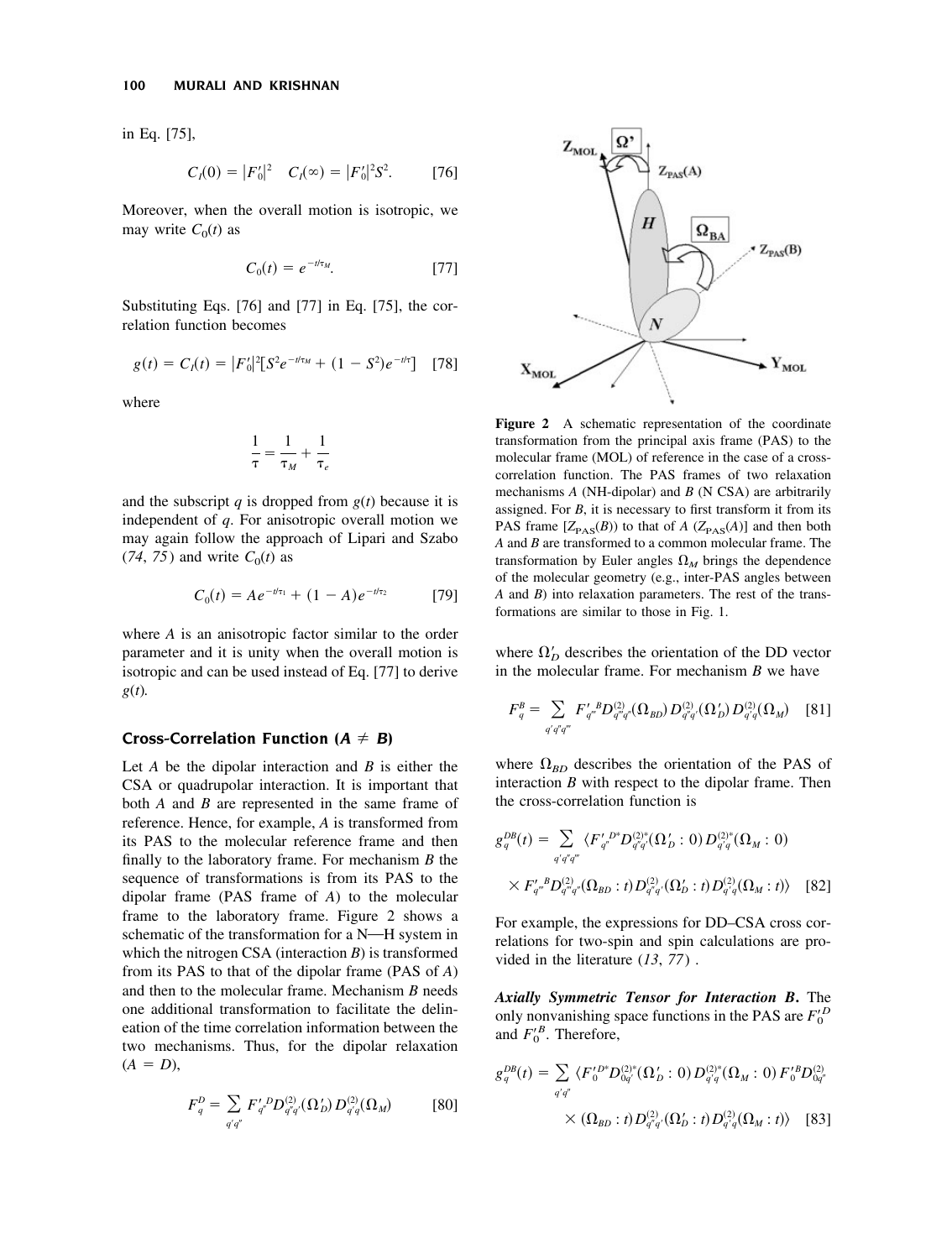Writing  $g_q^{DB}(t) = C_0(t)C_I(t)$ , we have for  $C_0(t)$ 

$$
C_0(t) = \sum_{q'} \langle D_{q'q}^{(2)*} (\Omega_M : 0) D_{q'q}^{(2)} (\Omega_M : t) \rangle \quad [84]
$$

and  $C_l(t)$  after using the orthogonal property of the Wigner rotation matrix elements is

$$
C_I(t) = \sum_{q'} |F_0'^{D*} F_0'^B| \langle D_{0q'}^{(2)*}(\Omega_D': 0) D_{q'q'}^{(2)}(\Omega_D': t) \times D_{00}^{(2)}(\Omega_{BD}: t) \rangle.
$$
 [85]

Again writing  $C_I(t) \approx C_I(\infty) + (C_I(0) - C_I(\infty))e^{-t/\tau_e}$ (Eq. [65]), the correlation function becomes

$$
C_I(0) = |F_0^{\prime D^*} F_0^{\prime B} | D_{00}^{(2)}(\Omega_{BD})
$$
  
=  $\frac{1}{2} |F_0^{\prime D^*} F_0^{\prime B} | (3 \cos^2 \theta_{BD} - 1)$   

$$
C_I(\infty) = \frac{1}{2} |F_0^{\prime D^*} F_0^{\prime B} | (3 \cos^2 \theta_{BD} - 1) S^2.
$$
 [86]

Thus, when the overall motion is isotropic, the crosscorrelation function is given as

$$
g^{DB}(t) = \frac{1}{2} |F_0^{D^*} F_0^{B}| (3 \cos^2 \theta_{BD} - 1)
$$

$$
\times [S^2 e^{-t/\tau_M} + (1 - S^2) e^{-t/\tau}]. \quad [87]
$$

For anisotropic overall motion, we may again use

$$
C_0(t) = Ae^{-t/\tau_1} + (1 - A)e^{-t/\tau_2}
$$

Thus, a measurement of the cross-correlation spectral density can also yield information on the dynamics of the spin system.

*General Tensor for B***.** For a general tensor and rewriting Eq. [83] we have

$$
g_q^{DB}(t) = \sum_{q'q''q''} \langle F'_{q''}^{D} D_{q'q'}^{(2)*} (\Omega_D': 0) D_{q'q}^{(2)*} (\Omega_M: 0) \times F'_{q''}^{B} D_{q''q'}^{(2)} (\Omega_{BD}: t) D_{q'q'}^{(2)} (\Omega_D': t) D_{q'q}^{(2)} (\Omega_M: t) \rangle
$$
\n[88]

but for DD relaxation the only nonzero PAS element is  $F_0^{D}$  (see Table 1). Thus,

$$
g_q^{DB}(t) = \sum_{q'q''q''} \langle F_0'^{D^*} D_{0q'}^{(2)*}(\Omega_D': 0) D_{q'q}^{(2)*}(\Omega_M: 0) \times F_{q'''}^{'} D_{q''q''}^{(2)}(\Omega_{BD}: t) D_{q'q'}^{(2)}(\Omega_D': t) D_{q'q}^{(2)}(\Omega_M: t) \rangle.
$$
\n[89]

Again separating the overall and internal motion as before, we have for internal motion

$$
C_{I}(t) = \sum_{q'q''q''} \langle F'_{0}^{D^{*}} F'_{q''}^{B} D_{0q'}^{(2)*} (\Omega'_{D} : 0)
$$
  
 
$$
\times D_{q''q'}^{(2)} (\Omega'_{D} : t) D_{q''q'}^{(2)} (\Omega_{BD} : t) \rangle. \quad [90]
$$

However, orthogonality requires  $q'' = 0$ , so

$$
C_I(t) = \sum_{q'q''} \langle F_0'^{D*} F_{q''}^{\prime B} D_{0q'}^{(2)*} (\Omega_D : 0)
$$
  
 
$$
\times D_{0q'}^{(2)} (\Omega_D : t) D_{q''0}^{(2)} (\Omega_{BD} : t) \rangle. \quad [91]
$$

Thus, when the overall motion is isotropic, the crosscorrelation function becomes

$$
g^{DB}(t) = \sum_{q''} F_0'^{D^*} F_{q''}^{\ B} D_{q''0}^{(2)}(\Omega_{BD})
$$

$$
\times [S^2 e^{-t/\tau_M} + (1 - S^2) e^{-t/\tau}]. \quad [92]
$$

An extension to the anisotropic overall motion can be formulated as previously.

There is one important implicit assumption in the derivation of the above equations. The relative orientation of the PAS of interaction *B* and that of the DD vector (or interaction *A*) is assumed to be constant at all times, even in the presence of internal motion (see Fig. 2). This means that the expressions for cross correlation as given by Eqs. [87] and [92] are valid in situations wherein the same internal motion is affecting the parts of the molecule in which the two interaction tensors represent the relaxation. The situations that one encounters most often, which are ones in which interaction  $B$  is due to one of the same spins that participates in the DD interaction, such as a CH vector with CH DD interaction (*A*) and nitrogen or carbon CSA (*B*), are adequately described by this method. If the two spins reside in different parts of the same molecule that undergoes different internal motions, then it is not straightforward to formulate the theory. It may be necessary to invoke correlations between the various motions involved and the assumptions on which these expressions are obtained become untenable. Because it is not within the scope of this article, such correlation functions are not considered.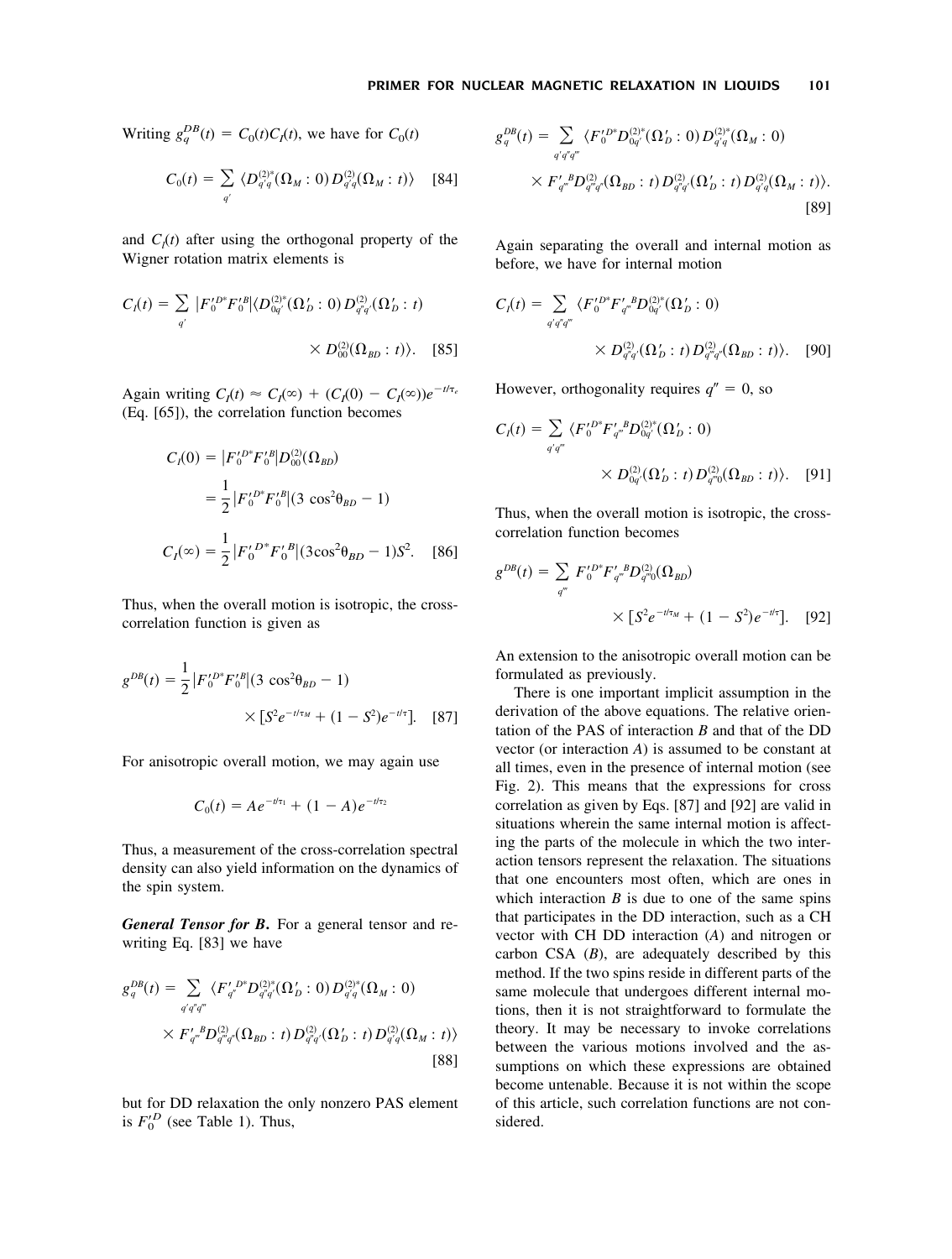# **APPLICATION OF THEORY OF SPIN RELAXATION**

We have presented a detailed theoretical framework to calculate the effects of various types of relaxation in any given experiment. In this section, we apply the theory to relevant relaxation problems in both the Redfield and operator formulations. A relatively simpler and familiar two-spin relaxation problem is treated first using the operator approach and later a more involved calculation for a slightly more complicated system is presented as an example for the Redfield approach.

#### **Example for Operator Approach**

The operator approach is convenient to use in a particular experiment when we know the corresponding observable operator that undergoes relaxation evolution and gives rise to a discernable feature in the NMR spectrum. As an example let us consider two unlike spins denoted by the symbols *I* and *S*. The Zeeman Hamiltonian is given by (*1*)

$$
\mathbf{H}_0 = \omega_I I_z + \omega_S S_z \tag{93}
$$

In Eq. [93],  $\omega_l$  and  $\omega_s$  are the Larmor frequencies of the *I* and *S* spins, respectively. Spins *I* and *S* could either be homonuclear or heteronuclear species. We concentrate on the relaxation of the longitudinal magnetization by the DD relaxation mechanism. We have to solve for the macroscopic observable  $\langle I_z \rangle^*$  and  $\langle S_z \rangle^*$ , where the asterisk denotes interaction representation. The master equation for the macroscopic observable as defined in Eq. [37] is  $(q^* = \langle Q \rangle)$  $TR{\lbrace \sigma^*(t)Q \rbrace}$ ,

$$
\frac{dq^*}{dt} = -(p^* - p_0)
$$
 [94]

where

$$
p^* = \frac{1}{2} \text{TR} \Biggl\{ \sum_{q,p} J_q(\omega_{pq}) [A_{p,-q}^\dagger, [A_{p,-q}, Q]] \sigma^* \Biggr\},
$$
  

$$
p_0 = \frac{1}{2} \text{TR} \Biggl\{ \sum_{q,p} J_q(\omega_{pq}) [A_{p,-q}^\dagger, [A_{p,-q}, Q]] \sigma_0 \Biggr\}.
$$
 [95]

The Hamiltonian for the DD relaxation mechanism in the laboratory frame ([Eq. 64]) is

$$
\mathbf{H}_1^D = \sum_{q} (-1)^q F_q^D A_{-q}^D \tag{96}
$$

where the  $F_q^D$  and  $A_{-q}^D$  are obtained from Table 1.

$$
F_q^D = -\sqrt{\frac{3}{2}} \frac{2\gamma_f \gamma_s \hbar}{r_{IS}^3} D_{0q}^{(2)}(\Omega_D)
$$
  
\n
$$
A_0^D = \frac{1}{\sqrt{6}} (3I_z S_z - \mathbf{I} \cdot \mathbf{S}),
$$
  
\n
$$
A_{\pm 1}^D = \pm \frac{1}{2} (I_z S_{\pm} + I_{\pm} S_z)
$$
  
\n
$$
A_{\pm 2}^D = \frac{1}{2} I_{\pm} S_{\pm}.
$$
 [97]

Using the transformation to interaction representation given by Eq. [2],

$$
e^{i\mathbf{H}_{0}t}A_{q}e^{-i\mathbf{H}_{0}t} = \sum_{p} A_{p,q}e^{i\omega_{p,q}t},
$$

$$
e^{i\mathbf{H}_{0}t}A_{-q}e^{-i\mathbf{H}_{0}t} = \sum_{p} A_{p,-q}e^{i\omega_{p,-q}t},
$$

$$
\mathbf{H}_{D}^{*}(t) = e^{i\mathbf{H}_{0}t}\mathbf{H}_{D}(t)e^{-i\mathbf{H}_{0}t} = \sum_{q,p} (-1)^{q}F_{q}A_{p,-q}e^{i\omega_{p,-q}t}
$$
[98]

we get

$$
e^{i\mathbf{H}_{0}t}A_{0}^{D}e^{-i\mathbf{H}_{0}t} = \frac{1}{\sqrt{6}}(3I_{z}S_{z} - \mathbf{I} \cdot \mathbf{S})
$$
  
\n
$$
= \frac{1}{\sqrt{6}}2I_{z}S_{z} - \frac{1}{2}\left\{e^{i(\omega_{I}-\omega_{S})t}I_{+}S_{-} + e^{-i(\omega_{I}-\omega_{S})t}I_{+}S_{-}\right\}
$$
  
\n
$$
e^{i\mathbf{H}_{0}t}A_{+1}^{D}e^{-i\mathbf{H}_{0}t} = -\frac{1}{2}(e^{i\omega_{I}t}I_{+}S_{z} + e^{i\omega_{S}t}I_{z}S_{+}),
$$
  
\n
$$
e^{i\mathbf{H}_{0}t}A_{-1}^{D}e^{-i\mathbf{H}_{0}t} = +\frac{1}{2}(e^{-i\omega_{I}t}I_{-}S_{z} + e^{-i\omega_{S}t}I_{z}S_{-}),
$$
  
\n
$$
e^{i\mathbf{H}_{0}t}A_{+2}^{D}e^{-i\mathbf{H}_{0}t} = \frac{1}{2}(e^{i(\omega_{I}+\omega_{S})t}I_{+}S_{+} + e^{-i(\omega_{I}+\omega_{S})t}I_{-}S_{-}).
$$
\n[99]

The spectral density  $J_q(\omega_{pq})$  is given by (using Eq. [30])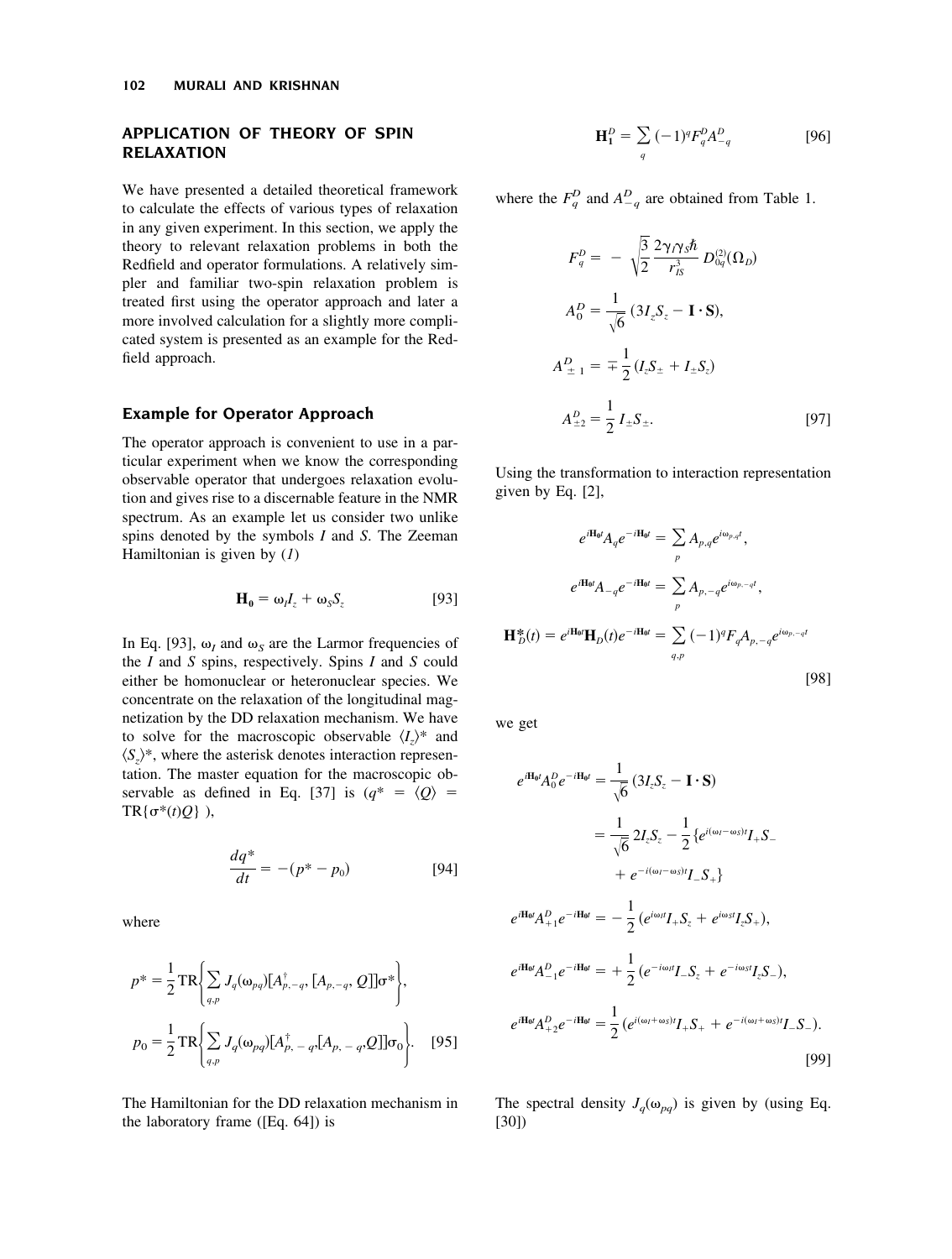$$
J_q(\omega_{pq}) = \int_{-\infty}^{\infty} g_q(\tau) e^{-i\omega_{pq}\tau} d\tau
$$
  

$$
= \delta_{qq'} \delta_{pp'} \int_{-\infty}^{\infty} \langle F_{qp}(t) F_{q'p'}^*(t-\tau) \rangle e^{-i\omega_{pq}\tau} d\tau
$$
  

$$
= \langle |F_q^D|^2 \rangle \int_{-\infty}^{\infty} e^{-(|\tau|/\tau_c)} e^{-i\omega_{pq}\tau} d\tau = 2 \langle |F_q^D|^2 \rangle J(\omega_{pq})
$$
  
[100]

where

$$
J(\omega_{pq}) = \frac{\tau_c}{1 + \omega_{pq}^2 \tau_c^2}
$$
 [101]

which is a Lorentzian spectral density, an outcome of the assumption of an exponential correlation function. The average  $\langle |F_q^D|^2 \rangle$  is given as

$$
\langle |F_q^D|^2 \rangle = 6 \frac{\gamma_1^2 \gamma_5^2 \hbar^2}{r_B^6} \times \left[ \frac{1}{8\pi^2} \int_{\Omega_{q_1q_2}} D_{q_1q_2}^{(l)*}(\Omega_D) D_{q_3q_4}^{(l')}(\Omega_D) d\Omega_D \right],
$$
  
=  $6 \frac{\gamma_1^2 \gamma_5^2 \hbar^2}{r_B^6} \left[ \delta_{ll'} \delta_{q_1q_3} \delta_{q_2q_4} \frac{1}{2l+1} \right]$   
=  $\frac{6}{5} \frac{\gamma_1^2 \gamma_5^2 \hbar^2}{r_B^6}$  [102]

In the above equation  $l = 2$ . Thus,  $J_q(\omega_{pq})$  is given by

$$
J_q(\omega_{pq}) = 2\left(\frac{6}{5}\frac{\gamma_i^2 \gamma_s^2 \hbar^2}{r_{IS}^6}\right)J(\omega_{pq})
$$
 [103]

Let us evaluate  $A_z^{I*}$  given as

$$
A_{z}^{P} = \frac{1}{2} \sum_{q,p} J_{q}(\omega_{pq}) [A_{p,-q}^{\dagger}, [A_{p,-q}, I_{z}]]
$$
  
=  $\left(\frac{6}{5} \frac{\gamma_{1}^{2} \gamma_{5}^{2} \hbar^{2}}{r_{IS}^{6}}\right) \sum_{q,p} J(\omega_{pq}) [A_{p,-q}^{\dagger}, [A_{p,-q}, I_{z}]].$  [104]

$$
A_z^{I*} = \left(\frac{6\gamma_I^2 \gamma_S^2 \hbar^2}{5 r_{IS}^6}\right) \left\{\frac{4}{6} J(0)[I_z S_{zz} [I_z S_{zz} I_z]]\right.+ \frac{1}{24} J(\omega_I - \omega_S)[I_- S_+ [I_+ S_- I_z]] + HC + \frac{1}{4} J(\omega_I)[I_- S_{zz} [I_+ S_{zz} I_z]] + HC + \frac{1}{4} J(\omega_I + \omega_S)[I_- S_- [I_+ S_+ I_z]] + HC \right\}
$$
[105]

where HC stands for Hermitian conjugate. The first and the second term on the RHS of Eq. [105] arise from  $q = 0$ . The first commutator, however, is zero and the second double commutator can be evaluated (using  $[I_+, I_z] = -I_+$  etc.) as

$$
[I_{-}S_{+}, [I_{+}S_{-}, I_{z}]] = -[I_{-}S_{+}, I_{+}S_{-}]
$$
  

$$
= \{2I_{z}S_{+}S_{-} - 2S_{z}I_{+}I_{-}\}
$$
  

$$
= 2I_{z}(S_{x}^{2} + S_{y}^{2} - iS_{x}S_{y} + iS_{y}S_{x})
$$
  

$$
- 2S_{z}(I_{x}^{2} + I_{y}^{2} - iI_{x}I_{y} + iI_{y}I_{x}).
$$
  
[106a]

Using  $I_x^2 = I_y^2 = I_z^2 = I(I + 1)/3$ , Eq. [106a] reduces to

$$
[I_{-}S_{+}, [I_{+}S_{-}, I_{z}]] = \frac{4}{3}S(S+1)I_{z} - \frac{4}{3}I(I+1)S_{z}.
$$
\n[106b]

Thus, the contribution from the  $q = 0$  term is

$$
\frac{1}{15} \frac{\gamma_I^2 \gamma_S^2 \hbar^2}{r_{IS}^6} 2J(\omega_I - \omega_S)
$$
  
 
$$
\times \{S(S+1)\langle I_z \rangle - I(I+1)\langle S_z \rangle\}. \quad [107]
$$

Similarly, the contribution from the  $q = 1$  term (third term, Eq. [105]) is

$$
\frac{6}{15} \frac{\gamma_I^2 \gamma_S^2 \hbar^2}{r_{IS}^6} J(\omega_I) S(S+1) \langle I_z \rangle \tag{108}
$$

and the contribution from the  $q = 2$  term (fourth term. Eq. [105]) is

$$
\frac{6}{15} \frac{\gamma_I^2 \gamma_S^2 \hbar^2}{r_{IS}^6} 2J(\omega_I + \omega_S)
$$
  
 
$$
\times \{ S(S+1)\langle I_z \rangle + I(I+1)\langle S_z \rangle \} \quad [109]
$$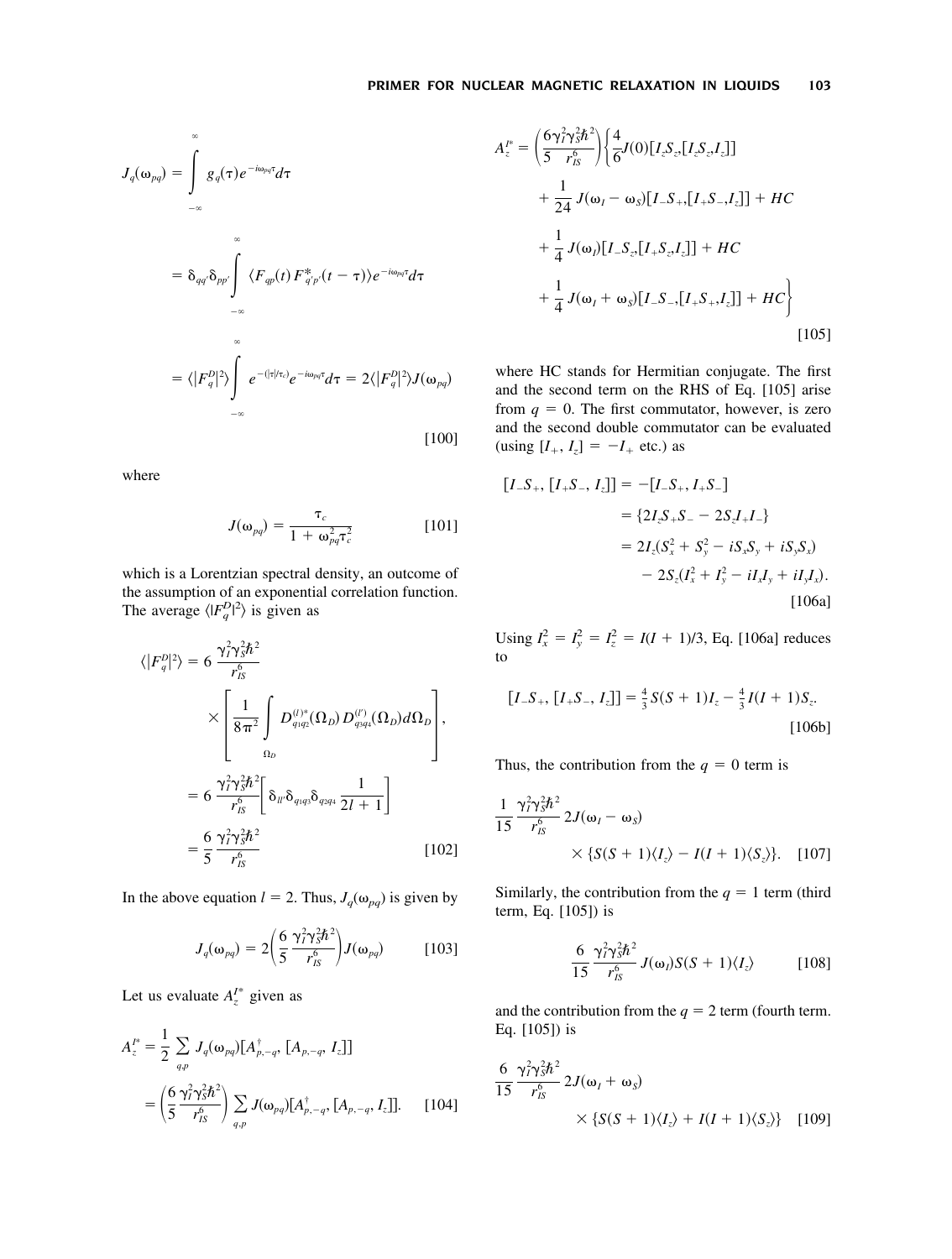The equation of motion for  $\langle I_z \rangle$ , after replacing  $\langle I_z \rangle$  by  $\langle I_z \rangle^* - I_0$  becomes

$$
\frac{d}{dt}\langle I_z\rangle = -\frac{1}{T_1^H}(\langle I_z\rangle - I_0) - \frac{1}{T_1^B}(\langle S_z\rangle - S_0)
$$
 [110]

where

$$
\frac{1}{T_1^{l}} = \frac{1}{15} \frac{\gamma_1^2 \gamma_5^2 \hbar^2}{r_{ls}^6} S(S+1)
$$
  
×  $[2J(\omega_l - \omega_s) + 6J(\omega_l) + 12J(\omega_l + \omega_s)],$   

$$
\frac{1}{T_1^{lS}} = \frac{1}{15} \frac{\gamma_1^2 \gamma_5^2 \hbar^2}{r_{ls}^6} I(I+1)
$$
  
×  $[-2J(\omega_l - \omega_s) + 12J(\omega_l + \omega_s)].$  [111]

The equation of motion of  $\langle I_z \rangle$  clearly shows its coupling to spin *S*, and so we need to write a similar equation for *S*. We can write an equation for  $\langle S_z \rangle$  by induction from Eq. [110] as

$$
\frac{d}{dt}\left\langle S_z\right\rangle = -\frac{1}{T_1^{SS}}\left(\left\langle S_z\right\rangle - S_0\right) - \frac{1}{T_1^{SI}}\left(\left\langle I_z\right\rangle - I_0\right) \quad [112]
$$

where

$$
\frac{1}{T_1^{SS}} = \frac{1}{15} \frac{\gamma_1^2 \gamma_5^2 \hbar^2}{r_{1s}^6} I(I + 1)
$$
  
\$\times [2J(\omega\_I - \omega\_S) + 6J(\omega\_S) + 12J(\omega\_I + \omega\_S)]\$  

$$
\frac{1}{T_1^{SI}} = \frac{1}{15} \frac{\gamma_1^2 \gamma_5^2 \hbar^2}{r_{1s}^6} S(S + 1)
$$
  
\$\times [-2J(\omega\_I - \omega\_S) + 12J(\omega\_I + \omega\_S)]\$ [113]

For  $I = S = 1/2$ ,

$$
\frac{1}{T_1^u} = \frac{\gamma_I^2 \gamma_S^2 \hbar^2}{10 r_{IS}^6} \left[ J(\omega_I - \omega_S) + 3J(\omega_I) + 6J(\omega_I + \omega_S) \right]
$$
  

$$
\frac{1}{T_1^{SS}} = \frac{\gamma_I^2 \gamma_S^2 \hbar^2}{10 r_{IS}^6} \left[ J(\omega_I - \omega_S) + 3J(\omega_S) + 6J(\omega_I + \omega_S) \right]
$$
  

$$
\frac{1}{T_1^{SS}} = \frac{1}{T_1^{SI}} = \frac{\gamma_I^2 \gamma_S^2 \hbar^2}{10 r_{IS}^6} \left[ -J(\omega_I - \omega_S) + 6J(\omega_I + \omega_S) \right]
$$
  
[114]

For the homonuclear case (i.e.,  $\omega_I = \omega_S = \omega$ )

$$
\frac{1}{T_1^{II}} = \frac{1}{T_1^{SS}} = \frac{\gamma^4 \hbar^2}{10 r_{IS}^6} [J(0) + 3J(\omega) + 6J(2\omega)]
$$
  

$$
\frac{1}{T_1^{IS}} = \frac{1}{T_1^{SI}} = \frac{\gamma^4 \hbar^2}{10 r_{IS}^6} [-J(0) + 6J(2\omega)].
$$
 [115]

Using Eq. [101], we can write the above equation as

$$
\frac{1}{T_1^{II}} = \frac{1}{T_1^{SS}} = \frac{\gamma^4 \hbar^2 \tau_c}{10 r_{IS}^6} \left[ 1 + \frac{3}{1 + \omega^2 \tau_c^2} + \frac{6}{1 + 4\omega^2 \tau_c^2} \right]
$$

$$
\frac{1}{T_1^{IS}} = \frac{1}{T_1^{SI}} = \frac{\gamma^4 \hbar^2 \tau_c}{10 r_{IS}^6} \left[ -1 + \frac{6}{1 + 4\omega^2 \tau_c^2} \right].
$$
 [116]

We see from Eqs. [110] and [112] taken together that the longitudinal relaxation of the two spins is given by a coupled equation, implying a nonexponential recovery to equilibrium. The term  $T_1^{IS}$  (or  $T_1^{SI}$ ) is known as a cross-relaxation term and leads to the nuclear Overhauser effect (*78*, *79*). We leave it to the readers to evaluate the relaxation rates for the often-used motional limits of  $\omega \tau_c \ll 1$  and  $\omega \tau_c \gg 1$ .

# **Redfield Approach Example**

Let us consider a two-spin system  $I = 1/2$ ,  $S = 1$  and we follow the transverse relaxation of the three transitions of spin *I* (*80*, *81*). We also consider the existence of a scalar coupling between *I* and *S*. The Hamiltonian can be written in a doubly rotating frame [given by the operator  $R(t) = \exp(i\omega_I I_z t) \exp(i\omega_S S_z t)$ ] as (similar to Eq. [2])

$$
\mathbf{H}_0^* = -(\Delta \omega_I I_z + \Delta \omega_S S_z),
$$
  

$$
\mathbf{H}_J^* = J I_z S_z
$$
 [117]

where  $\Delta \omega_l I_z$  and  $\Delta \omega_s S_z$  are the chemical shifts that appear as offsets from the rotating frame frequencies. In this calculation, the rotating frame and the interaction frame are the same. The six spin-product states  $|m_I, m_S\rangle$  of the *I*–*S* spin system are

$$
|1\rangle = |\frac{1}{2}, 1\rangle
$$
  $|2\rangle = |\frac{1}{2}, 0\rangle$   $|3\rangle = |\frac{1}{2}, -1\rangle$   
 $|4\rangle = |-\frac{1}{2}, 1\rangle$   $|5\rangle = |-\frac{1}{2}, 0\rangle$  and  $|6\rangle = |-\frac{1}{2}, -1\rangle$ .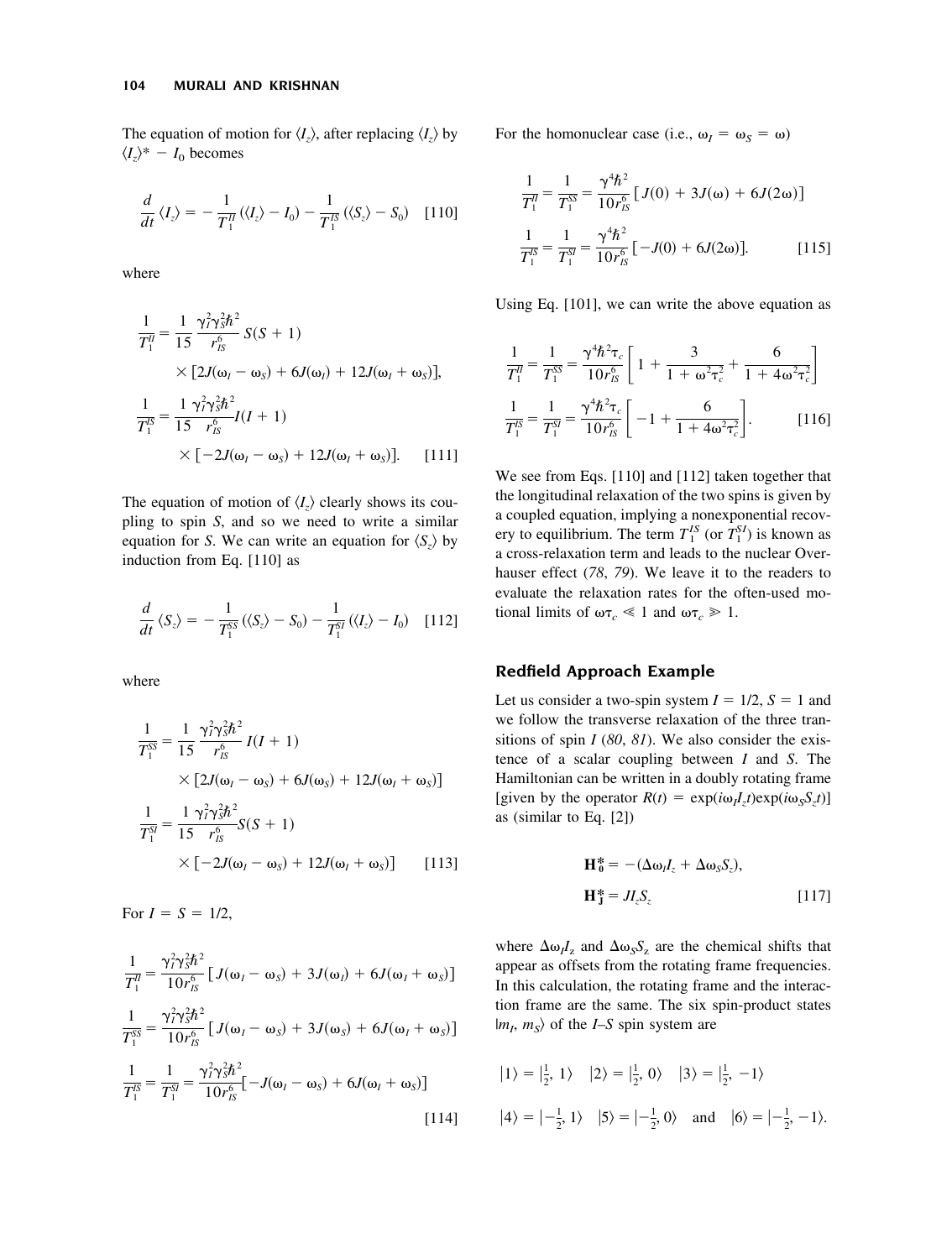

**Figure 3** An energy level diagram and the schematic NMR spectrum of a two-spin system, *I* (spin-1/2) and *S* (spin 1), with a scalar coupling of  $J_{IS}$  between them.

Figure 3 shows the energy level diagram of the spin system and a schematic representation of the NMR spectra of *I* and *S* spins. The *I*-spin spectrum is a triplet with frequencies given by

$$
\omega_{ab}^I = \Delta \omega_I + J m_S \qquad [118]
$$

where

$$
|a\rangle = \left|-\frac{1}{2}, m_S\right\rangle
$$
 and  $|b\rangle = \left|\frac{1}{2}, m_S\right\rangle$ .

The density matrix elements corresponding to the three transitions of *I* are

$$
I_1 = \langle \frac{1}{2}, 1 | \sigma^* | -\frac{1}{2}, 1 \rangle = \langle 1 | \sigma^* | 4 \rangle,
$$
  
\n
$$
I_2 = \langle \frac{1}{2}, 0 | \sigma^* | -\frac{1}{2}, 0 \rangle = \langle 2 | \sigma^* | 5 \rangle,
$$
  
\n
$$
I_3 = \langle \frac{1}{2}, -1 | \sigma^* | -\frac{1}{2}, -1 \rangle = \langle 3 | \sigma^* | 6 \rangle.
$$
 [119]

The relevant relaxation mechanisms are the mutual dipolar relaxation between spins *I* and *S*, the CSA for spin *I*, and the quadrupolar relaxation of spin *S*. Thus, the relaxation Hamiltonian is written as

$$
\mathbf{H}_1(t) = \mathbf{H}'^{\mathcal{Q}}(t) + \mathbf{H}'^{\mathcal{D}}(t) + \mathbf{H}'^{\mathcal{C}}(t) \qquad [120]
$$

The various relaxation Hamiltonians are given Table 1. The time development of the three elements of the density matrix corresponding to the three *I*-spin transitions can be described by the following differential equation:

$$
\frac{d\sigma_{\alpha\alpha'}^*}{dt} = -i[\mathbf{H}_0^* + \mathbf{H}_J^*, \sigma^*]_{\alpha\alpha'} + \sum_{\beta,\beta'} R_{\alpha\alpha'\beta\beta'} e^{i(\alpha-\beta+\beta'-\alpha')t} (\sigma_{\beta\beta'}^*(t) - \sigma_{\beta\beta'}^0) - i(L_{\alpha\alpha'\alpha\alpha'}\sigma_{\alpha\alpha'}^*)_{\alpha\neq\alpha'} \qquad [121]
$$

The first term on the RHS is the precession arising from the coherent part of the Hamiltonian in the doubly rotating frame, the second term is the relaxation rate constants as described by the Redfield approach (Eq. [19], and the third term is the dynamic shift term (Eq. [17]). We also know from Eq. [20] that

$$
R_{\alpha\alpha'\beta\beta'} = \frac{1}{2} \left[ J_{\alpha\beta\alpha'\beta'}(\alpha' - \beta') + J_{\alpha\beta\alpha'\beta'}(\alpha - \beta) - \delta_{\alpha'\beta'} \sum_{\gamma} J_{\gamma\beta'\gamma\alpha'}(\gamma - \beta) - \delta_{\alpha\beta} \sum_{\gamma} J_{\gamma\beta'\gamma\alpha'}(\gamma - \beta') \right]
$$
\n[122]

where  $J_{\alpha\beta\alpha'\beta'}$  is the Fourier transform of the correlation function (see Eq. [17]),

$$
G_{\alpha\beta\alpha'\beta'}(\tau) = \langle \langle \alpha | \mathbf{H}_1^*(t) | \beta \rangle
$$
  
 
$$
\times \langle \beta | \mathbf{R}^{-1}(\tau) \mathbf{H}_1^*(t - \tau) \mathbf{R}(\tau) | \alpha' \rangle \rangle. \quad [123]
$$

For the calculation of  $J_{\alpha\beta\alpha'\beta'}$ , we express the three relaxation Hamiltonians in terms of their irreducible spherical tensor components as (Table 1)

$$
\mathbf{H}_1(t) = \sum_{q=-2}^{2} (-1)^q F_q(t) A_{-q}.
$$
 [124]

Assuming an isotropic motion described by a correlation time  $\tau_c$  we get

$$
\langle F_q(t) F_{q'}^*(t-\tau) \rangle = \delta_{qq'} \langle |F_q|^2 \rangle e^{-(|\tau|/\tau_c)} \quad [125]
$$

which is obtained by setting the order parameter  $S^2$  = 1 in Eq. [78] (or Eqs. [87] and [92]). Lorentzian spectral densities are obtained through the Fourier transform of the exponential decay term as

$$
\frac{1}{2}\int_{-\infty}^{\infty}e^{i\omega_{q}\tau}e^{(|\tau|/\tau_{c})}d\tau = \frac{\tau_{c}}{1+\omega_{q}^{2}\tau_{c}^{2}} = J(\omega_{q}) \quad [126]
$$

and the spectral densities  $J_{\alpha\beta\alpha'\beta'}$  may be expressed as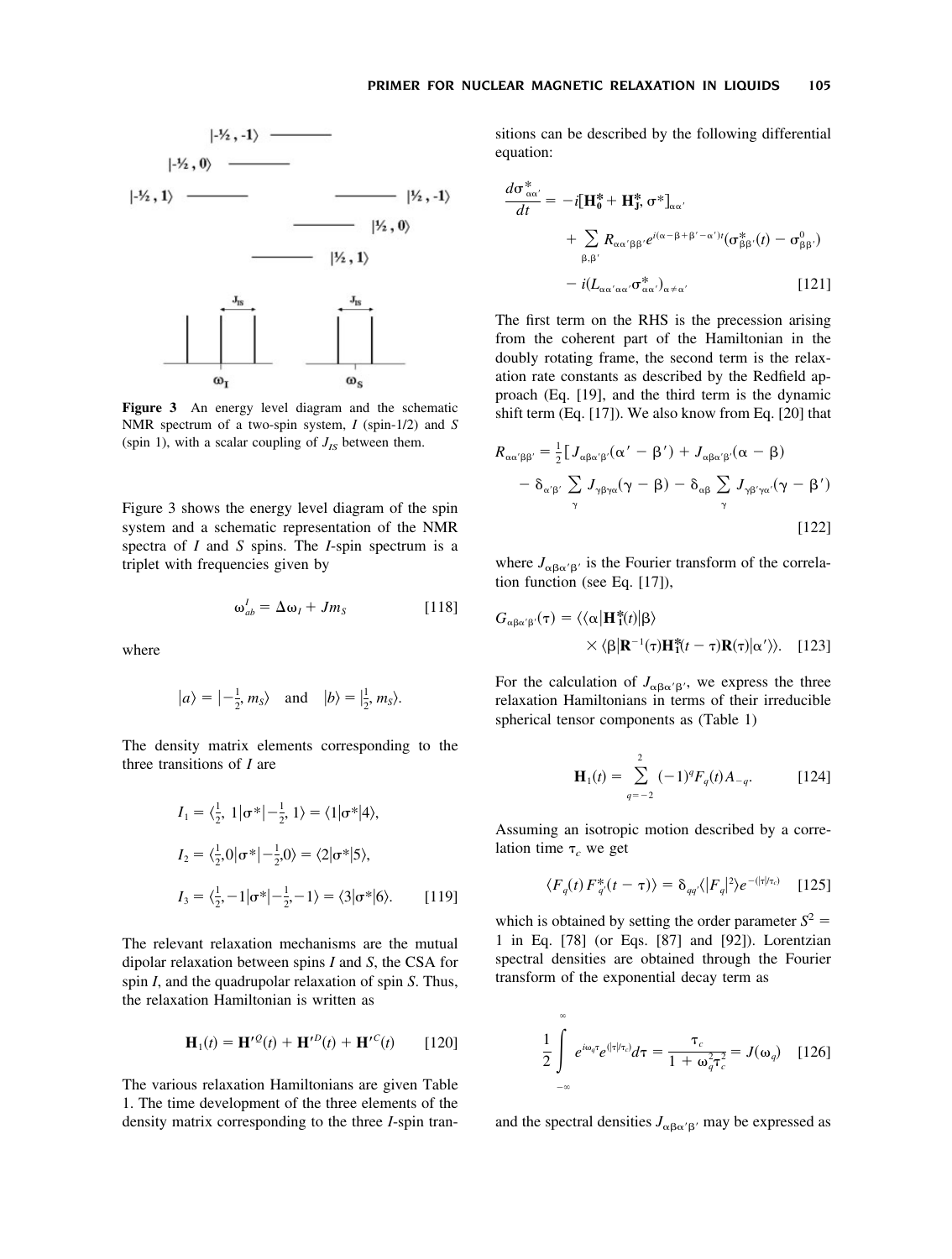$$
\frac{1}{2}J_{\alpha\beta\alpha'\beta'} = \sum_{q=-2}^{2} J(\omega_q^D)\langle|F_q^D|^2\rangle\langle\alpha|A_{-q}^D|\beta\rangle\langle\alpha'|A_{-q}^D|\beta'\rangle^* + \sum_{q=-2}^{2} J(\omega_q^O)\langle|F_q^Q|^2\rangle\langle\alpha|A_{-q}^Q|\beta\rangle\langle\alpha'|A_{-q}^Q|\beta'\rangle^*
$$
\n
$$
+ \sum_{q=-2}^{2} J(\omega_q^C)\langle|F_q^C|^2\rangle\langle\alpha|A_{-q}^C|\beta\rangle\langle\alpha'|A_{-q}^C|\beta'\rangle^* + \sum_{q=-2}^{2} J(\omega_q^O)\langle|F_q^DF_q^Q^*|\rangle\langle\alpha|A_{-q}^D|\beta\rangle\langle\alpha'|A_{-q}^Q|\beta'\rangle^*
$$
\n
$$
+ \sum_{q=-2}^{2} J(\omega_q^D)\langle|F_q^QF_q^{D^*}|\rangle\langle\alpha|A_{-q}^Q|\beta\rangle\langle\alpha'|A_{-q}^D|\beta'\rangle^* + \sum_{q=-2}^{2} J(\omega_q^C)\langle|F_q^DF_q^{C_1^*}|\rangle\langle\alpha|A_{-q}^D|\beta\rangle\langle\alpha'|A_{-q}^C|\beta'\rangle^*
$$
\n
$$
+ \sum_{q=-2}^{2} J(\omega_q^D)\langle|F_q^CF_q^{D^*}|\rangle\langle\alpha|A_{-q}^C|\beta'\rangle\langle\alpha'|A_{-q}^D|\beta'\rangle^*
$$
\n[127]

In Eq. [127] the first three terms are the autocorrelation relaxation rates, the fourth and fifth terms are the cross correlations between dipole and quadrupole relaxation mechanisms, and the last two terms are the cross correlations between the dipole and CSA relaxation mechanisms. It is important to note that there is no cross-correlation term between the quadrupole and CSA relaxation in the above equation. The spin part of the quadrupole (spin *S*) and CSA (spin *I*) contain only single spin operators of spins *S* and *I*, respectively. So the quadrupole–CSA cross-correlation term does not survive the double commutators either with the *I* or *S* spin single quantum coherences. However, it will make a contribution to multiple quantum coherences. Using the orthogonality of the Wigner rotation matrices and the various averages in Eq. [102],

$$
\langle |F_q^D|^2 \rangle = \frac{6}{5} \frac{\gamma_1^2 \gamma_5^2 \hbar^2}{r_{1s}^6},
$$
  
\n
$$
\langle |F_q^Q|^2 \rangle = \frac{3}{40} \frac{(e^2 q Q)^2}{[S(2S - 1)]^2} \left( 1 + \frac{\eta_0^2}{3} \right),
$$
  
\n
$$
\langle |F_q^C|^2 \rangle = \frac{3}{10} \delta_{zz}^2 \left( 1 + \frac{\eta_{C_1}^2}{3} \right),
$$
  
\n
$$
\langle |F_q^D F_q^{Q*} | \rangle = \langle |F_q^Q F_q^{D*} | \rangle
$$
  
\n
$$
= -\frac{3}{10} \frac{\gamma_1 \gamma_5 \hbar (e^2 q Q)}{r_{1s}^3 2S(2S - 1)} [(3\cos^2\theta_{Q - D} - 1) - \eta_{Q} \sin^2\theta_{Q - D} \cos 2\phi_{Q - D}],
$$

$$
\langle |F_q^D F_q^{C^{\dagger}}| \rangle = \langle |F_q^C F_q^D^*| \rangle
$$
  
= 
$$
-\frac{3}{10} \frac{\gamma_1 \gamma_5 \hbar}{r_{15}^3} \delta_{zz} \left[ (3 \cos^2 \theta_{C_I - D} - 1) - \eta_{C_I} \sin^2 \theta_{C_I - D} \cos 2\phi_{C_I - D} \right]
$$
 [128]

In calculating the last two averages, first the quadrupole and CSA tensors are transformed to the dipolar frame and the angles  $(\theta_{Q-D}/\theta_{CI-D})$  and  $(\phi_{Q-D})$  $\phi_{CI-D}$ ) are the polar and azimuthal angles, respectively, of the dipolar vector in the PAS of the quadrupolar–CSA tensor (Fig. 2). The dynamic shifts represented by  $L_{\alpha\alpha'\alpha'\alpha} = \delta_{\alpha\alpha'}$  are given by

$$
L_{\alpha\alpha'\alpha'\alpha} = K_{\alpha\alpha\alpha'\alpha'} + K_{\alpha'\alpha'\alpha\alpha} - \sum_{\gamma} K_{\alpha\gamma\alpha\gamma} - \sum_{\gamma} K_{\gamma\alpha'\gamma\alpha'}
$$

$$
K_{\alpha\beta\alpha'\beta'} = \text{Im}\left(\int_{0}^{\infty} \langle\langle\alpha|\mathbf{H}_{1}(t)|\beta\rangle\right)
$$

$$
\times \langle\alpha'|\mathbf{R}^{-1}(\tau)\mathbf{H}_{1}(t-\tau)\mathbf{R}(\tau)|\beta'\rangle^{*}\rangle d\tau\right) \quad [129]
$$

where Im stands for the imaginary part.

In order to calculate the various spectral density functions we need to know the matrices corresponding to all the  $A_q$  values for the various relaxation mechanisms (*81*). The explicit expressions for the spin part of the quadruploar, dipolar and CSA relax-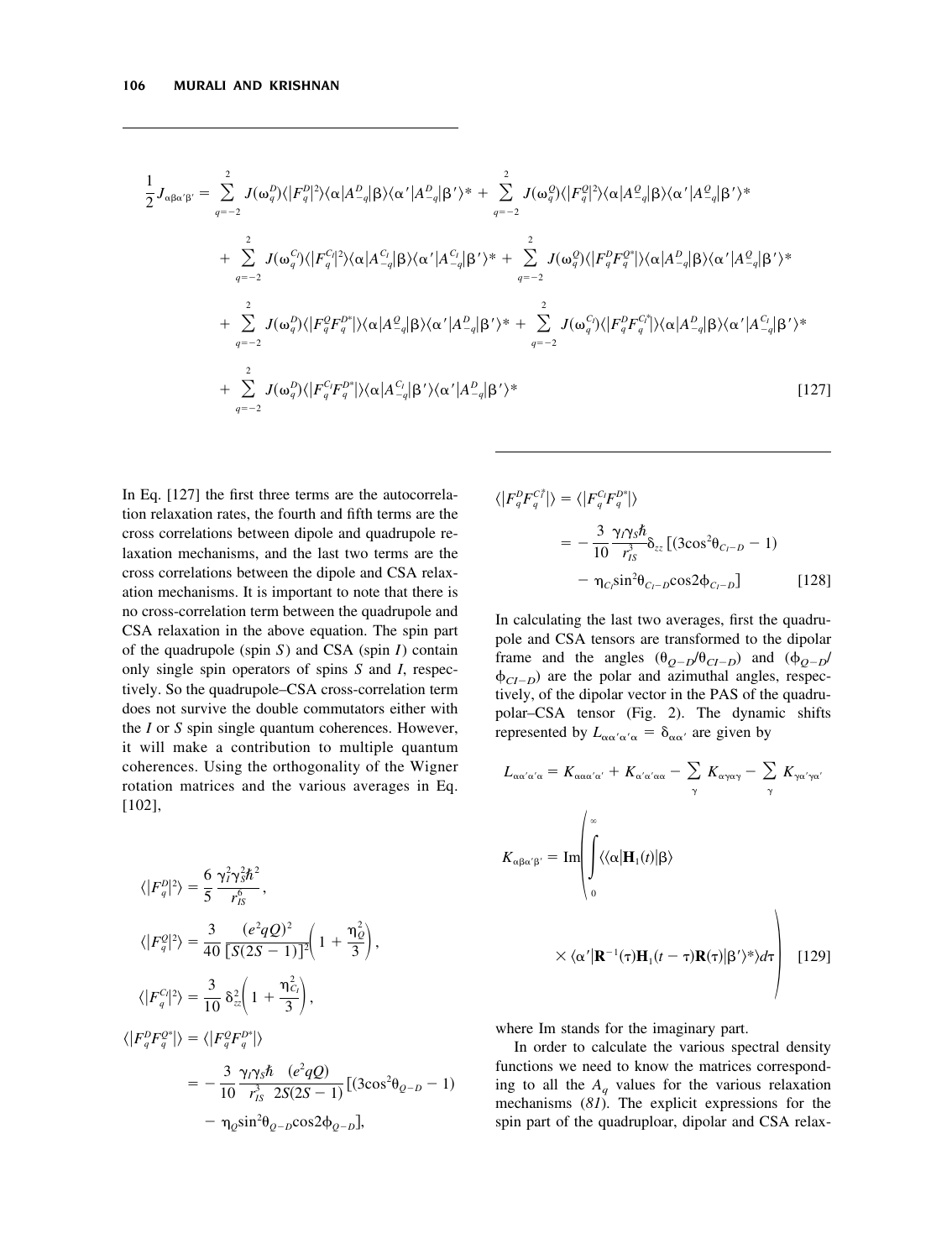| Tensor                 | Cartesian Operator                                                          | Matrix                                                                                                                                                                                                                                                                                                                                                                                    |
|------------------------|-----------------------------------------------------------------------------|-------------------------------------------------------------------------------------------------------------------------------------------------------------------------------------------------------------------------------------------------------------------------------------------------------------------------------------------------------------------------------------------|
|                        | Quadrupolar Relaxation Elements                                             |                                                                                                                                                                                                                                                                                                                                                                                           |
| $A_0^Q$                | $\frac{1}{\sqrt{6}}$ {3S <sub>z</sub> <sup>2</sup> – S(S + 1)}              | $\frac{1}{\sqrt{6}}\begin{pmatrix} 1 & 0 & 0 & 0 & 0 & \cdots \\ 0 & -2 & 0 & 0 & 0 & 0 \\ 0 & 0 & 1 & 0 & 0 & 0 \\ 0 & 0 & 0 & 1 & 0 & 0 \\ 0 & 0 & 0 & 0 & -2 & 0 \\ \alpha & \alpha & 0 & 0 & 0 & 1 \end{pmatrix}$                                                                                                                                                                     |
| $A_{+\,1}^Q$           | $-\frac{1}{2}(S_zS_+ + S_+S_z)$                                             | $\frac{1}{2}\begin{pmatrix} 0 & -\sqrt{2} & 0 & 0 & 0 & 0 \\ 0 & 0 & \sqrt{2} & 0 & 0 & 0 \\ 0 & 0 & 0 & 0 & 0 & 0 \\ 0 & 0 & 0 & 0 & -\sqrt{2} & 0 \\ 0 & 0 & 0 & 0 & 0 & \sqrt{2} \\ 0 & 0 & 0 & 0 & 0 & 0 \end{pmatrix}$                                                                                                                                                               |
| $A_{-1}^\mathcal{Q}$   | $\frac{1}{2}$ (S <sub>z</sub> S <sub>-</sub> + S <sub>-S<sub>z</sub>)</sub> | $\begin{array}{cccccc} 0 & 0 & 0 & 0 & 0 & \sqrt{2} & 0 & 0 & 0 & 0 & 0 \\ \sqrt{2} & 0 & 0 & 0 & 0 & 0 & 0 & 0 & 0 \\ 0 & -\sqrt{2} & 0 & 0 & 0 & 0 & 0 & 0 & 0 \\ 0 & 0 & 0 & 0 & \sqrt{2} & 0 & 0 & 0 & 0 & 0 & 0 \\ 0 & 0 & 0 & 0 & 0 & -\sqrt{2} & 0 & 0 & 0 & 0 \end{array}$<br>$\frac{1}{2}$                                                                                       |
| $A_{+2}^Q$             | $\frac{1}{2}S_{+}^{2}$                                                      | $\begin{pmatrix} 0 & 0 & 1 & 0 & 0 & 0 \ 0 & 0 & 0 & 0 & 0 & 0 \ 0 & 0 & 0 & 0 & 0 & 0 \ 0 & 0 & 0 & 0 & 0 & 1 \ 0 & 0 & 0 & 0 & 0 & 0 \end{pmatrix}$<br>$\boldsymbol{0}$<br>$\boldsymbol{0}$<br>$\overline{0}$<br>$\boldsymbol{0}$<br>$\overline{0}$                                                                                                                                     |
| $A_{-2}^{\mathcal{Q}}$ | $\frac{1}{2}S_{-}^{2}$                                                      | $\begin{pmatrix} 0 & 0 & 0 & 0 & 0 & 0 \\ 0 & 0 & 0 & 0 & 0 & 0 \\ 1 & 0 & 0 & 0 & 0 & 0 \\ 0 & 0 & 0 & 0 & 0 & 0 \\ 0 & 0 & 0 & 0 & 0 & 0 \\ 0 & 0 & 0 & 0 & 0 & 0 \\ 0 & 0 & 0 & 0 & 0 & 0 \\ 0 & 0 & 0 & 0 & 0 & 0 \\ 0 & 0 & 0 & 0 & 0 & 0 \\ 0 & 0 & 0 & 0 & 0 & 0 \\ 0 & 0 & 0 & 0 & 0 & 0 \\ 0 & 0 & 0 & 0 & 0 & $<br>$\overline{0}$<br>$\theta$<br>$\mathbf{0}$<br>$\overline{0}$ |

**Table 2 Components of Quadrupolar and Dipolar Relaxation Elements**

ation mechanisms are listed in Tables 2, 3, and 4, respectively. The Redfield element corresponding to the transition  $I_1$  given by the density matrix element

$$
\sigma_{14}^* = \langle \frac{1}{2}, 1 | \sigma^* | - \frac{1}{2}, 1 \rangle
$$

is

$$
R_{1414} = \frac{1}{2} \left\{ 2J_{1144}(0) - J_{1111}(0) - J_{4444}(0) - J_{2121}(\omega_s) \right\}
$$

$$
- J_{5454}(\omega_S) - J_{3131}(2\omega_S) - J_{6464}(2\omega_S)
$$
  

$$
- J_{4141}(\omega_I) - J_{1414}(\omega_I) - J_{2424}(\omega_I - \omega_S)
$$
  

$$
- J_{3434}(\omega_I - 2\omega_S) - J_{5151}(\omega_I + \omega_S)
$$
  

$$
- J_{6161}(\omega_I + 2\omega_S) \}
$$
 [130]

Using Eq. [127] and the various matrices given in Tables 2–4, we can evaluate all the relevant Redfield elements. Thus, the matrix equation for the evolution of the three *I*-spin transitions is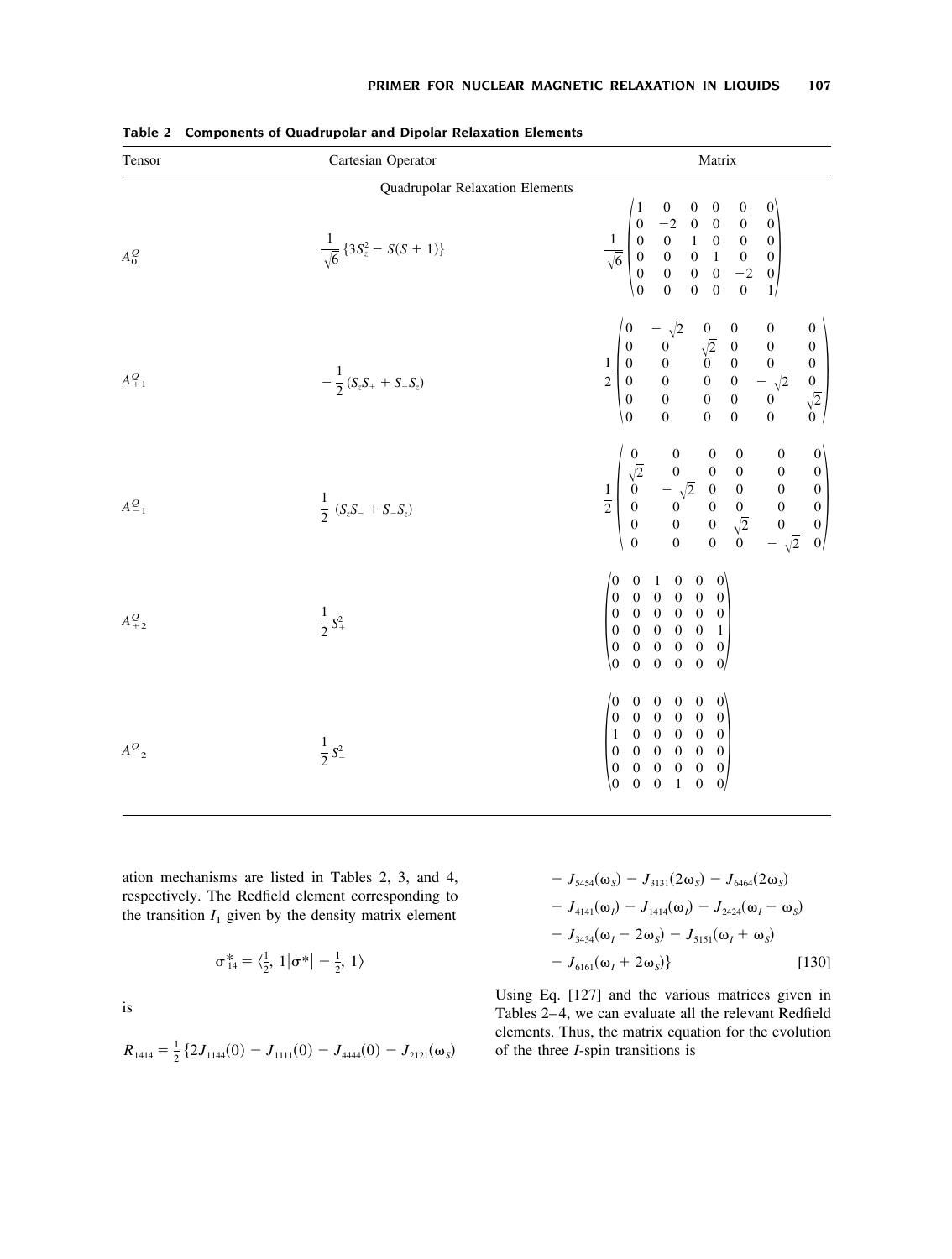| Table 3 Components of the Dipolar Relaxation Elements |  |  |  |  |  |  |  |
|-------------------------------------------------------|--|--|--|--|--|--|--|
|-------------------------------------------------------|--|--|--|--|--|--|--|

<u> 1989 - Johann Stein, marwolaethau a bhann an t-Amhair an t-Amhair an t-Amhair an t-Amhair an t-Amhair an t-A</u>

| Tensor     | Cartesian Operator                                | Matrix                                                                                                                                                                                                                                                                                                                                                                               |
|------------|---------------------------------------------------|--------------------------------------------------------------------------------------------------------------------------------------------------------------------------------------------------------------------------------------------------------------------------------------------------------------------------------------------------------------------------------------|
| $A_0^D$    | $(1/\sqrt{6})(3I_zS_z-\mathbf{I}\cdot\mathbf{S})$ | $\begin{aligned} &\sqrt{6}(3I_zS_z - \mathbf{I} \cdot \mathbf{S}) \\ &= (1/\sqrt{6})\bigg\{2I_zS_z - \frac{1}{2}(I_+S_- + I_-S_+)\bigg\} \end{aligned}$ $\begin{aligned} &\qquad(1/\sqrt{6})2I_zS_z = \frac{1}{\sqrt{6}}\begin{pmatrix} 1 & 0 & 0 & 0 & 0 & 0 \\ 0 & 0 & 0 & 0 & 0 & 0 \\ 0 & 0 & -1 & 0 & 0 & 0 \\ 0 & 0 & 0 & 0 & 0 & 0 \\ 0 & 0 & 0 & 0 & 0 & 0 \\ 0 & 0 & 0 & 0$ |
|            |                                                   | $(1/\sqrt{6})\left\{-\frac{1}{2}(I_{+}S_{-}+I_{-}S_{+})\right\} = -\frac{1}{\sqrt{12}}\begin{pmatrix} 0 & 0 & 0 & 0 & 0 & 0 \\ 0 & 0 & 0 & 1 & 0 & 0 \\ 0 & 0 & 0 & 0 & 1 & 0 \\ 0 & 1 & 0 & 0 & 0 & 0 \\ 0 & 0 & 1 & 0 & 0 & 0 \\ 0 & 0 & 0 & 0 & 0 & 0 \end{pmatrix}$                                                                                                              |
| $A^D_{+1}$ | $-\frac{1}{2}(I_zS_+ + I_+S_z)$                   | $\frac{1}{2} \begin{pmatrix} 0 & -1/2 \sqrt{2} & 0 & -1/2 & 0 & 0 \\ 0 & 0 & -1/2 \sqrt{2} & 0 & 0 & 0 \\ 0 & 0 & 0 & 0 & 0 & 1/2 \\ 0 & 0 & 0 & 0 & 1/2 \sqrt{2} & 0 \\ 0 & 0 & 0 & 0 & 0 & 1/2 \sqrt{2} \\ 0 & 0 & 0 & 0 & 0 & 0 \end{pmatrix}$                                                                                                                                    |
| $A_{-1}^D$ | $\frac{1}{2}(I_zS_- + I_-S_z)$                    | $\frac{1}{2} \begin{pmatrix} 0 & 0 & 0 & 0 & 0 & 0 & 0 \\ 1/2\sqrt{2} & 0 & 0 & 0 & 0 & 0 \\ 0 & 1/2\sqrt{2} & 0 & 0 & 0 & 0 \\ 1/2 & 0 & 0 & 0 & 0 & 0 \\ 0 & 0 & 0 & 1/2\sqrt{2} & 0 & 0 \\ 0 & 0 & -1/2 & 0 & -1/2\sqrt{2} & 0 \end{pmatrix}$                                                                                                                                     |
| $A_{+2}^D$ | $\frac{1}{2}I_{+}S_{+}$                           | $\begin{array}{c cccc} & 0 & 0 & 0 & 0 & 1 & 0 \\ 0 & 0 & 0 & 0 & 0 & 1 \\ \hline 1 & 0 & 0 & 0 & 0 & 0 \\ \hline \sqrt{2} & 0 & 0 & 0 & 0 & 0 \\ 0 & 0 & 0 & 0 & 0 & 0 \\ \end{array}$                                                                                                                                                                                              |
| $A_{-2}^D$ | $\frac{1}{2} L S_-$                               | $\frac{1}{\sqrt{2}}\begin{pmatrix} 0 & 0 & 0 & 0 & 0 & 0 \\ 0 & 0 & 0 & 0 & 0 & 0 \\ 0 & 0 & 0 & 0 & 0 & 0 \\ 0 & 0 & 0 & 0 & 0 & 0 \\ 1 & 0 & 0 & 0 & 0 & 0 \\ 0 & 1 & 0 & 0 & 0 & 0 \\ 0 & 1 & 0 & 0 & 0 & 0 \\ \end{pmatrix}$                                                                                                                                                     |

$$
\frac{d}{dt}\begin{pmatrix} \sigma_{14}^* \\ \sigma_{25}^* \\ \sigma_{36}^* \end{pmatrix} = \begin{pmatrix} -i(\Delta\omega_I + J + \delta\omega_{+1}) + R_{1414} & R_{1425} & R_{1436} \\ R_{2514} & -i(\Delta\omega_I + \delta\omega_0) + R_{2525} & R_{2536} \\ R_{3614} & R_{3625} & -i(\Delta\omega_I - J + \delta\omega_{-1}) + R_{3636} \end{pmatrix} \begin{pmatrix} \sigma_{14}^* \\ \sigma_{25}^* \\ \sigma_{36}^* \end{pmatrix}
$$
 [131]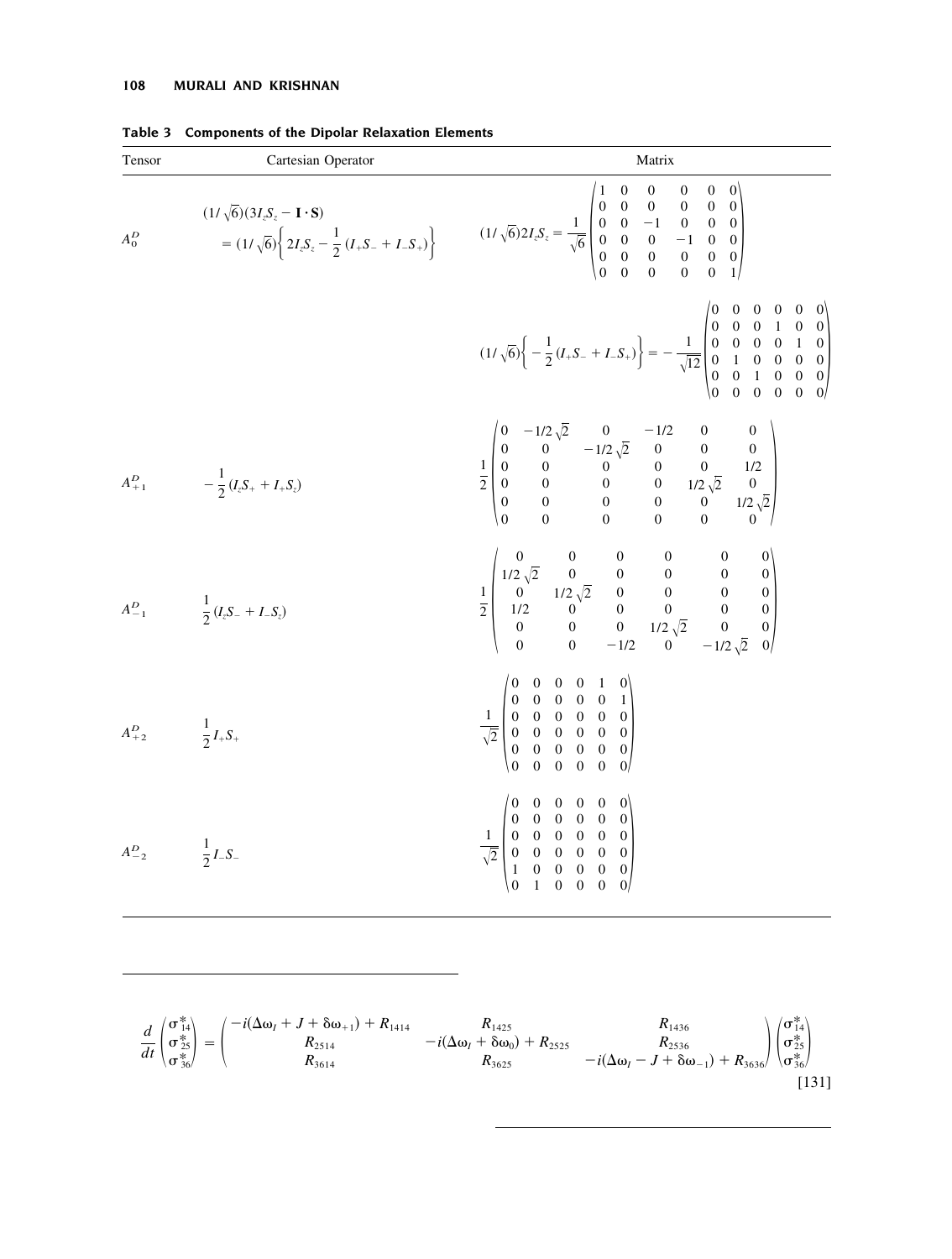| Tensor         | Cartesian<br>Operator         | Matrix                                                                                                                                                                                                                                                                                                                                                                                        |
|----------------|-------------------------------|-----------------------------------------------------------------------------------------------------------------------------------------------------------------------------------------------------------------------------------------------------------------------------------------------------------------------------------------------------------------------------------------------|
| $A_0^{C_I}$    | $\frac{2\omega_I}{\sqrt{6}}I$ | $\begin{array}{c cccc} & 1 & 0 & 0 & 0 \\ & 0 & 1 & 0 & 0 \\ \hline \mbox{ } & 0 & 0 & 1 & 0 \\ \hline \mbox{ } & 0 & 0 & 0 & -1 \\ \hline \mbox{ } & 0 & 0 & 0 & 0 \\ \mbox{ } & 0 & 0 & 0 & 0 \\ \end{array}$<br>$\boldsymbol{0}$<br>$\boldsymbol{0}$<br>$\begin{matrix}0\0\0\end{matrix}$<br>$\begin{bmatrix} 0 & 0 \ 0 & 0 \ -1 & 0 \end{bmatrix}$<br>$\overline{0}$<br>$-1$              |
|                | $-\frac{\omega_I}{2}I_+$      | $\begin{array}{c cccc} & 0 & 0 & 0 & -1 & 0 \\ & 0 & 0 & 0 & 0 & -1 \\ \hline 0 & 0 & 0 & 0 & 0 \\ & 0 & 0 & 0 & 0 & 0 \\ & 0 & 0 & 0 & 0 & 0 \\ & 0 & 0 & 0 & 0 & 0 \\ & 0 & 0 & 0 & 0 & 0 \\ \end{array}$<br>$\boldsymbol{0}$<br>$\begin{bmatrix} 0 \\ -1 \\ 0 \\ 0 \\ 0 \end{bmatrix}$                                                                                                     |
| $A_{-1}^{C_I}$ | $\frac{\omega_I}{2}I_{-}$     | $\begin{array}{c cccc} & 0 & 0 & 0 & 0 \\ \hline 0 & 0 & 0 & 0 & 0 \\ \hline 0 & 0 & 0 & 0 & 0 \\ \hline 1 & 0 & 0 & 0 & 0 \\ 0 & 1 & 0 & 0 & 0 \\ \hline \end{array}$<br>$\mathbf{0}$<br>0<br>$\begin{array}{c} 0 \\ 0 \\ 0 \\ 0 \end{array}$<br>$\begin{matrix}0\0\0\0\end{matrix}$<br>$\overline{0}$<br>$\mathbf{1}$<br>$\overline{0}$<br>$\overline{0}$<br>$\mathbf{0}$<br>$\overline{0}$ |
|                | 0                             | $\boldsymbol{0}$                                                                                                                                                                                                                                                                                                                                                                              |

**Table 4 Components of CSA Relaxation Elements**

where the dynamic shifts  $\delta\omega$  in the above matrix are given as

$$
\delta \omega_{\pm 1} = -4L^{Q-D}(\omega_{S}) \pm L^{C_{I}-D}(\omega_{I})
$$

$$
\delta \omega_{0} = 8L^{Q-D}(\omega_{S})
$$
 [132]

The Redfield relaxation elements appearing in the matrix are given in Table 5.

Equation [121] can be written as

$$
\frac{d\sigma^*}{dt} = \mathbf{A}\sigma^* \tag{133}
$$

where *A* is a  $3 \times 3$  matrix equal to the sum of the coherent and relaxation part of the Hamiltonian. A formal solution of Eq. [131] may be written as (*81*)

$$
\sigma^*(t) = e^{\mathbf{A}t} \sigma^*(0) \tag{134}
$$

where  $\sigma^*(0)$  is the density matrix immediately following a  $\pi/2$  pulse on the *I* spin and is given by a unit column vector. The time-domain signal arising from the free induction decay of the three *I*-spin transitions  $(I_1, I_2, \text{ and } I_3)$  can be represented as  $(30)$ 

$$
G(t) = \mathbf{X}\sigma^*(t) = \mathbf{X}e^{\mathbf{A}t}\sigma^*(0)
$$
 [135]

# $R_{1414/3636} = -\left[4J^Q(\omega_s) + 8J^Q(2\omega_s) + \frac{8}{3}J^D(0) + \frac{1}{3}J^D(\omega_l - \omega_s)\right]$  $+ 2J^{D}(\omega_{I}) + J^{D}(\omega_{S}) + 2J^{D}(\omega_{I} + \omega_{S}) + \frac{2}{3}J^{C_{I}}(0) + \frac{1}{2}J^{C_{I}}(\omega_{I})$  $\pm \left[ \frac{4}{3} J^{C_I - D}(0) + J^{C_I - D}(\omega_I) \right]$  $R_{2525} = -\left[ 8J^{0}(\omega_{s}) + \frac{2}{3}J^{0}(\omega_{I} - \omega_{s}) \right]$  $+ 2J^D(\omega_s) + 4J^D(\omega_I + \omega_s)$  $+\frac{2}{3}J^{C_I}(0) + \frac{1}{2}J^{C_I}(\omega_I)$  $R_{1425} = R_{2514} = 4J^Q(\omega_s) - J^D(\omega_s)$  *R*<sub>1436</sub> *z R*<sub>3614</sub> = 8*J*<sup>Q</sup>(2 $\omega_s$ )

The autocorrelation spectral density functions are the following:

Table 5 Redfield Matrix Elements for  $I = 1/2$  and  $S = 1$ 

$$
J^{0}(\omega) = \frac{3}{160} (e^{2}qQ)^{2} \left( 1 + \frac{\eta_{\hat{c}}^{2}}{3} \right) \frac{\tau_{c}}{1 + \omega^{2} \tau_{c}^{2}},
$$

$$
J^{0}(\omega) = \frac{3}{10} \left( \frac{\gamma_{I}^{2} \gamma_{S}^{2} \hbar^{2}}{r_{S}^{6}} \right) \frac{\tau_{c}}{1 + \omega^{2} \tau_{c}^{2}},
$$

$$
J^{C_{l}}(\omega) = \frac{3}{10} \omega_{I}^{2} \hbar^{2} \left( 1 + \frac{\eta_{C}^{2}}{3} \right) \frac{\tau_{c}}{1 + \omega^{2} \tau_{c}^{2}}.
$$

The cross-correlation spectral density functions are

$$
J^{Q-D}(\omega) = \frac{3}{80} \frac{\gamma_I \gamma_S \hbar}{r_S^3} (e^2 q Q) [(3 \cos^2 \theta_{Q-D} - 1) - \eta_Q \sin^2 \theta_{Q-D} \cos 2\phi_{Q-D}] \frac{\tau_c}{1 + \omega^2 \tau_c^2},
$$
  

$$
J^{C_I-D}(\omega) = \frac{3 \gamma_I \gamma_S \hbar}{10 \tau_{IS}^3} \omega_I \delta_{zz} [(3 \cos^2 \theta_{C_I-D} - 1) - \eta_{C_I} \sin^2 \theta_{C_I-D} \cos 2\phi_{C_I-D}] \frac{\tau_c}{1 + \omega^2 \tau_c^2}.
$$

The dynamic frequency shifts are

$$
L^{Q-D}(\omega) = \omega \tau_c J^{Q-D}(\omega),
$$
  

$$
L^{C_I-D}(\omega) = \omega \tau_c J^{C_I-D}(\omega).
$$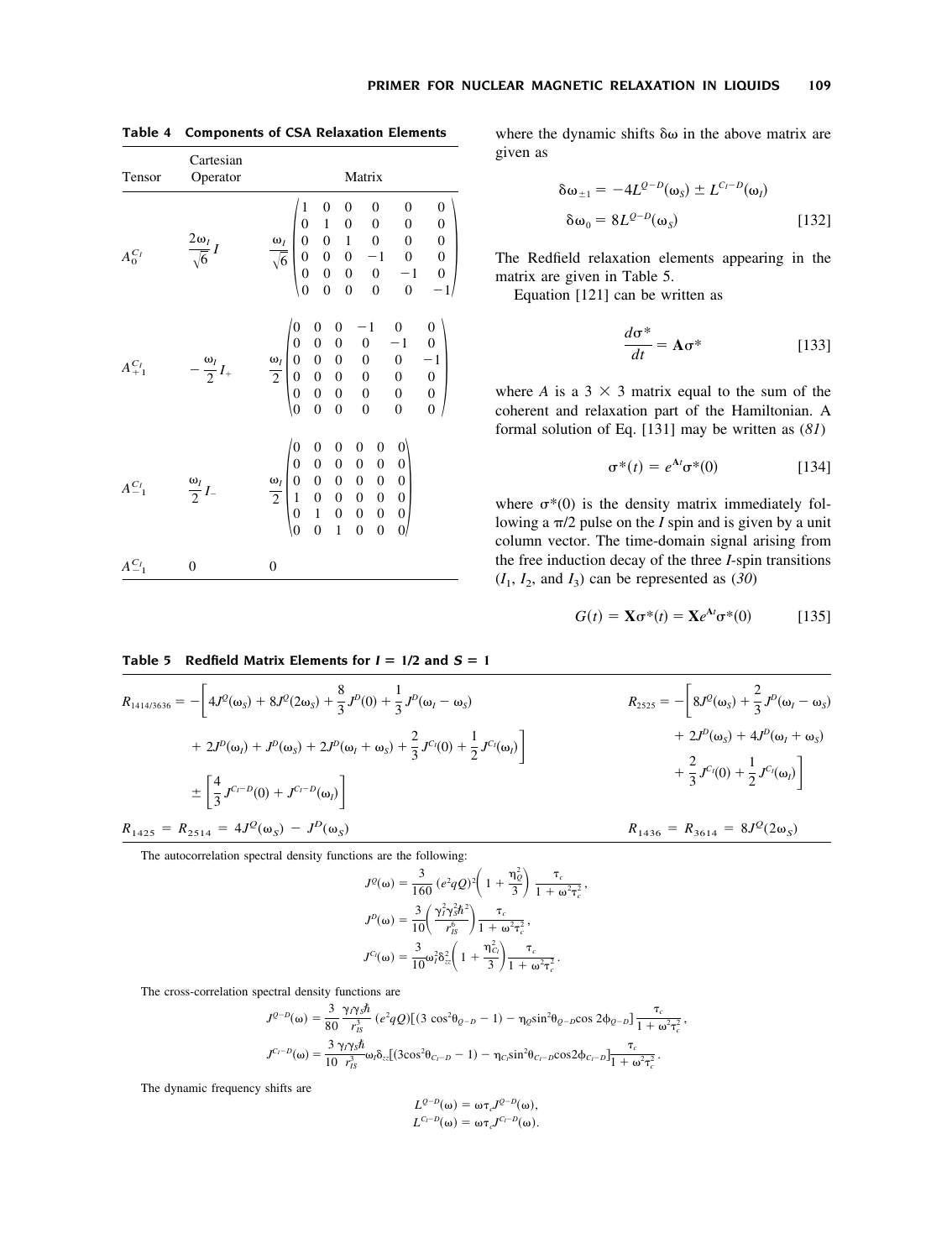

**Figure 4** The simulated line shapes for spin *I*. The spectrometer frequency was set at 900 MHz for protons. Other parameters: 170-kHz <sup>2</sup>H-quadrupole coupling constant, <sup>15</sup>N-CSA = -160 ppm, internuclear distance  $= 1.025$  Å,  $J_{IS} = 15$  Hz. The orientation of the CSA tensor with respect to the dipolar frame was varied by setting the angle to (a)  $0^\circ$ , (b)  $30^\circ$ , (c)  $60^\circ$ , and (d)  $90^\circ$ .

where  $X$  is a row vector with elements  $(1, 1, 1)$  equal to the normalized intensities of the lines in the spectrum in the absence of any relaxation. The spectrum is then given by the real part of the Fourier transform of  $G(t)$ , that is,

$$
F(\omega) = \text{Re}\left[\mathbf{X} \cdot \left\{\int_{0}^{\infty} e^{(\mathbf{A} - i\omega \mathbf{E})t} dt \right\} \cdot \sigma^{*}(0)\right].
$$
\n[136]

In the above, **E** is a unit matrix and Re stands for the real part. Evaluation of the above integration yields

$$
F(\omega) = \text{Re}[\mathbf{X} \cdot [\mathbf{A} - i\omega \mathbf{E}]^{-1} \cdot \sigma^*(0)] \quad [137]
$$

In this approach, the calculation of the line shape is reduced to finding the inverse of the **A** matrix. As an example, a spin system comprising  $^{15}N$  ( $I = 1/2$ ) coupled to <sup>2</sup>H ( $S = 1$ ) is considered for which the <sup>15</sup>N spectrum is a triplet. The line shapes are simulated using Eq. [138]. Simple isotropic tumbling with a correlation time of 20 ns is assumed. The spectrometer frequency was set to 900 MHz for protons. The simulated line shapes are shown in Fig. 4. The other parameters used are a 170-kHz <sup>2</sup>H-quadrupole coupling constant,  ${}^{15}N - \text{CSA} = -160$  ppm, an internuclear distance set at 1.025 Å, and  $J_{IS} = 15$  Hz. The orientation of the CSA tensor with respect to the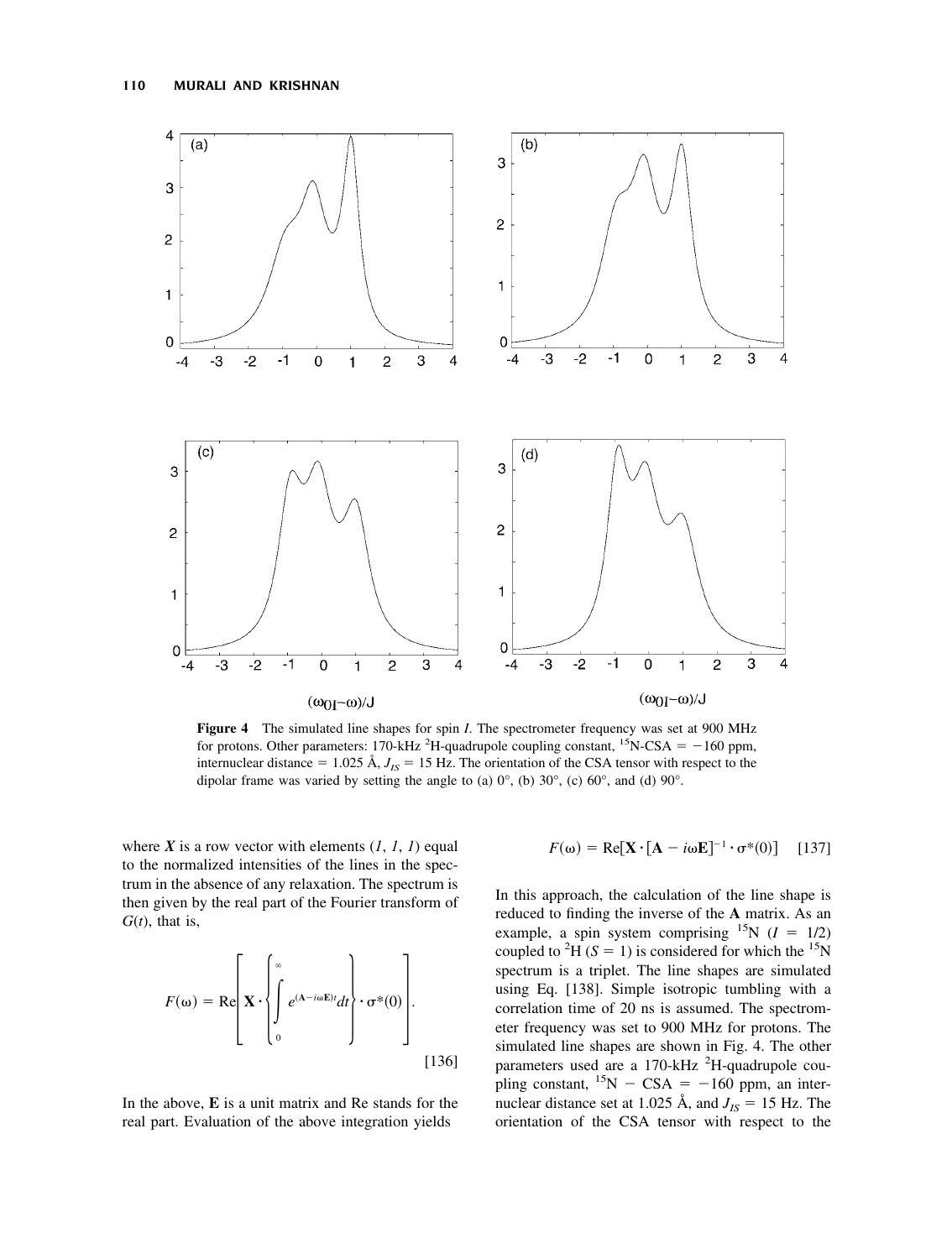dipolar frame was varied by setting the angle  $\theta_{C_I}$  to  $0^\circ$ , 30°, 60°, and 90° [Fig. 4(a–d)].

The asymmetry in the line shape is due to the dynamic frequency shift effect arising predominantly from the cross correlation between quadrupole and DD interactions and the differential line broadening is due to the cross correlation between the CSA and DD interactions. The CSA–DD cross-correlation effect also undergoes a sign change with the change in the angle, leading to the differences in the pattern of asymmetry in the top and bottom panels of Fig. 4.

#### **Dynamics from Line Shapes**

In this example we will use the cross-correlation functions that include internal motions derived in Eq. [92] to simulate once again the line shapes of a spin-1/2 nucleus  $(I = {}^{15}N)$  that is scalar (*J*) coupled to a spin-1 nucleus ( $S = {}^{2}H$ ). The simulations are aimed at bringing out the essential features arising from internal motions.

Let us focus on Eqs. [78] and [92]. The real part of the Fourier transform of the function

$$
[S^2 e^{-t/\tau_M} + (1 - S^2) e^{-t/\tau}]
$$

will yield a spectral density component

$$
j(\omega) = (1 - S^2) \frac{\tau}{1 + (\omega \tau)^2} + S^2 \frac{\tau_M}{1 + (\omega \tau_M)^2}
$$
 [138]

and an imaginary part that gives rise to the dynamic frequency shifts,

$$
k(\omega) = (1 - S^2) \frac{\omega \tau^2}{1 + (\omega \tau)^2} + S^2 \frac{\omega \tau_M^2}{1 + (\omega \tau_M)^2}.
$$
 [139]

For the present case, the relevant spectral density terms are the autocorrelation spectral densities,

$$
J^{Q}(\omega) = \frac{3}{160} (e^{2}qQ)^{2} \bigg( 1 + \frac{\eta_{Q}^{2}}{3} \bigg) j(\omega) \quad [140]
$$

$$
J^{D}(\omega) = \frac{3}{10} \left( \frac{\gamma_I^2 \gamma_S^2 \hbar^2}{r_{IS}^6} \right) j(\omega)
$$
 [141]

$$
J^{C_l}(\omega) = \frac{3}{10} \left( \omega_l \delta_{zz} \right)^2 \left( 1 + \frac{\eta_{C_l}^2}{3} \right) j(\omega) \qquad [142]
$$

and the cross-correlation spectral densities,

$$
J^{QD}(\omega) = \frac{3}{80} \frac{\gamma \gamma_S \hbar}{r_{IS}^3} (e^2 q Q)
$$
  
 
$$
\times [(3 \cos^2 \theta_{QD} - 1) - \eta_Q \sin^2 \theta_{QD}] j(\omega) \quad [143]
$$

and

$$
J^{CD}(\omega) = \frac{3}{10} \frac{\gamma_1 \gamma_3 \hbar}{r_{1S}^3} (\omega_1 \delta_{zz})
$$
  
× [(3 cos<sup>2</sup>θ<sub>C,D</sub> - 1) - η<sub>C</sub> sin<sup>2</sup>θ<sub>C,D</sub>]*j*(ω). [144]

The dynamic frequency shift terms arising from the cross-correlation functions are given by

$$
L^{QD}(\omega) = \frac{3}{80} \frac{\gamma_1 \gamma_3 \hbar}{r_{1S}^3} (e^2 q Q)
$$

$$
\times [(3 \cos^2 \theta_{QD} - 1) - \eta_Q \sin^2 \theta_{QD}] k(\omega) \quad [145]
$$

and

$$
L^{C/D}(\omega) = \frac{3}{10} \frac{\gamma_I \gamma_S \hbar}{r_{IS}^3} (\omega_I \delta_{zz})
$$
  
× [(3 cos<sup>2</sup>θ<sub>CID</sub> - 1) - η<sub>CI</sub> sin<sup>2</sup>θ<sub>CID</sub>]k(ω) [146]

Using Eqs. [140]–[146] and formulating a relaxation matrix and equation of motion as before (Eq. [131]), we can directly simulate the *I*-spin line shapes. These equations are different from those of Table 5; because we have included internal motion, the shape of the spectral densities are given by  $j(\omega)$  and the dynamic frequency shifts are given by  $k(\omega)$ .

Figure 5(a–f) presents a case wherein a  $^{15}N$  triplet arising from its coupling to a  ${}^{2}$ H nucleus is shown for various order parameters  $S^2$  set at 0.0, 0.2, 0.4, 0.6, 0.8, and 1.0. The quadrupole coupling constant was set at 170 kHz with  $\theta_{OD} = 0^{\circ}$ , the distance between deuterium and nitrogen was 1.025 Å, an *axially symmetric* CSA tensor for nitrogen was used with  $\delta_{zz}$  =  $-160$  ppm with  $\theta_{CI-D} = 0^{\circ}$ , the overall  $\tau_c$  was 20 ns, and the <sup>1</sup>H Larmor frequency was set at 720 MHz. In Fig. 6 all the parameters were the same as in Fig. 2, except  $\theta_{C_I - D} = 90^\circ$  was used. It is clear from these simulations that the line shapes are sensitive to the order parameter and, of course, to the relative orientation of the DD and CSA (or quadrupolar) tensors.

#### **CONCLUSION**

We have attempted to present the theory of nuclear magnetic relaxation in liquids starting from first principles. The goal was to enunciate every step involved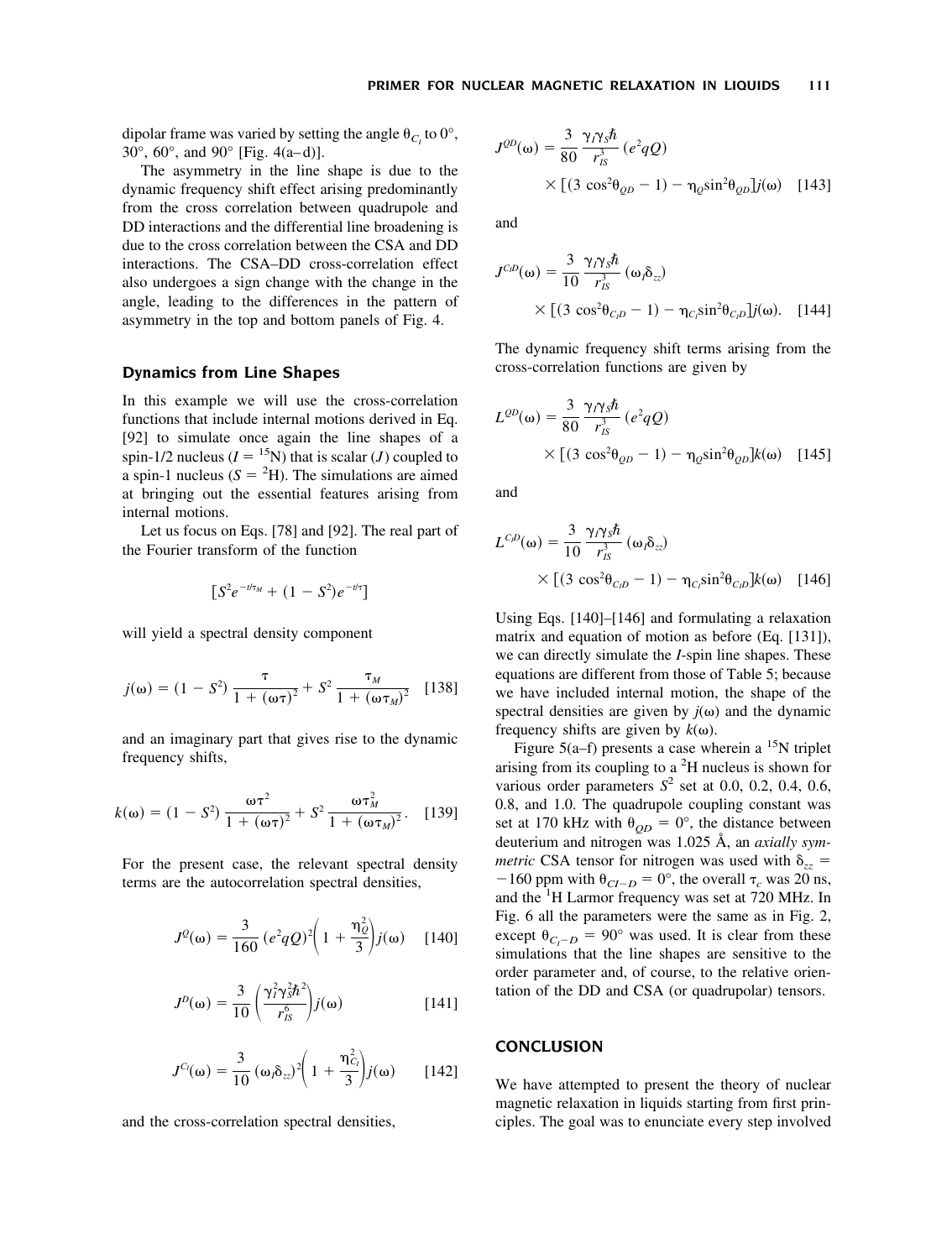

Figure 5 A simulation of <sup>15</sup>N triplet line shapes due to their coupling to <sup>2</sup>H. The order parameter was varied as (a) 0.0, (b) 0.2, (c) 0.4, (d) 0.6, (e) 0.8, and (f) 1.0. Other parameters: 170-kHz quadrupole coupling constant, with  $\theta_{QD} = 0^{\circ}$ ; distance between deuterium and nitrogen = 1.025 Å; axially symmetric CSA tensor for nitrogen with  $\delta_{zz} = -160$  ppm with  $\theta_{C,D} = 0^{\circ}$ ; overall  $\tau_c = 20$ ns;  $\tau_e = 10^{-12}$  s;  $J/2\pi = -15$  Hz; 720-MHz <sup>1</sup>H Larmor frequency. In Fig. 2,  $\theta_{C,D} = 90^\circ$  was used.

in the formulation of the theory. The description demonstrates how the equation of motion is derived and highlights important constraints necessary for arriving at the final equations in the density matrix and the operator forms. The detailed derivation of the Hamiltonians gives completeness to the description of the theory. The various coordinate transformations starting from the PAS to the laboratory frame have been explicitly explained so that one can formulate the derivation of the correlation (both auto- and cross correlations) functions for newer contexts. The steps clearly delineate the intricacies and assumptions involved in deriving auto- and cross-correlation functions. The detailed description also allows one to understand the issues relating to internal motions, often termed as dynamics. The examples illustrate the two different approaches to handle relaxation problems, namely, the Redfield matrix and the operator methods.

It is worthwhile to be familiar with both the Redfield and operator approaches in tackling relaxation problems because each of these approaches has its own merits and complexities. When dealing with a problem in the Redfield density matrix approach the dimensionality of the relaxation matrix may appear formidably large and computing all the elements may appear to be a tedious task. It is evident from the examples given here that one can focus on a subset of the whole matrix and simplify the problem. However, one may have to carefully select the subset, otherwise subtle effects may be missed. In the operator approach it is somewhat straightforward to decipher the subset, as the double commutators would lead us to the relevant operators that are to be included. In the example for the operator approach, the evaluation of the double commutator for  $I<sub>z</sub>$  automatically yielded the dependence on  $S<sub>z</sub>$  and, thus we arrived at a coupled equation for the longitudinal relaxation of spins *I* and *S*. When it comes to solving transverse relaxation or the relaxation of the coherences (single quantum or multiple quantum), both the approaches are similar in complexity but we prefer the Redfield density matrix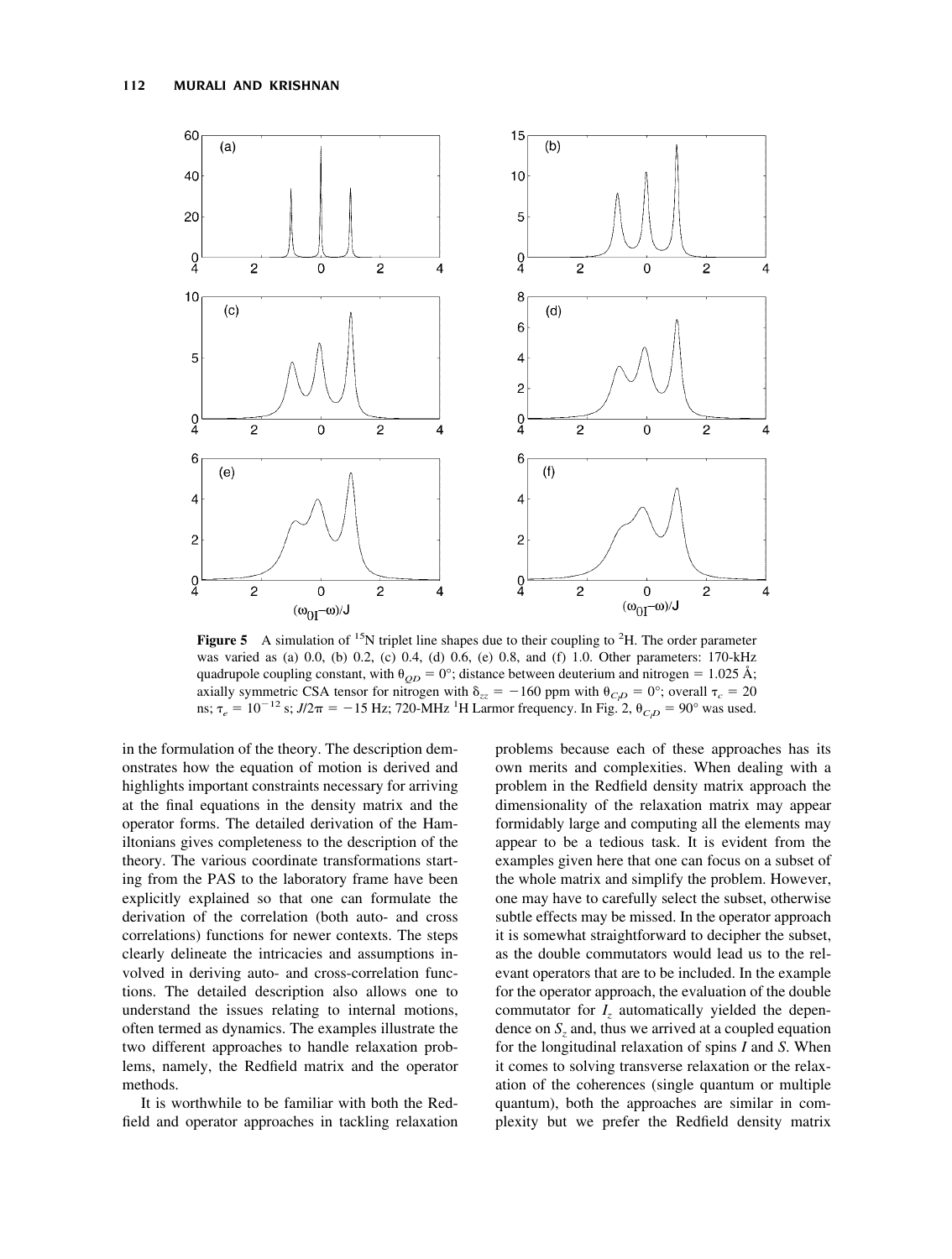

**Figure 6** The same simulation as in Fig. 5 but with  $\theta_{C,D} = 90^{\circ}$  and showing the line shape dependence on the tensor orientation (in Fig. 5  $\theta_{C,D} = 0^{\circ}$ ).

formulation. For some applications, it is convenient to calculate the elements of the Redfield matrix and later convert them into an operator representation (*82*). The relaxation matrix itself assumes a block form because coherences of different order or spins do not mix during free evolution and it simplifies calculations. For example, we focused only on the subset of the three *I*-spin transitions.

While our description is correct and follows the traditional approach, it is imperative to state that there are other descriptions and different formulations in the literature (*26*, *83*, *84*). This article is mainly intended to serve as a basis for a newcomer to understand relaxation in detail and then move on to further in-depth studies. Although some aspects of relaxation in solids can also be explained based on the theory developed so far, a complete description of the same is beyond the scope of this article. We do not pretend to have covered all aspects of the theory, even for liquids within this framework of description. For example, we have not included relaxation in the presence of an externally applied RF field or chemical exchange. Although in the weak RF limit (also known

as nonviscous liquid limit) in which the RF strength is much weaker than the strength of the relaxation interaction, the relaxation part is essentially unaffected and the extension of the theory is straightforward and amounts to adding just one more term in the coherent part of the Hamiltonian. For a complete description, we refer the readers to several research articles (*12*, *40*, *85*). Almost all the cases that we encounter in liquids, in which relaxation is in the presence of RF, come under this category. The strong RF or the viscous liquid limit (RF strength is larger than the relaxation interaction strength) is rather uncommon and a detailed description can be found in Abragam's classic text (*30*).

# **ACKNOWLEDGMENTS**

Acknowledgments are due to the National High Magnetic Field Laboratory, Tallahassee, FL, where the first author (N.M.) gave a series of lectures in the NMR program, which formed the basis for this article. The example for the Redfield method was part of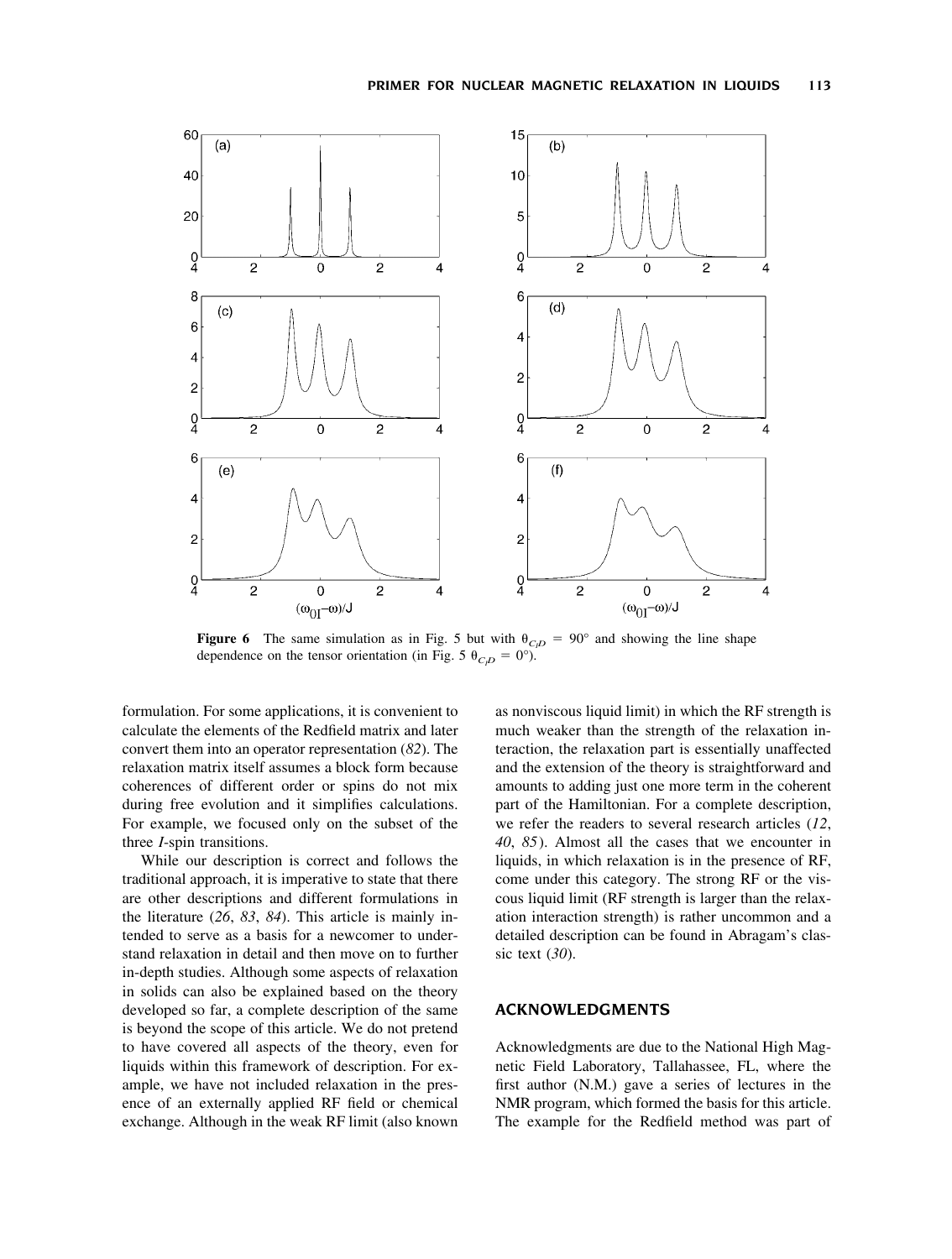research work performed in the laboratory of Prof. B.D. Nageswara Rao, and the authors have greatly benefited from his insight in relaxation theory. The first author (N.M.) thanks Dr. Steve Smallcombe and Varian Inc. for support during the preparation of this manuscript. The second author (V.V.K.) acknowledges the support of the U.S. Department of Energy under the auspices of the University of California, Lawrence Livermore National Laboratory, and a Laboratory Wide Director's Initiative grant.

## **REFERENCES**

- 1. Ernst RR, Bodenhausen G, Wokaun A. Principles of nuclear magnetic resonance in one and two dimensions. Clarendon Press/Oxford University Press: New York; 1990. p xxiv, 610.
- 2. Wüthrich K. NMR of proteins and nucleic acids. Wiley: New York; 1986. p xv, 292.
- 3. Wagner G, Nirmala NR. Studies of protein dynamics by heteronuclear NMR—Individual C-13 relaxation times and evidence for multiple conformations in the reactive site of BPTI. Chem Scripta 1989; 29A:27–30.
- 4. Wagner G. NMR relaxation and protein mobility. Curr Opin Struct Biol 1993; 3:748–754.
- 5. Tycko R. Nuclear magnetic resonance probes of molecular dynamics; Kluwer Academic: Dordrecht; 1994. pp xi, 550.
- 6. Delpuech J-J. Dynamics of solutions and fluid mixtures by NMR. Wiley: New York; 1995. p xi, 587.
- 7. Dayie KT, Wagner G, Lefevre JF. Theory and practice of nuclear spin relaxation in proteins. Annu Rev Phys Chem 1996; 47:243–282.
- 8. Palmer AG. Probing molecular motion by NMR. Curr Opin Struct Biol 1997; 7:732–737.
- 9. Kay LE. NMR methods for the study of protein structure and dynamics. Biochem Cell Biol 1997; 75:1–15.
- 10. Jardetzky O, Lefèvre J-F, Holbrook R. Protein dynamics, function, and design. Plenum: New York; 1998. p viii, 222.
- 11. Krishna NR, Berliner LJ. Structure computation and dynamics in protein NMR. Kluwer Academic/Plenum: New York; 1999. p xxi, 544.
- 12. Desvaux H, Berthault P. Study of dynamic processes in liquids using off-resonance rf irradiation. Prog Nucl Magn Reson Spectrosc 1999; 35:295–340.
- 13. Kumar A, Grace RCR, Madhu PK. Cross-correlations in NMR. Prog Nucl Magn Reson Spectrosc 2000; 37: 191–219.
- 14. Korzhnev DM, Billeter M, Arseniev AS, Orekhov VY. NMR studies of Brownian tumbling and internal motions in proteins. Prog Nucl Magn Reson Spectrosc 2001; 38:197–266.
- 15. Luginbuhl P, Wüthrich K. Semi-classical nuclear spin relaxation theory revisited for use with biological macromolecules. Prog Nucl Magn Reson Spectrosc 2002; 40:199–247.
- 16. Grant DM, Harris RK. Encyclopedia of nuclear magnetic resonance. Wiley: New York, 1996. p v, xii, 86, 5323.
- 17. Miller S. 900-MHz NMR is here. Anal Chem 2001; 73:253A–254A.
- 18. Lin Y, Ahn S, Murali N, Brey W, Bowers CR, Warren WS. High-resolution,  $> 1$  GHz NMR in unstable magnetic fields. Phys Rev Lett 2000; 85:3732–3735.
- 19. Markiewicz WD. 1 GHz NMR spectroscopy: Innovation in magnet technology. Solid State Nucl Magn Reson 1997; 9:73–76.
- 20. Ellgaard L, Riek R, Herrmann T, Guntert P, Braun D, Helenius A, Wüthrich K. NMR structure of the calreticulin P-domain. Proc Natl Acad Sci USA 2001; 98: 3133–3138.
- 21. Wüthrich K. The way to NMR structures of proteins. Nat Struct Biol 2001; 8:923–925.
- 22. Horst R, Damberger F, Luginbuhl P, Guntert P, Peng G, Nikonova L, Leal WS, Wüthrich K. NMR structure reveals intramolecular regulation mechanism for pheromone binding and release. Proc Natl Acad Sci USA 2001; 98:14374–14379.
- 23. Frickel EM, Riek R, Jelesarov I, Helenius A, Wüthrich K, Ellgaard L. TROSY-NMR reveals interaction between ERp57 and the tip of the calreticulin P-domain. Proc Natl Acad Sci USA 2002; 99:1954–1959.
- 24. Fiaux J, Bertelsen EB, Horwich AL, Wüthrich K. NMR analysis of a 900K GroEL GroES complex. Nature 2002; 418:207–211.
- 25. Fischer MWF, Majumdar A, Zuiderweg ERP. Protein NMR relaxation: Theory, applications and outlook. Prog Nucl Magn Reson Spectrosc 1998; 33:207–272.
- 26. Ghose R, Prestegard JH. Improved estimation of CSA– dipolar coupling cross-correlation rates from laboratory-frame relaxation experiments. J Magn Reson 1998; 134:308–314.
- 27. Fushman D, Cowburn D. The effect of noncollinearity of 15N–1H dipolar and 15N CSA tensors and rotational anisotropy on 15N relaxation, CSA/dipolar cross correlation, and TROSY. J Biomol NMR 1999; 13:139– 147.
- 28. Brutscher B. Principles and application of cross correlated relaxation in biomolecules. Concepts Magn Reson 2000; 12:207–229.
- 29. Madhu PK, Mandal PK, Muller N. Cross-correlation effects involving Curie spin relaxation in methyl groups. J Magn Reson 2002; 155:29–38.
- 30. Abragam A. The principles of nuclear magnetism, 1st ed. Clarendon: Oxford, U.K.; 1962. p xvi, 599, plate 515.
- 31. McConnell J. The theory of nuclear magnetic relaxation in liquids. Cambridge University Press: New York, 1987. p x, 196.
- 32. Slichter CP. Principles of magnetic resonance, 3rd ed. Springer–Verlag: Berlin; 1990. p xi, 655.
- 33. Cowan BP. Nuclear magnetic resonance and relaxation. Cambridge University Press: New York, 1997. p xxiii, 434.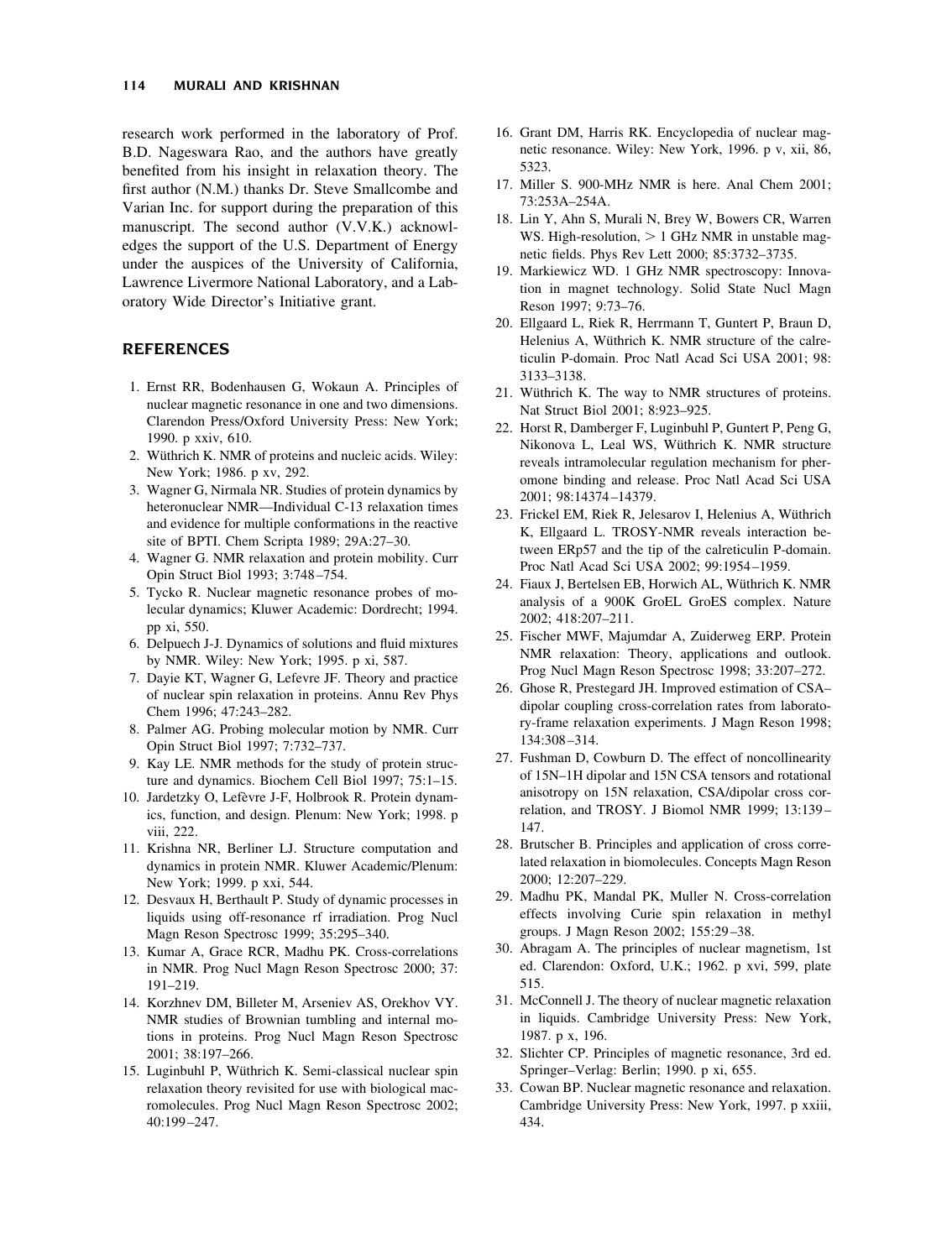- 34. Levitt MH. Spin dynamics: Basics of nuclear magnetic resonance. Wiley: New York; 2001. p 686.
- 35. Redfield AG. In: Waugh J, editor. The theory of relaxation processes. Academic: New York; 1965. Vol. 1, p 1–32.
- 36. Werbelow LG, Grant DM. Intramolecular dipolar relaxation in multispin systems. In: Waugh J, editor. Intramolecular dipolar relaxation in multispin systems. Academic: New York; 1977. Vol. 9, p 189–299.
- 37. Vold RL, Vold RR. Nuclear magnetic relaxation in coupled spins. Prog Nucl Magn Reson Spectrosc 1978; 12:79–133.
- 38. Szymanski S, Gryff-Keller AM, Binsch G. A Liouville space formulation of Wangsness–Bloch–Redfield theory of nuclear spin relaxation suitable for machine computation. I. Fundamental aspects. J Magn Reson 1986; 68:399–432.
- 39. Canet D. Construction, evolution and detection of magnetization modes designed for treating longitudinal relaxation of weakly coupled spin 1/2 systems with magnetic equivalence. Prog Nucl Magn Reson Spectrosc 1989; 21:237–291.
- 40. Bull TE. Relaxation in the rotating frame in liquids. Prog Nucl Magn Reson Spectrosc 1992; 24:377–410.
- 41. Bruschweiler R, Case DA. Characterization of biomolecular structure and dynamics by NMR cross relaxation. Prog Nucl Magn Reson Spectrosc 1994; 26:27– 58.
- 42. Palmer AG, Williams J, McDermott A. Nuclear magnetic resonance studies of biopolymer dynamics. J Phys Chem 1996; 100:13293–13310.
- 43. Daragan VA, Mayo KH. Motional model analyses of protein and peptide dynamics using C-13 and N-15 NMR relaxation. Prog Nucl Magn Reson Spectrosc 1997; 31:63–105.
- 44. Goldman M. Formal theory of spin–lattice relaxation. J Magn Reson 2001; 149:160–187.
- 45. Woessner DE. Brownian motion and its effects in NMR chemical exchange and relaxation in liquids. Concepts Magn Reson 1996; 8:397–421.
- 46. Bloch F. Nuclear induction. Phys Rev 1946; 70:460– 477.
- 47. Bloembergen N, Purcell FE, Pound RV. Relaxation effects in nuclear magnetic resonance absorption. Phys Rev 1948; 73:679–718.
- 48. Wangsness RK, Bloch F. The dynamical theory of nuclear induction. Phys Rev 1953; 89:728–739.
- 49. Redfield AG. On the theory of relaxation processes. IBM J Res Dev 1957; 1:19–31.
- 50. Hubbard PS. Nuclear magnetic resonance and relaxation of four spin molecules in liquid. Phys Rev 1961; 128:650–658.
- 51. Bonera G, Rigamonti A. Intra and inter molecular contributions to proton spin–lattice relaxation in liquids. J Chem Phys 1965; 42:171–174.
- 52. Gordon RG. On the rotational diffusion of molecules. J Chem Phys 1966; 44:1830–1836.
- 53. Hubbard PS. Nuclear magnetic relaxation of three and

four spin molecules in liquid. Phys Rev 1958; 109: 1153–1158.

- 54. Hubbard PS. Quantum mechanical and semi-classical forms of the density operator theory of relaxation. Rev Mod Phys 1961; 33:249–264.
- 55. Cohen-Tannoudji C, Diu B, Laloë F. Quantum mechanics. Wiley: New York; 1977. Vol. I, p 295.
- 56. Farrar TC. Density matrices in NMR spectroscopy. I. Concepts Magn Reson 1990; 2:1–12.
- 57. Farrar TC. Density matrices in NMR spectroscopy. II. Concepts Magn Reson 1990; 2:55–61.
- 58. Cohen-Tannoudji C, Diu B, Laloë F. Quantum mechanics. Wiley: New York; 1977. Vol. II, p 1283.
- 59. Kampen NGv. Stochastic processes in physics and chemistry, revised ed. North–Holland: Amsterdam; 1992. p xiv, 465.
- 60. Böhmer R, Diezemann G, Hinze G, Rössler E. Dynamics of supercooled liquids and glassy solids. Prog Nucl Magn Reson Spectrosc 2001; 39:191–267.
- 61. Stringfellow TC, Farrar TC. Applications of Redfield relaxation theory: Transverse relaxation of weakly coupled spin-pair systems. Concepts Magn Reson 1998; 10:261–273.
- 62. Sørensen OW, Eich GW, Levitt MH, Bodenhausen G, Ernst RR. Product operator formalism for the description of NMR pulse experiments. Prog Nucl Magn Reson Spectrosc 1983; 16:163–192.
- 63. Madhu PK, Kumar A. Bloch equations revisited: New analytical solutions for the generalized Bloch equations. Concepts Magn Reson 1997; 9:1–12.
- 64. Smith SA, Palke WE, Gerig JT. The Hamiltonians of NMR. I. Concepts Magn Reson 1993; 4:107–144.
- 65. Smith SA, Palke WE, Gerig JT. The Hamiltonians of NMR. III. Concepts Magn Reson 1993; 5:151–177.
- 66. Smith SA, Palke WE, Gerig JT. The Hamiltonians of NMR. II. Concepts Magn Reson 1993; 4:181–204.
- 67. Rose ME. Elementary theory of angular momentum. Wiley: New York; 1957. p 248.
- 68. Zare RN. Angular momentum: Understanding spatial aspects in chemistry and physics. Wiley: New York; 1988. p xi, 349, plate 341.
- 69. Siminovitch DJ. Rotations in NMR. I. Euler–Rodrigues parameters and quaternions. Concepts Magn Reson 1997; 9:149–171.
- 70. Siminovitch DJ. Rotations in NMR. II. Applications of the Euler–Rodrigues parameters. Concepts Magn Reson 1997; 9:211–225.
- 71. Hubbard PS. Some properties of correlation functions of irreducible tensor operators. Phys Rev 1969; 180: 319–326.
- 72. Steigel A, Spiess HW. Dynamic NMR spectroscopy. Springer–Verlag: Berlin; 1978. p 214.
- 73. Edmonds AR. Angular momentum in quantum mechanics [3rd corrected printing]; Princeton University Press: Princeton, NJ, 1974. p viii, 146.
- 74. Lipari G, Szabo A. Effect of librational motion on fluorescence depolarization and nuclear magnetic reso-